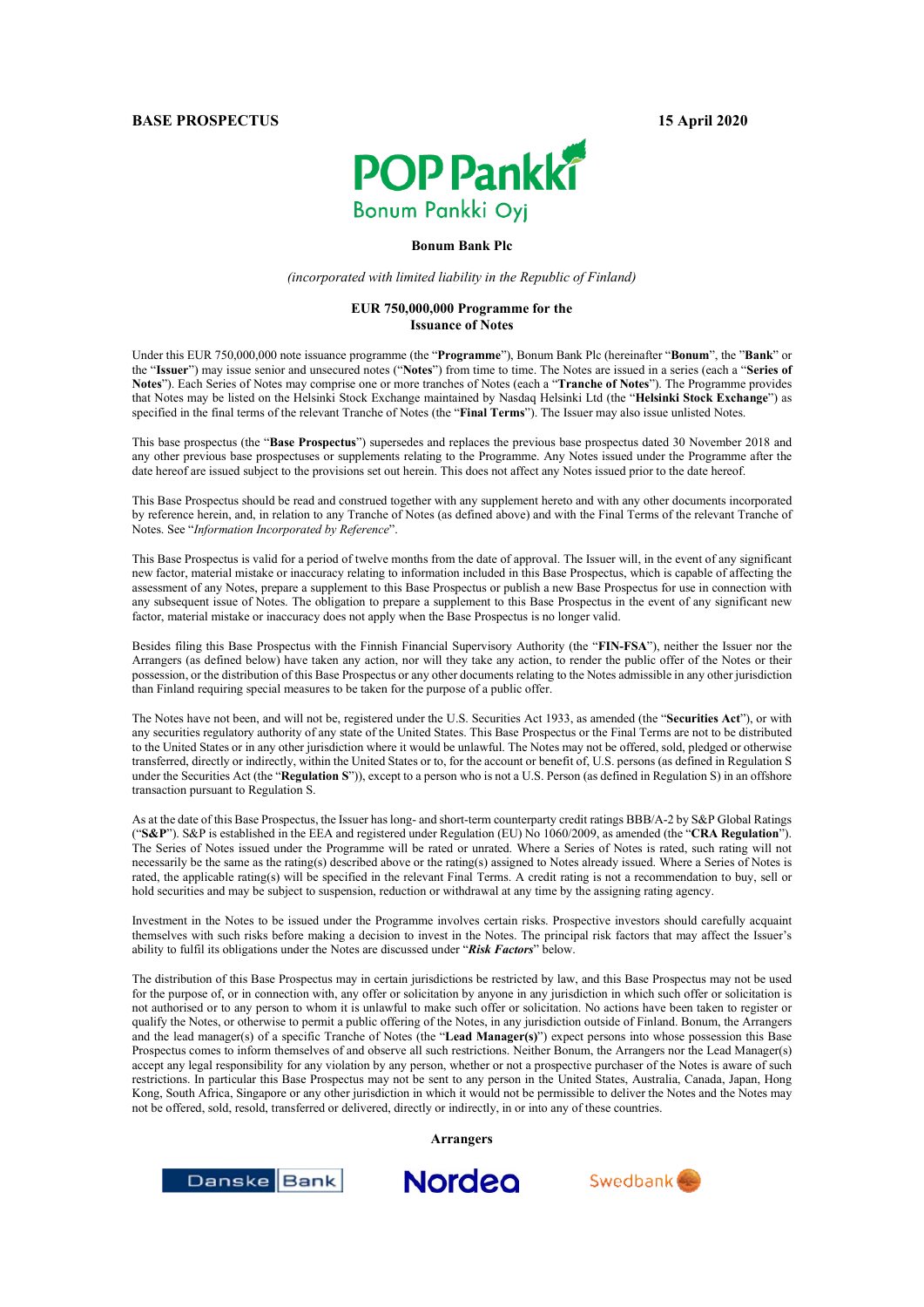#### **IMPORTANT NOTICES**

<span id="page-1-0"></span>**IMPORTANT – PROHIBITION OF SALES TO EEA AND UK RETAIL INVESTORS:** The Notes are not intended to be offered, sold or otherwise made available to and should not be offered, sold or otherwise made available to any retail investor in the European Economic Area (the "**EEA**") or in the United Kingdom (the "**UK**"). For these purposes, a retail investor means a person who is one (or more) of: (i) a retail client as defined in point (11) of Article 4(1) of Directive 2014/65/EU ("**MiFID II**"); (ii) a customer within the meaning of Directive (EU) 2016/97 (the "**Insurance Distribution Directive**"), where that customer would not qualify as a professional client as defined in point (10) of Article 4(1) of MiFID II; or (iii) not a qualified investor as defined in point e) of Article 2 of Regulation (EU) 2017/1129 (as amended) (the "**Prospectus Regulation**"). Consequently, no key information document required by Regulation (EU) No 1286/2014 (the "**PRIIPs Regulation**") for offering or selling the Notes or otherwise making them available to retail investors in the EEA or in the UK has been prepared and therefore offering or selling the Notes or otherwise making them available to any retail investor in the EEA or in the UK may be unlawful under the PRIIPs Regulation.

**MIFID II PRODUCT GOVERNANCE / TARGET MARKET** – The Final Terms in respect of any Notes will include a legend entitled "MiFID II Product Governance" which will outline the target market assessment in respect of the Notes and which channels for distribution of the Notes are appropriate. Any person subsequently offering, selling or recommending the Notes (a "**distributor**") should take into consideration the target market assessment; however, a distributor subject to MiFID II is responsible for undertaking its own target market assessment in respect of the Notes (by either adopting or refining the target market assessment) and determining appropriate distribution channels.

A determination will be made in relation to each issue about whether, for the purpose of the MiFID Product Governance rules under Commission Delegated Directive (EU) 2017/593 (the "**MiFID Product Governance Rules**"), any dealer purchasing any Notes is a manufacturer in respect of such Notes, but otherwise neither the Arrangers nor the dealers nor any of their respective affiliates will be a manufacturer for the purpose of the MIFID Product Governance Rules.

The Arrangers are acting exclusively for Bonum as the arrangers of the Programme and will not be responsible to anyone other than Bonum for providing the protections afforded to their respective clients nor giving investment or other advice in relation to the Programme or the Notes.

This Base Prospectus has been prepared in accordance with the Prospectus Regulation (EU) 2017/1129 (as amended), the Commission Delegated Regulation (EU) 2019/980, the Finnish Securities Markets Act (746/2012, as amended) (the "**Finnish Securities Markets Act**") and the regulations and guidelines of the FIN-FSA. The FIN-FSA, which is the competent authority for the purposes of the Prospectus Regulation in Finland, has approved this Base Prospectus on 15 April 2020 (journal number FIVA 15/02.05.04/2020). The FIN-FSA has only approved this Base Prospectus as meeting the standards of completeness, comprehensibility and consistency imposed by the Prospectus Regulation, but assumes no responsibility for the correctness of the information contained herein. Such approval shall not be considered as an endorsement of the Issuer or of the qualities of the Notes issued under this Base Prospectus.

Bonum will, as deemed necessary, supplement this Base Prospectus with updated information pursuant to Article 23 of the Prospectus Regulation. Otherwise, neither the delivery of this Base Prospectus nor any sale nor delivery made hereunder shall create any implication that there has been no change in the affairs of Bonum since the date of this Base Prospectus or that the information herein is correct as of any time subsequent to the date of this Base Prospectus. The Arrangers expressly do not undertake to review the financial condition or affairs of Bonum during the life of the Programme or to advise any investor in the Notes of any information coming to their attention.

Neither this Base Prospectus nor any other information supplied in connection with the Programme or any Notes (a) is intended to provide the basis of any credit or other evaluation or (b) should be considered as a recommendation by Bonum or the Lead Manager(s) that any recipient of this Base Prospectus or any other information supplied in connection with the Programme or any Notes should purchase any Notes. In making an investment decision, each investor must rely on their examination, analysis and enquiry of Bonum and the terms and conditions of the relevant Series of Notes, including the risks and merits involved. Neither Bonum, the Arrangers or the Lead Manager(s) nor any of their respective affiliated parties nor representatives, is making any representation to any offeree or subscriber of the Notes regarding the legality of the investment by such person. Investors are required to make their independent assessment of the legal, tax, business, financial and other consequences of an investment in the Notes.

Neither the Arrangers nor the Lead Manager(s) have independently verified the information contained herein. Accordingly, no representation, warranty or undertaking, express or implied, is made and no responsibility or liability is accepted by the Arrangers or the Lead Manager(s) as to the accuracy or completeness of the information contained or incorporated in this Base Prospectus or any other information provided by Bonum in connection with the Programme. Notwithstanding the responsibilities and liabilities, if any, which may be imposed on the Arrangers or the Lead Manager(s) by Finnish laws or under the regulatory regime of any other jurisdiction where exclusion of liability under the relevant regulatory regime would be illegal, void or unenforceable, the Arrangers or the Lead Manager(s) do not accept any responsibility whatsoever for the contents of this Base Prospectus or for any statement made or purported to be made by it, or on its behalf, regarding Bonum and the Notes. The Arrangers and the Lead Manager(s) accordingly disclaim any and all liability whether arising in tort, contract, or otherwise (save as referred to above) which they might otherwise have in respect of this Base Prospectus or any such statement.

No person is or has been authorised by Bonum to give any information or to make any representation not contained in or not consistent with this Base Prospectus or any other information supplied in connection with the Programme or the Notes and, if given or made, such information or representation must not be relied upon as having been authorised by Bonum, the Arrangers or the Lead Manager(s). Nothing contained in this Base Prospectus is, or shall be relied upon as, a promise or representation by the Arrangers or Lead Manager(s) as to the future. Investors are advised to inform themselves of any press release published by Bonum.

The Notes are governed by Finnish law and any disputes arising in relation to the Notes shall be settled exclusively by Finnish courts in accordance with Finnish law.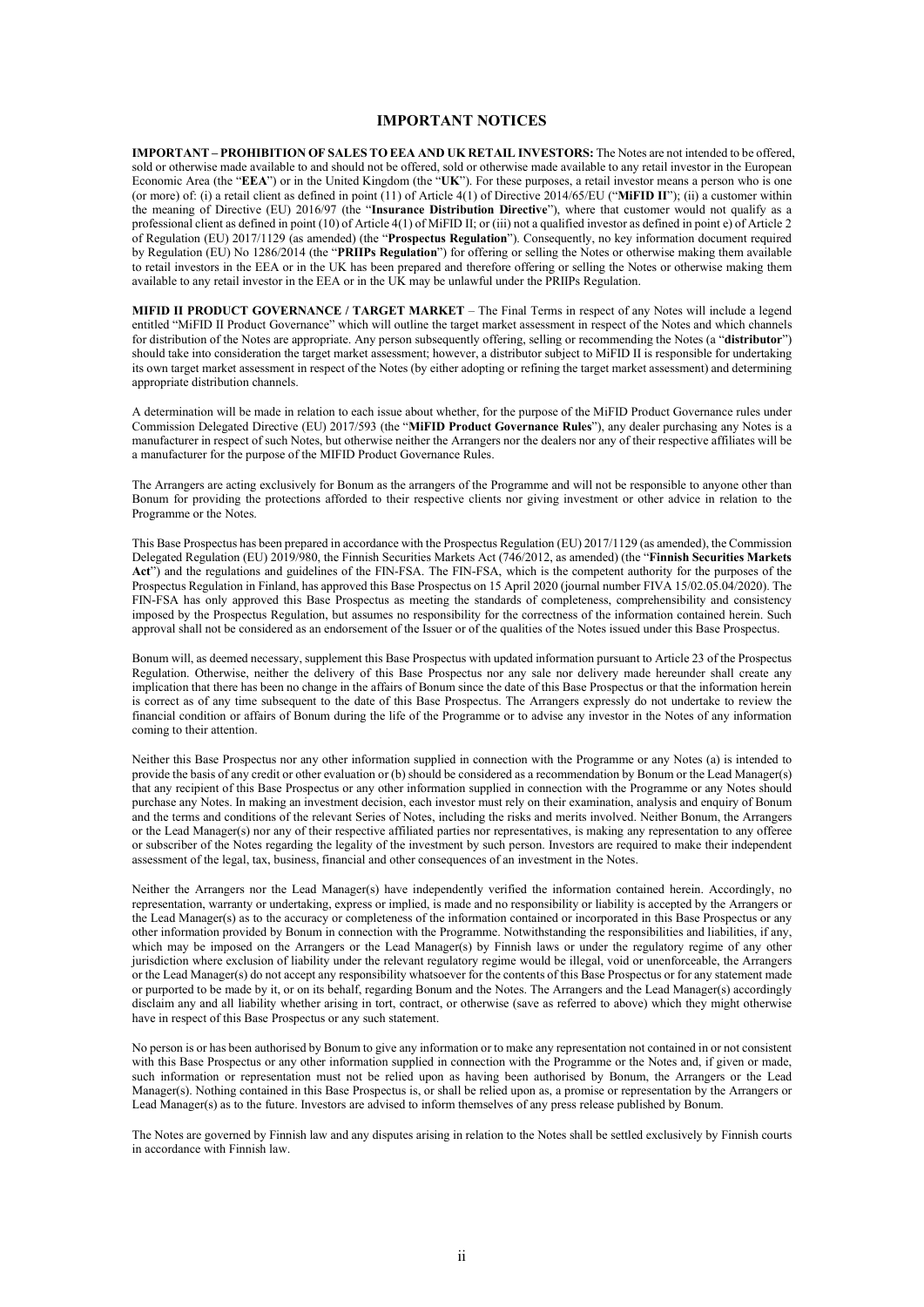| <b>CONTENTS</b> |
|-----------------|
|-----------------|

<span id="page-2-0"></span>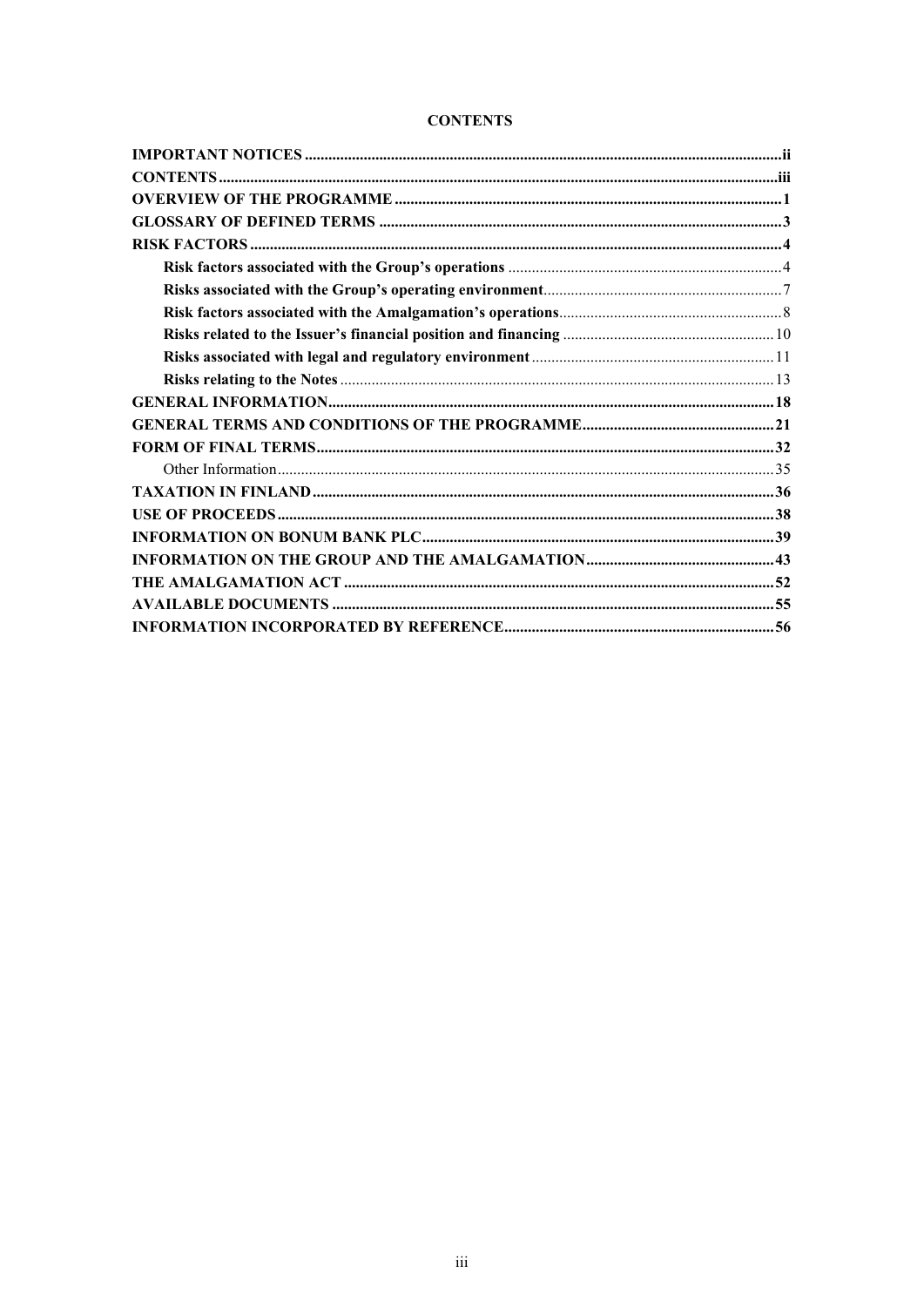## **OVERVIEW OF THE PROGRAMME**

<span id="page-3-0"></span>*The following overview does not purport to be complete and is taken from, and is qualified in its entirety by, the remainder of this Base Prospectus and in relation to the terms and conditions of any particular Series of Notes and the applicable Final Terms.*

This general description of the Programme must be read together with the other information included in this Base Prospectus.

| Issuer:                                                                        | Bonum Bank Plc.                                                                                                                                                                                                                                                                           |
|--------------------------------------------------------------------------------|-------------------------------------------------------------------------------------------------------------------------------------------------------------------------------------------------------------------------------------------------------------------------------------------|
| <b>Risk Factors:</b>                                                           | Investing in Notes issued under the Programme involves certain<br>risks. The principal risk factors that may affect the ability of the<br>Issuer to fulfil its respective obligations under the Notes are<br>discussed under "Risk Factors".                                              |
| Arrangers of the Programme:                                                    | Danske Bank A/S, Finland Branch, Nordea Bank Plc and<br>Swedbank AB (publ).                                                                                                                                                                                                               |
| Lead Manager(s) of Tranche of Notes<br>and possible other subscription places: | Defined in Final Terms of a Tranche of Notes.                                                                                                                                                                                                                                             |
| Issuer Agent and Paying Agent:                                                 | Defined in Final Terms of a Tranche of Notes.                                                                                                                                                                                                                                             |
| Maximum amount of the Programme:                                               | 750,000,000 euros.                                                                                                                                                                                                                                                                        |
| Final Terms:                                                                   | Notes issued under the Programme will be issued pursuant to<br>this Base Prospectus and associated Final Terms. The terms and<br>conditions applicable to any particular Tranche of Notes will be<br>the General Terms and Conditions combined with the relevant<br>Final Terms.          |
| Form of the Notes:                                                             | The Notes are issued in book-entry form in the book-entry<br>system of Euroclear Finland.                                                                                                                                                                                                 |
| Note currencies:                                                               | Euro.                                                                                                                                                                                                                                                                                     |
| Nominal value:                                                                 | The denomination of each book-entry unit is at least<br>EUR 100,000. Subject thereto, the Notes will be issued in such<br>denominations as specified in the relevant Final Terms.                                                                                                         |
| Priority of the Notes                                                          | The Notes constitute direct, unconditional, unsubordinated and<br>unsecured obligations of the Issuer and rank pari passu among<br>themselves and (save for certain obligations required to be<br>preferred by law) equally with all other senior unsecured<br>obligations of the Issuer. |
| Listing:                                                                       | The Notes may be applied for listing on the Helsinki Stock<br>Exchange. Also unlisted Notes may be issued.                                                                                                                                                                                |
| Term of the Notes:                                                             | A minimum of one year (if not prepaid according to AA Put<br>Event).                                                                                                                                                                                                                      |
| Interest:                                                                      | Fixed interest or floating interest tied to a reference interest rate.<br>Notes may also be issued as zero coupon notes which will be                                                                                                                                                     |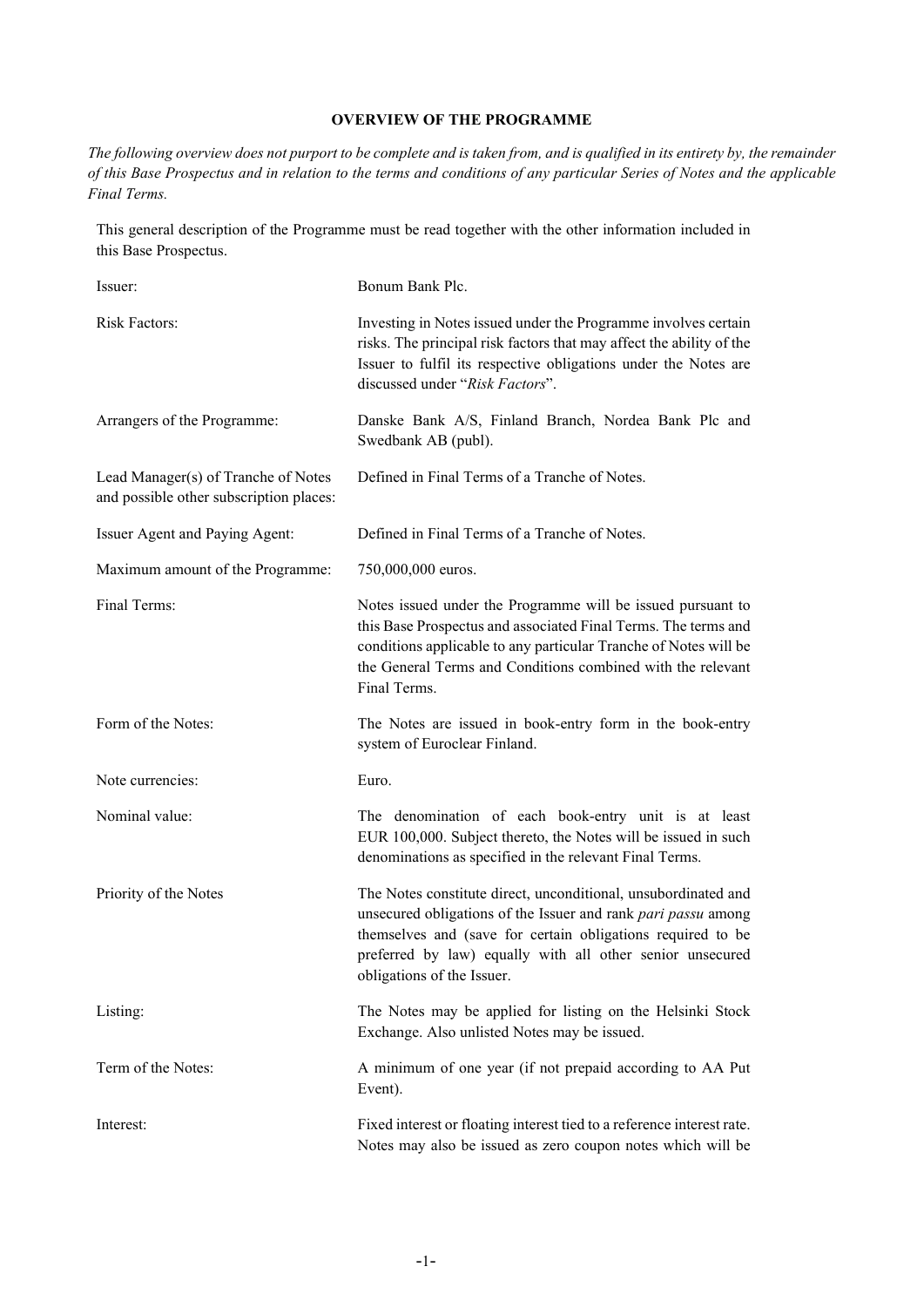offered and sold at a discount to their nominal amount and will not bear interest.

| Use of Benchmark     | Amounts payable under the Notes are calculated by reference to<br>EURIBOR to the extent floating rate interest is applicable<br>according to the Final Terms. As at the date of this Base<br>Prospectus, the administrator of EURIBOR is the European<br>Money Market Institute (EMMI). EMMI is registered in the<br>register of administrators and benchmarks maintained by<br>European Securities and Market Authority (ESMA) pursuant to<br>Article 36 of the Regulation (EU) No 2016/1011 on indices used<br>as benchmarks in financial instruments and financial contracts<br>or to measure the performance of investment funds (the<br>Benchmarks Regulation). EURIBOR is now considered<br>compliant according to the Benchmarks Regulation and has<br>been added to ESMA's Benchmark Register. |
|----------------------|--------------------------------------------------------------------------------------------------------------------------------------------------------------------------------------------------------------------------------------------------------------------------------------------------------------------------------------------------------------------------------------------------------------------------------------------------------------------------------------------------------------------------------------------------------------------------------------------------------------------------------------------------------------------------------------------------------------------------------------------------------------------------------------------------------|
| Redemption:          | The nominal amount of the Notes.                                                                                                                                                                                                                                                                                                                                                                                                                                                                                                                                                                                                                                                                                                                                                                       |
| Optional redemption: | Subject to certain conditions, Notes may be redeemed before<br>their stated Maturity Date at the option of the Noteholder to the<br>extent specified section 13 (Amalgamation Act Put Option) and<br>section 14 (Event of Default) of the General Terms and<br>Conditions of the Programme.                                                                                                                                                                                                                                                                                                                                                                                                                                                                                                            |
| Applicable law:      | Finnish law.                                                                                                                                                                                                                                                                                                                                                                                                                                                                                                                                                                                                                                                                                                                                                                                           |
| Authorization:       | The establishment of the Programme was authorised by a duly<br>convened meeting of the Board of Directors of the Issuer<br>passed/given on 12 May 2016 and the update of the programme<br>was authorised by a duly convened meeting of the Board of<br>Directors of the Issuer passed/given on 23 March 2020. The<br>Issuer has obtained or will obtain from time to time all necessary<br>consents, approvals and authorisations in connection with the<br>issue and performance of the Notes.                                                                                                                                                                                                                                                                                                        |
| Credit rating:       | As at the date of this Base Prospectus, the Issuer has a long- and<br>short-term counterparty credit ratings BBB/A-2 (S&P). The<br>outlook is stable. A Series of Notes to be issued under the<br>Programme may be rated or unrated.                                                                                                                                                                                                                                                                                                                                                                                                                                                                                                                                                                   |
|                      | There is no guarantee that the rating of the Issuer assigned by<br>S&P will be maintained following the date of this Base<br>Prospectus or any Series of Notes is obtained or maintained, and<br>the Issuer may seek to obtain ratings from other rating agencies.                                                                                                                                                                                                                                                                                                                                                                                                                                                                                                                                     |
|                      | A rating is not a recommendation to buy or sell or hold Notes<br>and may be subject to suspension, reduction or withdrawal at<br>any time by the assigning rating agency. Up-to-date information<br>should always be sought by direct reference to the relevant<br>rating agency.                                                                                                                                                                                                                                                                                                                                                                                                                                                                                                                      |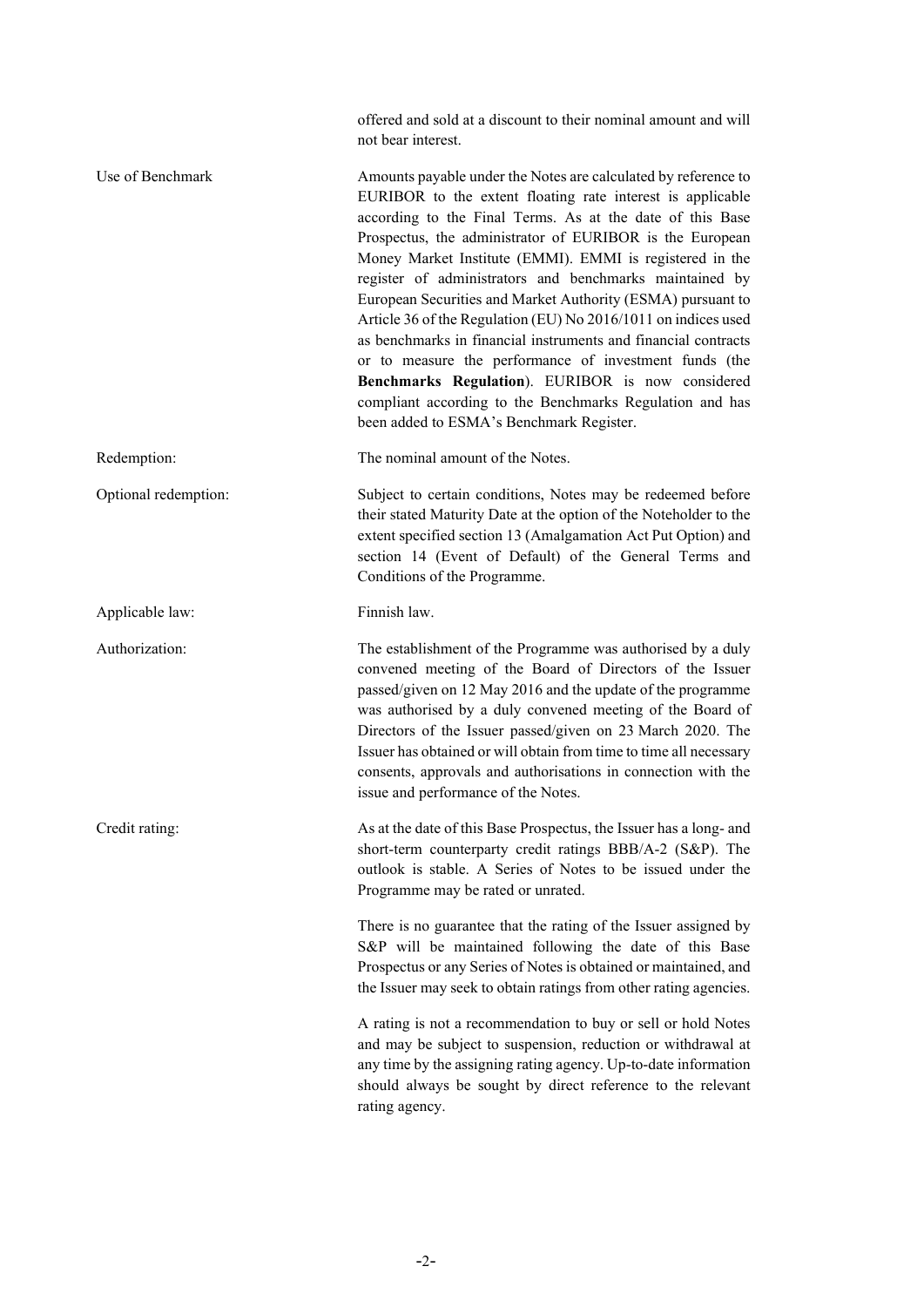# **GLOSSARY OF DEFINED TERMS**

<span id="page-5-0"></span>The following glossary contains certain defined key terms in relation to the Base Prospectus.

| the Amalgamation Act                                    | the Act on the Amalgamation of Deposit Banks (Laki<br>talletuspankkien yhteenliittymästä, 599/2010, as amended)                                                                                                                                                                                                                                                                                                                                                                                                                                                                                                                                                                                                                                                                                                                                                                                      |  |
|---------------------------------------------------------|------------------------------------------------------------------------------------------------------------------------------------------------------------------------------------------------------------------------------------------------------------------------------------------------------------------------------------------------------------------------------------------------------------------------------------------------------------------------------------------------------------------------------------------------------------------------------------------------------------------------------------------------------------------------------------------------------------------------------------------------------------------------------------------------------------------------------------------------------------------------------------------------------|--|
| the Amalgamation                                        | POP Bank Alliance and those entities amalgamated with it from<br>time to time pursuant to the Amalgamation Act, currently<br>comprising the Issuer, the POP Banks and the companies included<br>in their consolidation groups and those credit institutions,<br>financial institutions and service companies in which entities<br>included in the amalgamation jointly hold over 50 per cent of the<br>votes.                                                                                                                                                                                                                                                                                                                                                                                                                                                                                        |  |
| the Arrangers                                           | Danske Bank A/S, Finland Branch, Nordea Bank Plc and<br>Swedbank AB (publ) in their capacity as the arrangers of the<br>Programme.                                                                                                                                                                                                                                                                                                                                                                                                                                                                                                                                                                                                                                                                                                                                                                   |  |
| the Central Organisation or POP<br><b>Bank Alliance</b> | POP Pankkiliitto osk                                                                                                                                                                                                                                                                                                                                                                                                                                                                                                                                                                                                                                                                                                                                                                                                                                                                                 |  |
| the Group                                               | those POP Bank Group's entities that are consolidated for<br>accounting purposes                                                                                                                                                                                                                                                                                                                                                                                                                                                                                                                                                                                                                                                                                                                                                                                                                     |  |
| the Lead Manager(s)                                     | any bank acting as lead manager(s) in a Tranche of Notes                                                                                                                                                                                                                                                                                                                                                                                                                                                                                                                                                                                                                                                                                                                                                                                                                                             |  |
| the Member Credit Institutions                          | the Issuer and the POP Banks                                                                                                                                                                                                                                                                                                                                                                                                                                                                                                                                                                                                                                                                                                                                                                                                                                                                         |  |
| Noteholder                                              | an investor that has made an investment in the Notes under the<br>Programme.                                                                                                                                                                                                                                                                                                                                                                                                                                                                                                                                                                                                                                                                                                                                                                                                                         |  |
| the POP Banks                                           | the POP banks belonging to the Amalgamation from time to time,<br>as at the date of this Base Prospectus: (1) Hannulan Osuuspankki,<br>(2) Honkajoen Osuuspankki, (3) Isojoen Osuuspankki, (4)<br>Jämijärven Osuuspankki, (5) Kannonkosken Osuuspankki, (6)<br>Keuruun Osuuspankki, (7) Konneveden Osuuspankki, (8) Kosken<br>Osuuspankki, (9) Kurikan Osuuspankki, (10) Kyrönmaan<br>Osuuspankki, (11) Kyrön Seudun Osuuspankki, (12) Kyyjärven<br>Osuuspankki, (13) Lammin Osuuspankki, (14) Lanneveden<br>Osuuspankki, (15) Lappajärven Osuuspankki, (16) Lapuan<br>Osuuspankki, (17) Lavian Osuuspankki, (18) Liedon<br>Osuuspankki, (19) Nivalan Järvikylän Osuuspankki, (20) Piikkiön<br>Osuuspankki, (21) Pohjanmaan Osuuspankki, (22) Reisjärven<br>Osuuspankki, (23) Sievin Osuuspankki, (24) Siilinjärven<br>Osuuspankki, (25) Suupohjan Osuuspankki, and (26) Tiistenjoen<br>Osuuspankki. |  |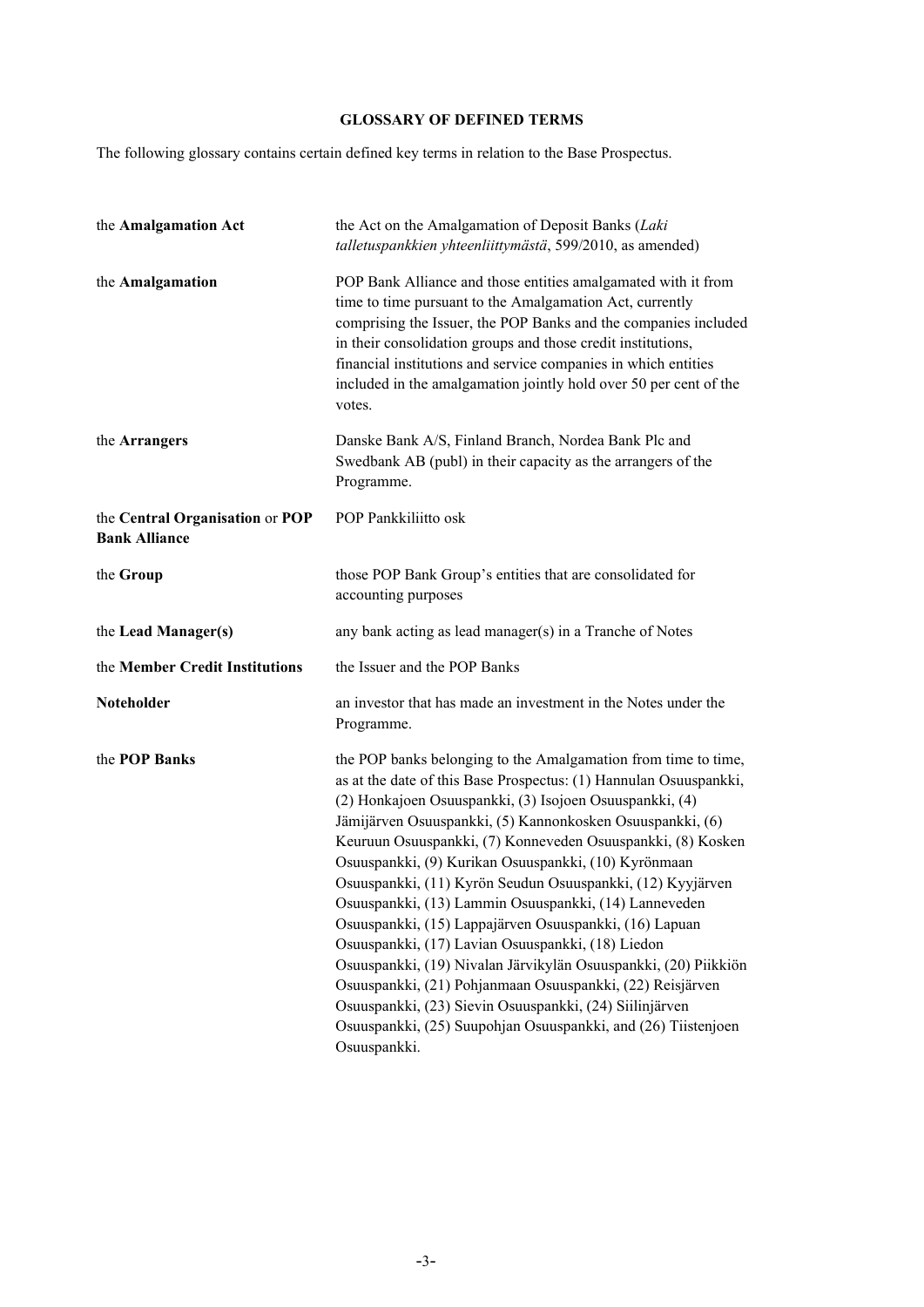#### **RISK FACTORS**

<span id="page-6-0"></span>*Any investment in the Notes is subject to a number of risks. Prior to investing in the Notes, prospective investors should carefully consider the risk factors associated with any investment in the Notes, the business of the Issuer and the industry(ies) in which it operates together with all other information contained in this Base Prospectus, including, in particular the risk factors described below. Words and expressions defined in the "General Terms and Conditions of the Programme" below or elsewhere in this Base Prospectus have the same meanings in this section.*

*Set forth below are risk factors that the Issuer believes are the principal risks involved in an investment in the Notes. However, additional risks and uncertainties relating to the Issuer that are not currently known to the Issuer, or that it currently deems immaterial, may individually or cumulatively have a material adverse effect on the business, prospects, results of operations and/or financial position of the Issuer and, if any such risk should occur, the price of the Notes may decline and investors could lose all or part of their investment. Investors should consider carefully whether an investment in the Notes is suitable for them in light of the information in this Base Prospectus and their personal circumstances.*

*The risk factors presented herein have been divided into six categories based on their nature. Within each category, the risk factor estimated to be the most material on the basis of an overall evaluation of the criteria set out in the Prospectus Regulation is presented first. However, the order in which the risk factors are presented after the first risk factor in each category is not intended to reflect either the relative probability or the potential impact of their materialisation. The order of the risk categories does not represent any evaluation of the materiality of the risk factors within that category, when compared to the risk factors in another category.*

#### <span id="page-6-1"></span>**Risk factors associated with the Group's operations**

#### *The Group is exposed to credit risk*

Credit risk is the key risk among the business risks of the Issuer and the Group. Credit risk refers to losses of the Issuer when the Issuer's counterparty, usually the debtor, is not able to fulfil its payment obligations and the value of collateral for the credit is not sufficient to cover the creditor's receivables. The Issuer's most significant source of credit risk are granted loans, but credit risk may also arise from other kinds of receivables, such as bonds, short-term debt securities and off-balance sheet commitments, such as unused credit facilities and overdraft limits and guarantees. In addition, the investment activities of the liquidity reserves generate a credit risk.

The POP Banks' combined loan portfolio grew by 4.7 per cent in 2019 compared to 2018 and amounted to EUR 3,635 million. In the current market environment, the growth of the POP Banks' loan portfolio could subsequently result in losses, if the POP Banks' customers are unable to meet their obligations. Unemployment and interest rate level are the most significant general economic factors, which could adversely affect retail customers' ability to repay their loans. Furthermore, fluctuations in housing prices and general activity in the housing market could adversely affect both customers' debt servicing ability as well as the realisation value of collateral.

The expected decrease of Finland's gross domestic product and employment rate as well as the uncertainty relating to the exports and capital spending could increase defaults in all customer groups and therefore have a negative impact on the Group's result. The POP Banks' key customer groups are Finnish private individuals, small companies and agricultural entrepreneurs. As all of the key customer groups consist of Finnish customers, the POP Banks' business, results of operations and financial condition could be adversely affected by this geographical risk concentration in Finland. The majority of the funds raised by the POP Banks have been granted as housing loans to their customers. The majority of the Group's loans, i.e. 67.1 per cent, have been granted against residential housing serving as collateral for the underlying loan. Therefore, although corporate loans and agriculture customers provide diversification against the credit risk arising from housing loans, the Group's credit risk is mainly dependent on the POP Banks' housing loan portfolio.

If the Group fails to manage its credit risks, it may not be able to generate sufficient interest income to offset any increased financing costs or it might suffer credit losses. Estimating potential write-downs of the loan portfolio is a complicated process in which the final outcome depends on several factors, including the overall economic conditions, credit rating migration of customers and counterparties, changes in customers' ability to repay loans, the realisation value of collateral positions, regulatory requirements and other external factors. When realised, the credit risk is ultimately seen as impairment losses, which may have an adverse effect on the Issuer's financial condition, results of operations and ability to make payments under the Notes. Any failure in the Group's credit risk management could result in substantial losses and could adversely affect the Group's business, results of operations and financial condition and thereby the Issuer's ability to fulfil its obligations under the Notes.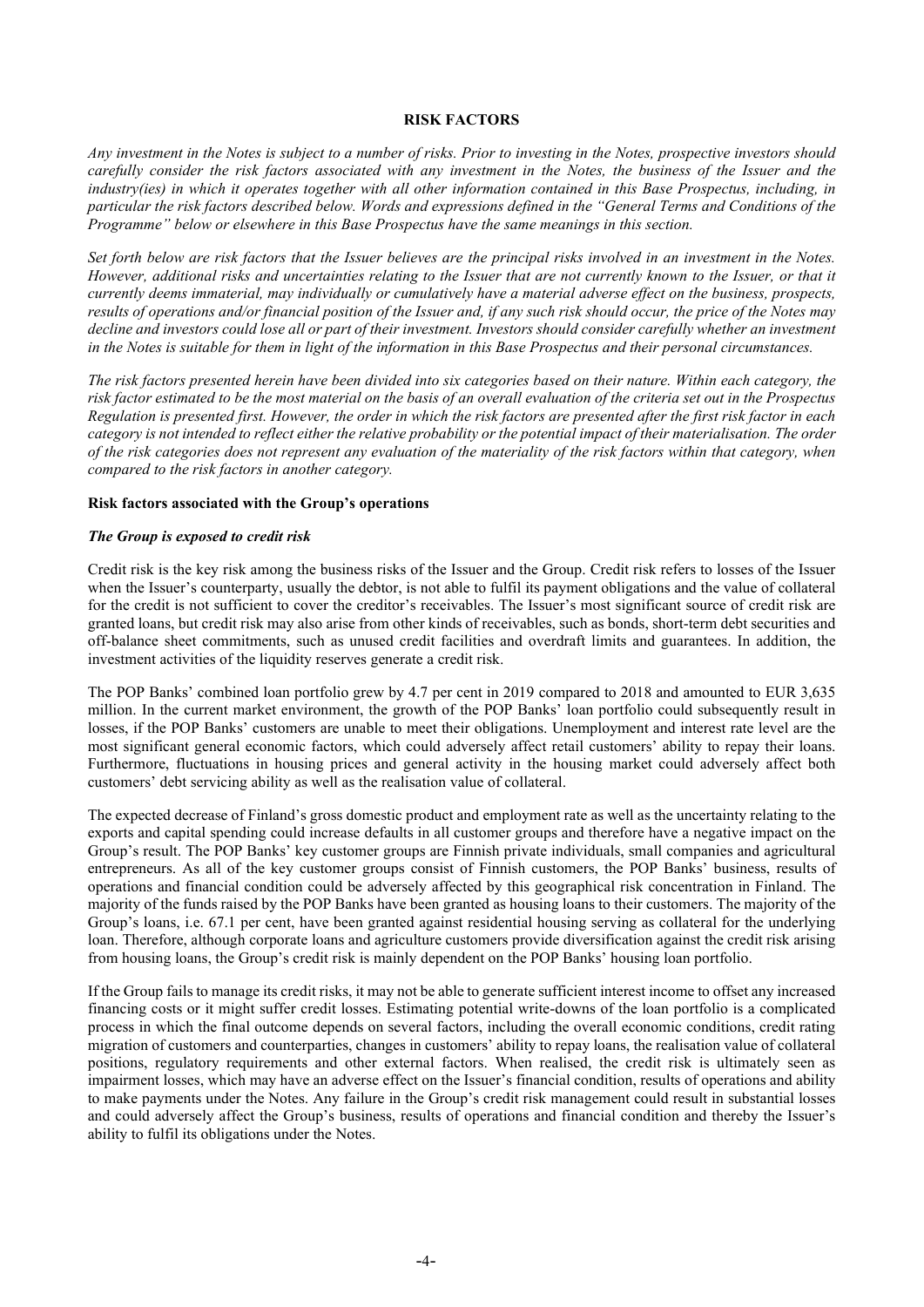## *The Amalgamation may be exposed to risk relating to the outflow of deposits and availability of funding, and the Amalgamation may not be able to maintain adequate liquidity*

Liquidity risk refers to the Issuer's ability to fulfil its commitments. Liquidity risk can be divided into short-term liquidity risk and long-term structural financing risk. Short-term liquidity risk refers to a situation in which the Issuer or other POP Banks are not able to meet their payment obligations at the time they fall due. Structural financing risk, on the other hand, refers to a refinancing risk that arises from the difference in the maturities of balance sheet receivables and liabilities.

Deposits comprise a major share of the POP Banks' funding. Should the current financial situation lead to a significant outflow of deposits, the POP Banks' funding structure would change substantially and the average cost of funding would increase. Furthermore, this could jeopardise the POP Banks' liquidity, and the POP Banks might be unable to meet their current and future cash flow and collateral needs, both expected and unexpected, without affecting their daily operations or overall financial position. Therefore, this could have a negative impact on the POP Banks' business, results of operations and financial conditions.

The Issuer acts as a central credit institution for the POP Banks meaning that the Issuer is responsible for the transfer of the Amalgamation's payments and wholesale funding in money and capital markets. The Issuer supports the POP Banks' liquidity management and provides the POP Banks with refinancing solutions. Thus, the Issuer is responsible for the whole Amalgamation's liquidity and funding from money and capital markets. Should the demand for housing and corporate loans suddenly increase, the Amalgamation may find that its deposits are no longer a sufficient source of funding for the Amalgamation's financing needs, and the Amalgamation would therefore need to seek other forms of funding. In addition, under the current financial market conditions, the availability of funding from debt capital markets has decreased. Consequently, there can be no assurance that alternative sources of funding will be available on competitive terms or at all.

Any failure to acquire sufficient funding or an increase in funding costs could have a material adverse effect on the Group's business, results of operations and financial condition and thereby the Issuer's ability to fulfil its obligations under the Notes.

## *Long-term or structural funding risk on the balance sheet may threaten the continuity of lending as well as the financing position of the Group*

The long-term funding risk, also known as structural funding risk, on the balance sheet refers to uncertainty related to the financing of long-term lending or other long-term commitments, arising from the funding on market terms. If realised, the risk may threaten the continuity of the lending as well as the financing position of the Group and thereby the Issuer's ability to fulfil its obligations under the Notes.

## *Materialised short-term liquidity risk would cause the Issuer or any Group member's inability to meet their payment obligations*

Short-term liquidity risk refers to a quantitative and temporary imbalance of the Issuer's or any Group member's shortterm cash flow. If realised, the risk means that the Issuer or other member of the Group will not be able to meet its payment obligations at the time they are falling due. Liquidity risk, if realised, may jeopardise or prevent continuation of the Issuer's business operations and thereby its ability to fulfil its obligations under the Notes.

## *The Group risk management may not be adequate*

Core values, strategic goals and financial targets form the basis for risk and capital adequacy management in the Group. The purpose of the Group's risk management is to identify threats and opportunities affecting strategy implementation. The objective is to help achieve the targets set in the strategy by ensuring that risks are proportional to the Group's riskbearing capacity. There can be no certainty that the Group's measures would be fully adequate to manage and control risks. Some of the qualitative tools and metrics used by the Group for risk management purposes are based upon the use of observed historical market behaviour as well as future predictions. These tools and metrics may fail to predict or predict incorrectly future risk exposures which could lead to losses for the Group. Factors described above or any other failure in risk management could cause substantial losses and adversely affect the Group's business, results of operations and financial condition and thereby the Issuer's ability to fulfil its obligations under the Notes.

# *The Amalgamation's strategy or its execution may fail*

Each POP Bank has its own strategy based on and aligned with the Group's strategy. Strategic risks refer to losses that may arise from the choice of an incorrect business strategy or business model in view of the developments in the Amalgamation's operating environments. The Amalgamation or individual POP Banks may also be unable to successfully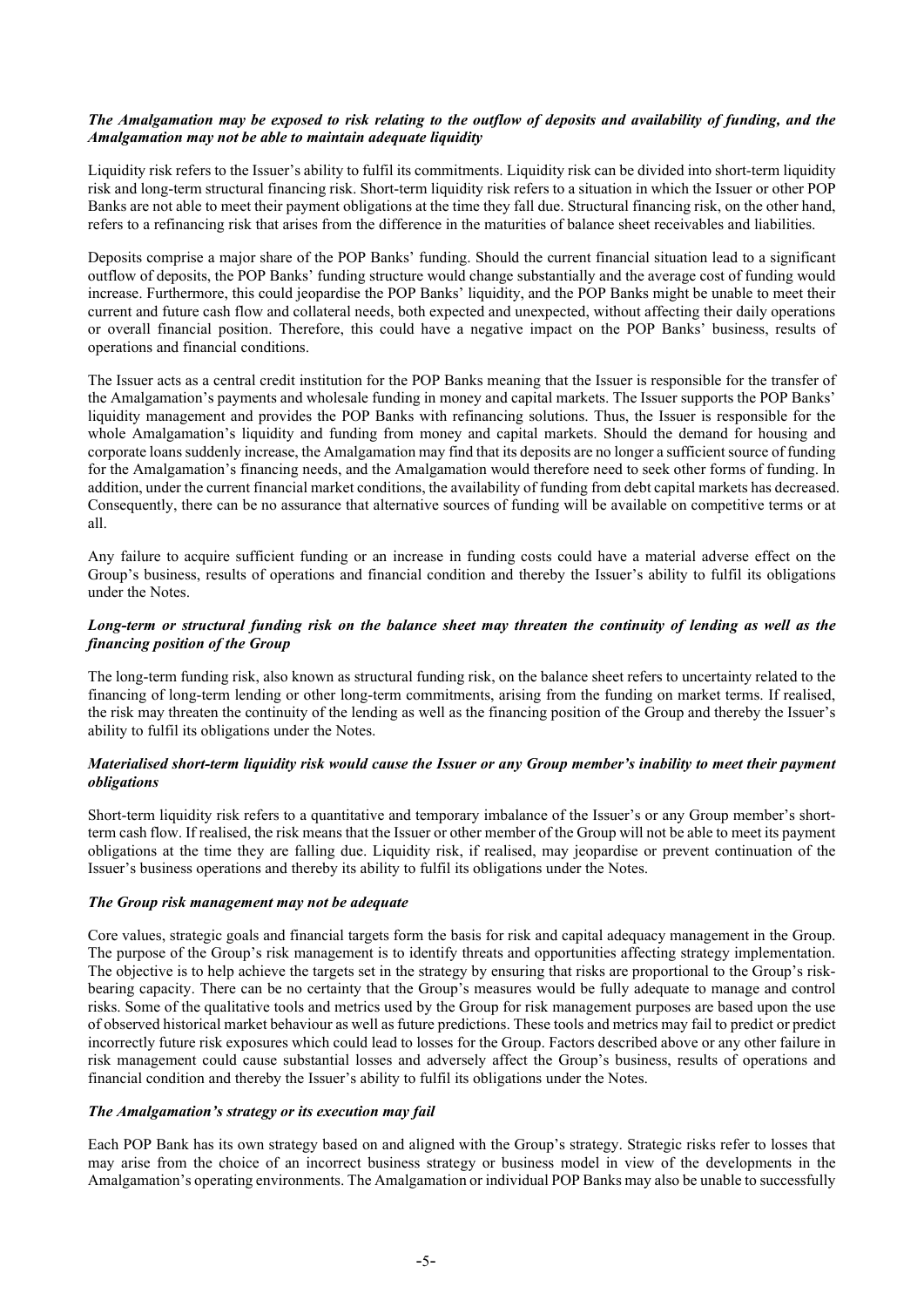execute their strategies, and the Amalgamation's strategy may not be competitive or may be insufficient to meet unexpected changes in the competitive environment or customer requirements in the future as competition increases and customer offerings develop in the markets internationally. Any failure in the execution of the Amalgamation's strategy may have a negative impact on its overall financial performance and thereby the Issuer's ability to fulfil its obligations under the Notes.

#### *The Amalgamation may be unable to maintain its desired capital adequacy position*

The Issuer's banking license is dependent upon, among other things, the fulfilment of capital adequacy requirements in accordance with the applicable regulations which are the Finnish Act on Credit Institutions (*Laki luottolaitostoiminnasta*, 2014/610, as amended) (the "**Credit Institutions Act**"), the Act on the Amalgamation of Deposit Banks (*Laki talletuspankkien yhteenliittymästä*, 599/2010, as amended) (the "**Amalgamation Act**") and the Regulation (EU) No 575/2013 of the European Parliament and of the Council on prudential requirements for credit institutions and investment firms (the "**CRR**"). Under these acts and regulation, the Issuer is primarily supervised by the FIN-FSA. Additionally, since 4 November 2014, the Issuer has been subject to indirect supervision by the ECB. The Issuer's capital structure and capital adequacy ratio may have an effect on the availability and costs of funding operations. Moreover, the absence of a sufficiently strong capital base may constrain the Issuer's growth and strategic options. Significant unforeseen losses may create a situation under which the Issuer is unable to maintain its desired capital structure.

The Issuer's capital adequacy is related to the availability of additional capital in the future. The capital position is affected by, for example, profit after tax, the distribution of dividends, immaterial rights, changes in fair value reserve as well as the difference between impairments and expected loan losses. Risk-weighted assets are affected by, for example, the amount of lending and risk ratings of the loans and other receivables and assets as well market and operational risks. Negative changes in the capital adequacy position, such as a decrease in equity or an increase in risk-weighted exposures could have an adverse effect on the availability and cost of the Issuer's funding and, consequently, have an adverse effect on the Issuer's business, results of operations and financial condition and thereby the Issuer's ability to fulfil its obligations under the Notes.

#### *The Issuer's joint liability within the Amalgamation involves risks*

Under the Amalgamation Act, the central institution (i.e. the POP Bank Alliance) is liable for the debts of its Member Credit Institutions. Furthermore, the Member Credit Institutions, including each of the POP Banks and the Issuer, are jointly liable for each other's debts. As a support measure referred to in the Amalgamation Act, the central institution shall be liable to pay to any of its Member Credit Institutions the amounts necessary to prevent that credit institution from being placed into liquidation. The central institution shall also be liable for the debts of a Member Credit Institution which cannot be paid using the Member Credit Institution's own sources of funding.

In turn, a Member Credit Institution is liable to pay to the POP Bank Alliance its own share of the amount which the POP Bank Alliance has paid to another Member Credit Institution either as support, as described above, or as payment to a creditor of another Member Credit Institution for an unpaid due debt. The total amount of liability of each Member Credit Institution is unlimited in case of the POP Bank Alliance's liquidation or bankruptcy (as set out in Chapter 14, section 11 of the Act on Cooperatives (*Osuuskuntalaki,* 421/2013, as amended) (the "**Cooperatives Act**"). Otherwise, the liability to pay of each Member Credit Institution: (a) is limited to a proportional share of the total liability (each Member Credit Institution's liability for the amount which the POP Bank Alliance has paid on behalf of one Member Credit Institution to its creditors is divided between the Member Credit Institutions in proportion to their last confirmed balance sheet totals); and (b) is only applicable if such Member Credit Institution has at least a minimum capital adequacy (in each case as set out, determined and subject to limitations in accordance with Chapter 5 of the Amalgamation Act). Those entities within the Amalgamation that are not Member Credit Institutions will not be liable for Member Credit Institutions' debts under the Amalgamation Act. Accordingly, the ability of any Noteholder to take action against an individual Member Credit Institution will be limited, and enforcement in respect of an individual claim may require enforcement actions to be brought against several different entities. This will represent an additional administrative burden and expense, and there can be no assurance that all or any of such enforcement actions will be successful.

As a Member Credit Institution of the Amalgamation, the realisation of this risk factor could have a material adverse effect on the Issuer's business, results of operations and financial condition and thereby its ability to fulfil its obligations under the Notes. For more information on the Amalgamation and the joint liability, see "*The Amalgamation Act―Joint liability of the Amalgamation*".

#### *Changes in the composition of the Amalgamation may involve risks*

The current composition of the Amalgamation may change, subject to certain restrictions. In accordance with the Amalgamation Act, a Member Credit Institution, such as the Issuer or one of the POP Banks, has the right to withdraw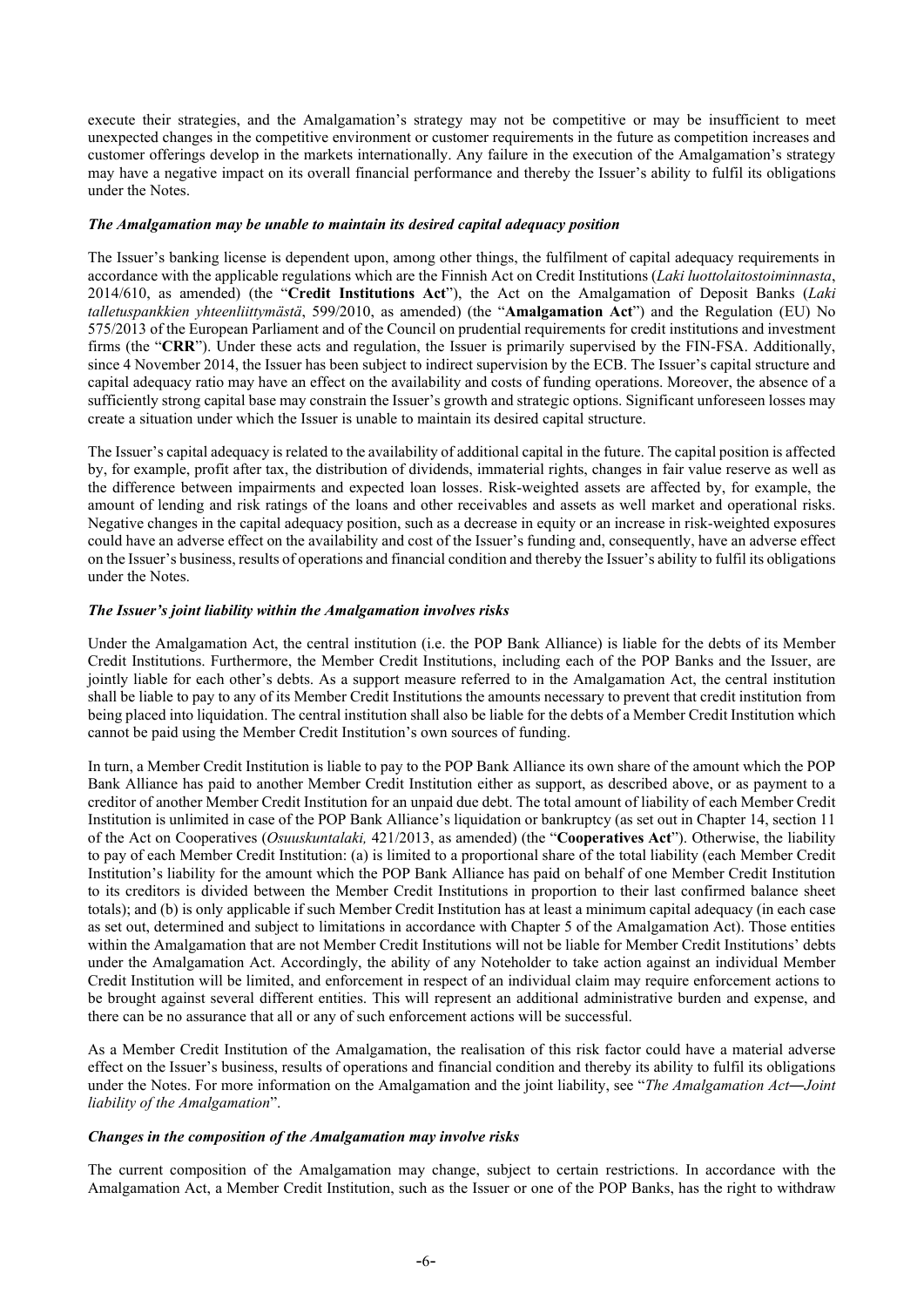from its central institution membership, i.e. the membership in the POP Bank Alliance, by deciding to alter its bylaws or articles of association and by notifying the POP Bank Alliance's board of directors in writing thereof, so long as, after such withdrawal, the consolidated capital of the companies within the Amalgamation remains at the level as prescribed by section 19 of the Amalgamation Act. The decision shall be valid only if the related proposal is supported by a twothirds majority vote given by those at a cooperative meeting or meeting of trustees or if it is supported by at least a twothirds vote given by those at a general meeting of shareholders and two-thirds of shares represented at the meeting. A calculation certified by the POP Bank Alliance's auditors shall serve as proof of the maintenance of capital adequacy.

A Member Credit Institution may be expelled from the POP Bank Alliance as specified in Chapter 3, section 3 of the Cooperatives Act or in case a Member Credit Institution has failed to comply with the instructions, issued by the POP Bank Alliance by virtue of section 17 of the Amalgamation Act, in a manner that significantly endangers the management of liquidity or capital adequacy or the application of the standardised accounting policies or supervision of compliance with said policies, or in case a Member Credit Institution otherwise acts in material breach of the Amalgamation's general operating principles adopted by the POP Bank Alliance.

Among other things, the Amalgamation Act provides that a precondition for the merger of a Member Credit Institution into a credit institution other than another Member Credit Institution is that the board of directors of the POP Bank Alliance shall be notified in writing of said merger prior to approval of the merger plan and that the consolidated capital of the companies within the Amalgamation remains at the level as prescribed by section 19 of the Amalgamation Act. In accordance with the Finnish Limited Liability Companies Act, a merger must be supported by at least two thirds of the votes cast and the shares represented at the general meeting of the merging credit institution.

The provisions of the Amalgamation Act governing payment liability of a Member Credit Institution shall also apply to a former Member Credit Institution which has withdrawn from the POP Bank Alliance, when a demand regarding payment liability is made on the credit institution, provided that less than five years have passed from the end of the calendar year of the Member Credit Institution's withdrawal from the POP Bank Alliance.

Irrespective of the payment liability described above, it cannot be excluded that possible withdrawals or expulsions from the POP Bank Alliance's membership could adversely affect the Group's reputation and brand and, in turn, its business, results of operations and financial condition and thereby the Issuer's ability to fulfil its obligations under the Notes.

## *Noteholders are exposed to credit risk relating to the Amalgamation and the Issuer as a part of it*

Noteholders take a credit risk on the performance of the Issuer, the Group and the Amalgamation. Receipt of payments under the Notes by a Noteholder is dependent on the Issuer's ability to fulfil its payment obligations, which is in turn dependent upon the development of the Group's and Amalgamation's business. Notwithstanding the joint liability under the Amalgamation Act between the Issuer and the POP Banks, there is no guarantee in place which directly ensures the repayment of Notes issued under this Programme. The payment obligations under the Notes are solely unsecured obligations of the Issuer and are not obligations of, and are not guaranteed by, the POP Bank Alliance nor any POP Bank. For more information on the Amalgamation and the joint liability, see "*The Amalgamation Act―Joint liability of the Amalgamation*".

## <span id="page-9-0"></span>**Risks associated with the Group's operating environment**

## *Uncertain global economic and financial market conditions could adversely affect the Group's business, results of operations, financial condition, liquidity and capital resources*

The global economic and financial market conditions have repeatedly undergone significant turmoil due to, among other factors, the ongoing sovereign debt issues in certain European countries, particularly certain eurozone Member States, the decision of the United Kingdom to withdraw from the European Union (commonly referred to as Brexit) and the continuous trade tensions between the United States and China as regards trade tariffs. In addition, the outbreak of the COVID-19 pandemic ("**Coronavirus**") causes substantial uncertainty in the financial markets. The rapid spread of the Coronavirus and the restrictive measures undertaken by governments are likely to have a material adverse effect on global economic and financial market conditions. The uncertainty relating to the financial markets may create economic and financial disruptions and even a financial crisis. As the state debt levels remain high and continue to increase in some countries, including Finland, it is likely that the global economy will fall back into a recession, which could be deeper and last longer than the one experienced in 2008 and 2009. Uncertainty in the operational environment of the Issuer has increased, especially with regards to the predictability of funding available in the capital markets and the future development of impairment of unsecured consumer loans. However, it is still too early to reliably estimate the overall effects of the Coronavirus on the Issuer. Uncertainty has also increased concerning the financial results of the Group. Market volatility is high and estimated to lower the Group's net investment income. Effects of the Coronavirus may also decrease the Group's interest and commission income and increase the impairment of loans. As the situation continues to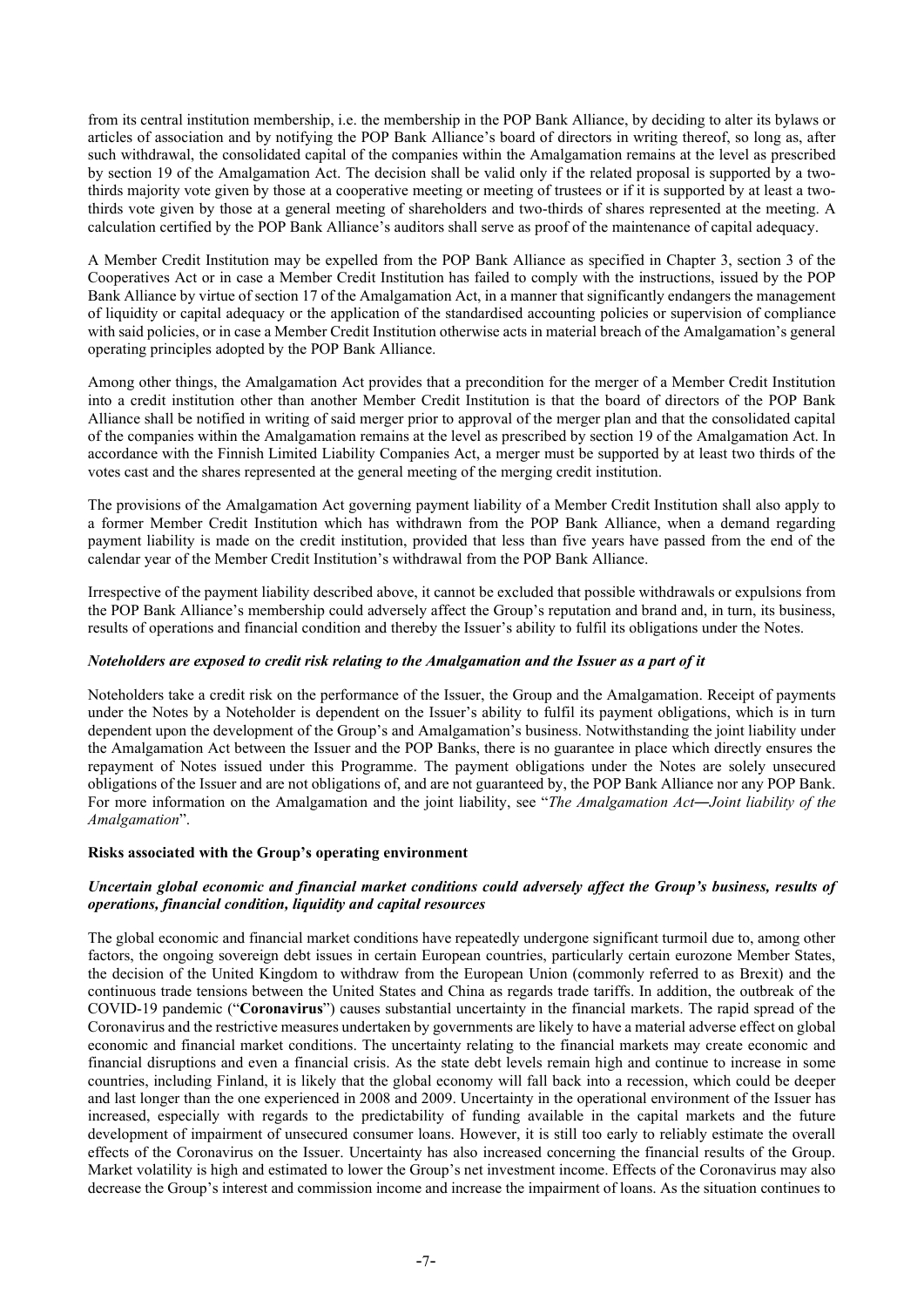evolve, it is difficult to reliably estimate the overall effects of the coronavirus pandemic to the financial results of the Group.

The financial results of the Group are affected by many factors, the most important of which are the general economic conditions in Finland and globally, volatility of interest rates and equity prices, competition as well as the impact of these factors on the demand for banking services, such as housing loans. The development of public finances and inflation, income and employment levels as well as investment activities of SME companies and the savings of households may also have an impact on the Group's business operations and financial condition.

Deterioration in market conditions could result in difficulties for the Group's customers in meeting their payment obligations, which could lead to increased disruptions in repayments of loans, as well as write-downs and loan losses. Deterioration in the general economic situation could also reduce demand for loans, such as housing loans and other products, leading to reduced net interest income from the banking business. Furthermore, the development of housing markets and general economic conditions may vary significantly between different regions in Finland, as the impact of certain structural changes may differ in individual economic regions. The Group's loan portfolio is concentrated in noncapital regions of Finland, and thereby the unfavourable development of housing markets and general economic conditions in such regions could have an adverse impact on the Group's risk position.

Moreover, income generation in the Group's retail banking is significantly affected by changes in the interest rate level. Interest rate risk arises when interest rate fixing periods or interest rate bases for assets and those for liabilities are mismatched. Net interest income comprises a substantial part of the Group's total income. Furthermore, the recent negative interest rate levels have not been beneficial to the Group, since negative interest levels have a negative impact on the Group's net interest income.

The market value of financial assets held by the Issuer or the POP Banks may also be affected. Furthermore, deterioration in the general economic situation could increase the Issuer's or the POP Banks' refinancing costs and hamper the Issuer's or the POP Banks' refinancing options.

There can be no assurance that the Issuer's liquidity and access to financing will not be affected by changes in the financial markets or that its capital resources will, at all times, be sufficient to satisfy the Group's liquidity needs.

## *The market for the POP Banks' core business areas has a high level of competition*

The financial services market remains highly competitive in the local and regional markets where the POP Banks operate. For example, the margins of housing loans are decreasing due to competition. In addition, the operating environment of the financial services market faces significant changes. Innovative competition comes both from established players and a steady stream of new market entrants and may take the form of new products or operating models such as digitalisation. The market is expected to remain highly competitive in the POP Banks' core business areas, which could adversely affect the POP Banks' business, results of operations and financial conditions.

## *Systemic risks may have negative impacts on markets in which the Group operates*

Payment defaults, bank runs and other types of financial distress or difficulties in a foreign or domestic bank or other financial institution may lead to a series of liquidity problems and losses as well as payment and other difficulties in other companies operating in the financial sector, due to the interconnectedness of the domestic and global financial systems and capital markets. If one financial institution experiences difficulties it could have spill-over effects on other institutions through, for example, lending, trading, clearing and other linkages between financial institutions. These types of risks are called 'systemic risks' and they can have a significant negative impact on markets in which the Group operates on a daily basis which can, in turn, adversely affect the Group's business, results of operations and financial condition.

#### <span id="page-10-0"></span>**Risk factors associated with the Amalgamation's operations**

## *Operational disturbances and events may affect the Amalgamation's business operations*

Operational risks refer to financial losses or other harmful consequences to business that may arise from internal inadequacies or errors in systems, processes, procedures and the actions of personnel, or by external factors affecting the business. All of the Amalgamation's business processes, including credit and investment processes, involve operational risks. The operational risk of the Amalgamation also arises from outsourced operations and major business projects. Operational risk may also materialise in terms of loss or deterioration of reputation or trust.

The Issuer is exposed to operational risks through its business operations and through setting up of the central credit institution services. Operational risk is inherent in the Issuer's processes, systems, outsourcing, services and products.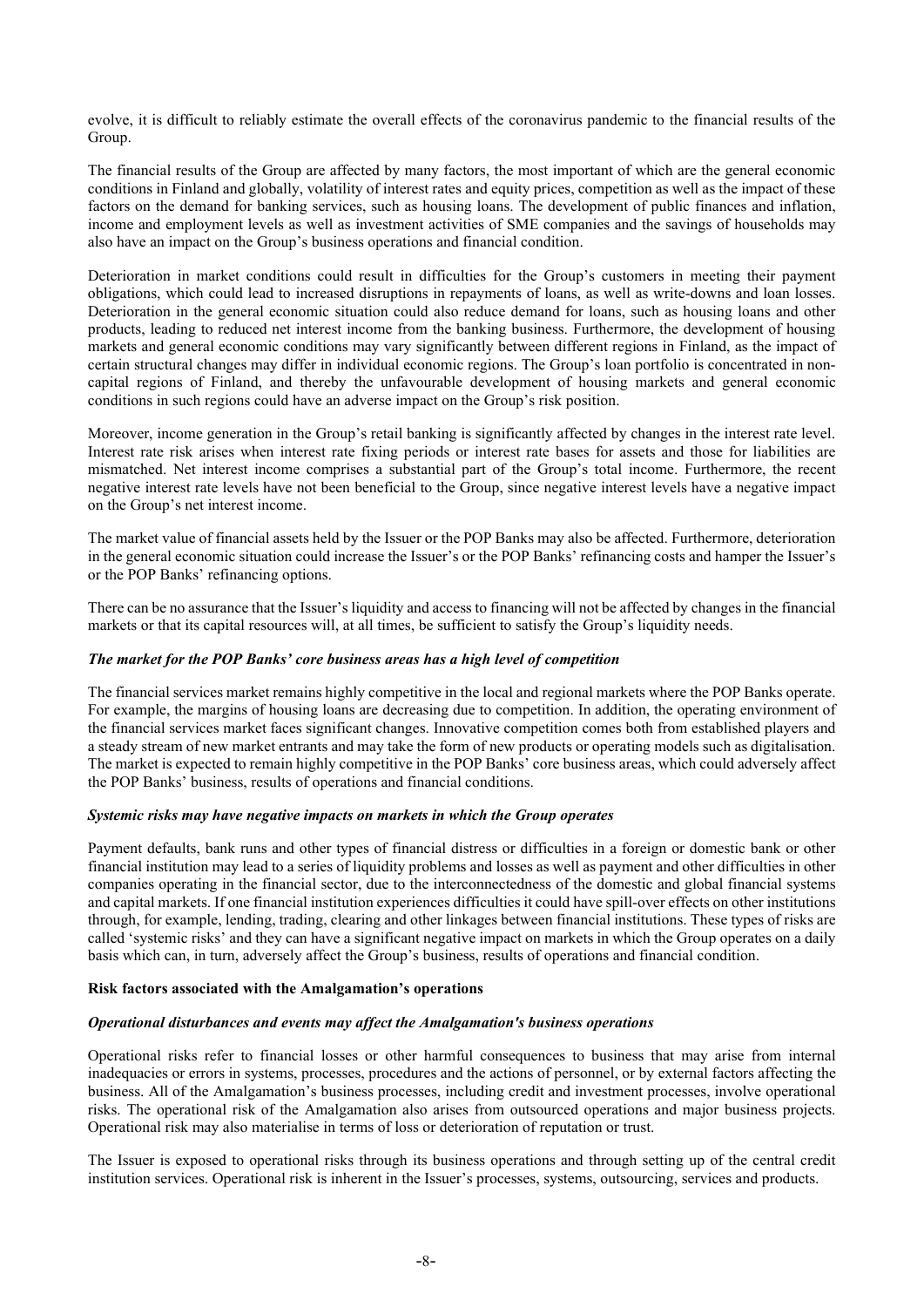Operational risk losses and "near miss" -events are reported to the Issuer's Board of Directors and to the POP Bank Alliance's independent risk control unit on a regular basis. Operational risk is one of the key risk categories in ICAAP and risk-based capital allocation. Operational risk losses are also reported to the FIN-FSA according to EU regulations.

Strategic and operational risks, if realised, could have a material adverse effect on the capital adequacy, business operations, financial standing, business results, reputation, prospects and solvency of the Group as well as on the value of the Notes.

## *The Group is exposed to risks relating to brand, reputation and market rumours*

Among other factors, the Group relies on its well-known and respected brand and good reputation in Finland when competing for customers. During the current turbulent market environment, having a good reputation is of particular importance as financial institutions are particularly susceptible to the negative impacts of rumours and speculation regarding their solvency and their ability to access liquidity. The brand and reputation of the Group can be affected by other factors outside the control of the Group. There can be no certainty that rumours or speculation would not arise and that such rumours or speculation, whether founded or not, would not have such an impact in the future. Negative rumours or speculation relating to the Group could have a negative impact on the Group's ability to acquire funding, as major part of the Group's funding comes from retail deposits.

Possible future decisions by the Group concerning its operations and the selection of services and products offered may have a negative effect on the Group brand. Furthermore, if global economic conditions continue to be uncertain and unstable and continue to particularly impact the financial services sector, the Group may suffer from rumours and speculation regarding, among other things, its solvency and liquidity situation. Negative developments in the Group's reputation and brand as well as negative views of consumers concerning the Group's products and services or rumours concerning the Group may have an adverse effect on the Group's business, results of operations and financial condition.

#### *Customers and counterparties may file damages claims against the Member Credit Institutions or the Group*

The customers or counterparties, of the companies belonging to the Group, may make claims against the Member Credit Institutions or the Group that may result in legal proceedings. These risks include, among others, potential liability for the sale of unsuitable products to the Member Credit Institutions' customers (misselling) or managing customer portfolios against customer instructions due to, for example, human error or negligence, as well as potential liability for the advice that the Member Credit Institutions provide to participants in securities transactions, or liability under securities or other laws in connection with securities offerings.

Should the Member Credit Institutions or the Group be found to have breached their obligations, they may be obligated to pay damages. Such potential litigation could also have a negative impact on the Group's reputation among its counterparties. Furthermore, the Group may face material adverse consequences if contractual obligations should prove to be unenforceable or be enforced in a manner adverse to the Group or should it become apparent that the Group's intellectual property rights or systems were not adequately protected or in operable condition.

The materialisation of any legal risks such as described above or any potential damages to be paid by the Group or the loss of its reputation may be substantial and could have an adverse effect on the Group's business, results of operations and financial condition.

## *The Group is exposed to system and information security risks*

The Group's daily operations involve a large number of transactions, which rely on the secure processing, storage and transfer of confidential and other information in the Group's IT systems and information networks. Even though the Group utilises protective systems, the Group's IT system, equipment and network may be susceptible to unauthorised use, computer viruses and other harmful factors. The Group has outsourced its bank system, accounting and payment message handling to external parties. In addition, the Group uses a platform service provided by a third party and some of the Group's card and business services have been outsourced to third parties. Consequently, the Group relies to a considerable extent on its outsourcing parties with regards to maintaining IT systems and providing IT services and other agreed services. Any failure by the outsourcing parties to maintain and develop IT systems or deliver agreed services as the Group requires could have a material adverse effect on the Group's business.

The Group is currently renewing the core banking systems for the banking segment of the Group. The investment is one of the largest in the Group's history, and it also requires a significant input from the Group's employees. However, there can be no assurance that the project will be completed within the expected timeline or budget and that the anticipated benefits of the updated system will be realized. Any failure or delay in the renewal project could have a material adverse impact on the Group's business or results of operations.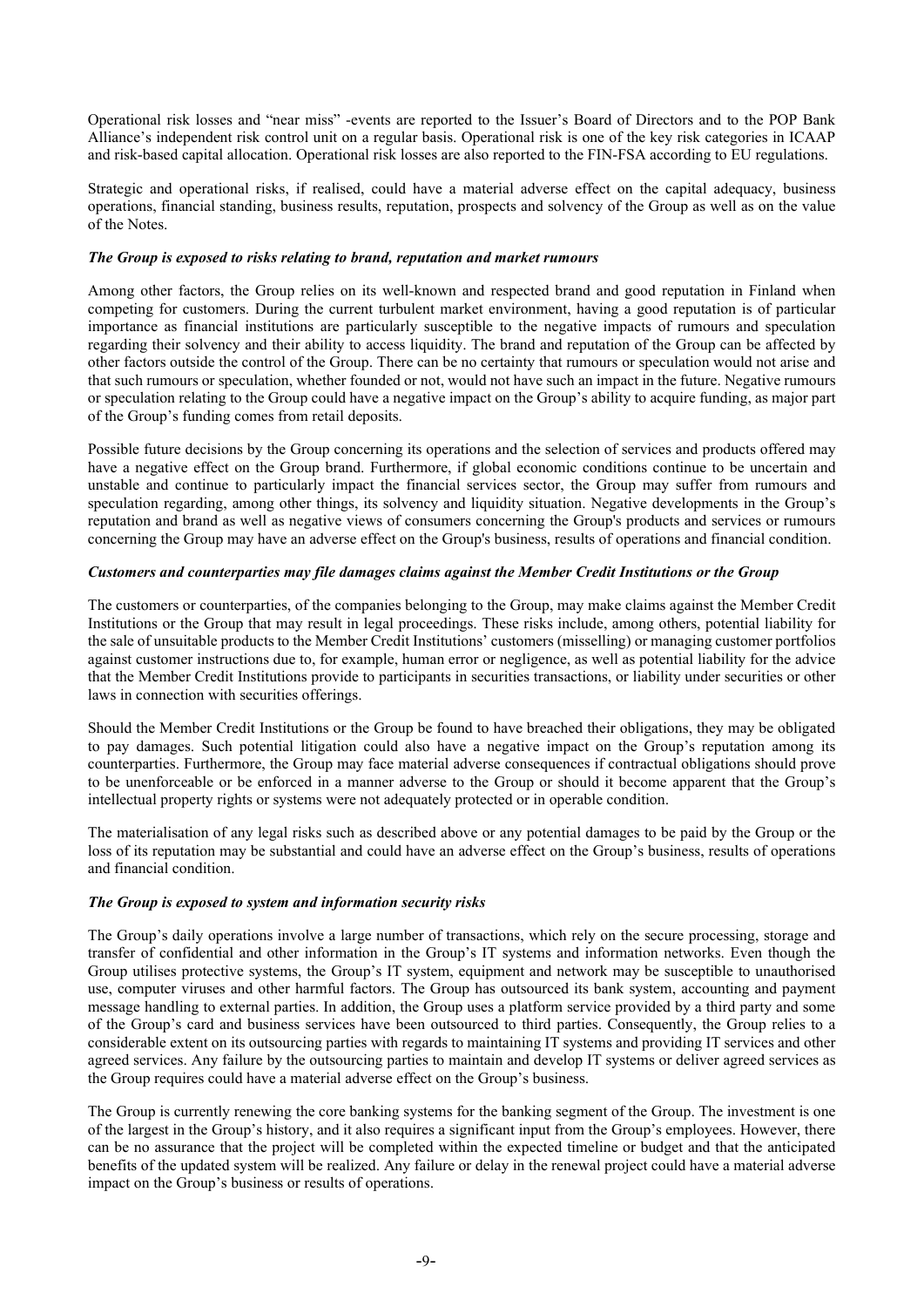Furthermore, the Group's operations depend on confidential and secure data processing. As part of its business operations, the Group stores personal and banking specific information provided by its customers which in Finland are subject to certain regulations concerning privacy protection and banking secrecy. The Group may incur substantial costs if information security risks materialise. Resolving system and information security problems may cause interruptions or delays in the Group's customer service, which could have an adverse effect on the Group's reputation and persuade customers to abandon the Group's services or to present the Group with claims for compensation. Furthermore, if the Group fails to effectively implement new IT systems or to adapt to new technological developments, it may incur substantial additional expenses or be unable to compete successfully in the market. Any one of the aforementioned factors could have an adverse effect on the Group's business, results of operations or financial condition.

#### *There may be interruptions in the Group's business operations*

The Group's business may be in danger of being interrupted due to sudden and unforeseeable events, such as disruptions to the distribution of power and data communications or water and fire damage. The Group may not be able to control such events within the scope of its present business continuity plans which may cause interruptions to business operations. Unforeseen events can also lead to additional operating costs, such as renovation and repairing costs, damages claims from customers affected by these events, higher insurance premiums and the need for redundant back-up systems. Additionally, insurance coverage for certain unforeseen risks may be unavailable, resulting in an increased risk for the Group. The Group's inability to effectively manage these risks could have a material adverse effect on the Group's business, results of operations or financial condition.

## *The Group collects and processes personal data as part of its daily business and the leakage of such data or failure to process the data in accordance with applicable regulation could result in fines, loss of reputation and customers*

In the ordinary course of operations, the Group collects, stores and uses data that is protected by data protection laws. The protection of customer, employee and company data is critical to the Issuer and it is subject to increasing data security requirements. The EU General Data Protection Regulation (EU) 2016/679 (the "**GDPR**") entered into force 25 May 2018. The GDPR applies to all processing of personal data, meaning any operation performed upon identifiable information of an individual (data subject) within the EU. In addition, the GDPR applies to the offering of goods and services in the EU and to the monitoring of data subjects' behaviour within the EU, regardless of the location of the company. Breaches of the GDPR could result in fines of up to 20 million euro.

It is possible that the personal data systems may be misused or the Group may fail to protect personal data in accordance with the privacy requirements provided under applicable laws, and certain customer data may be used inappropriately either intentionally or unintentionally, or leaked as a result of human error, technological failure or cyber-attack.

The GDPR may limit the Group's possibility to use customer data for example to develop its service offerings or for other purposes. Violation of data protection laws by the Group or one of its partners or suppliers, or any leakage of customer data may result in fines and reputational harm and could have a material adverse effect on the Group's business, financial condition and results of operations.

## <span id="page-12-0"></span>**Risks related to the Issuer's financial position and financing**

## *The Issuer and the Group's banking segment are exposed to interest rate risk and other market risks*

Interest rate risk is the most significant market risk in the Issuer's business operations. Interest rate risk refers to the negative effect of changes in interest rates on the market value or net interest income of balance sheet items and offbalance sheet items. Interest rate risk arises from differences in the interest terms of receivables and liabilities and differences in interest reset and maturity dates. Interest rate risk also arises from the investment activity in liquidity reserve and the financial account of the banking business.

The fair value of financial instruments held by the Issuer in investment activities is sensitive to volatility of and correlations between various market variables, including interest rates and credit spreads. Materialised market risks relating to investment activities could require the Issuer and the Group to recognise negative fair value changes, writedowns or realise impairment charges, which may have a material adverse effect on the Issuer's business, financial condition and results of operations.

As a result of the monetary policy of ECB, the EURIBOR-rates, which are central reference rates used for mortgages, are at historically low levels. This might have an adverse effect on the Issuer's and the Group's banking segment's financial position if the situation continues and the interest payments received on issued consumer loans are reduced due to the low reference rates. Accordingly, historically low interest rates and failure to manage this risk could adversely affect the Group's business, results of operations and financial condition.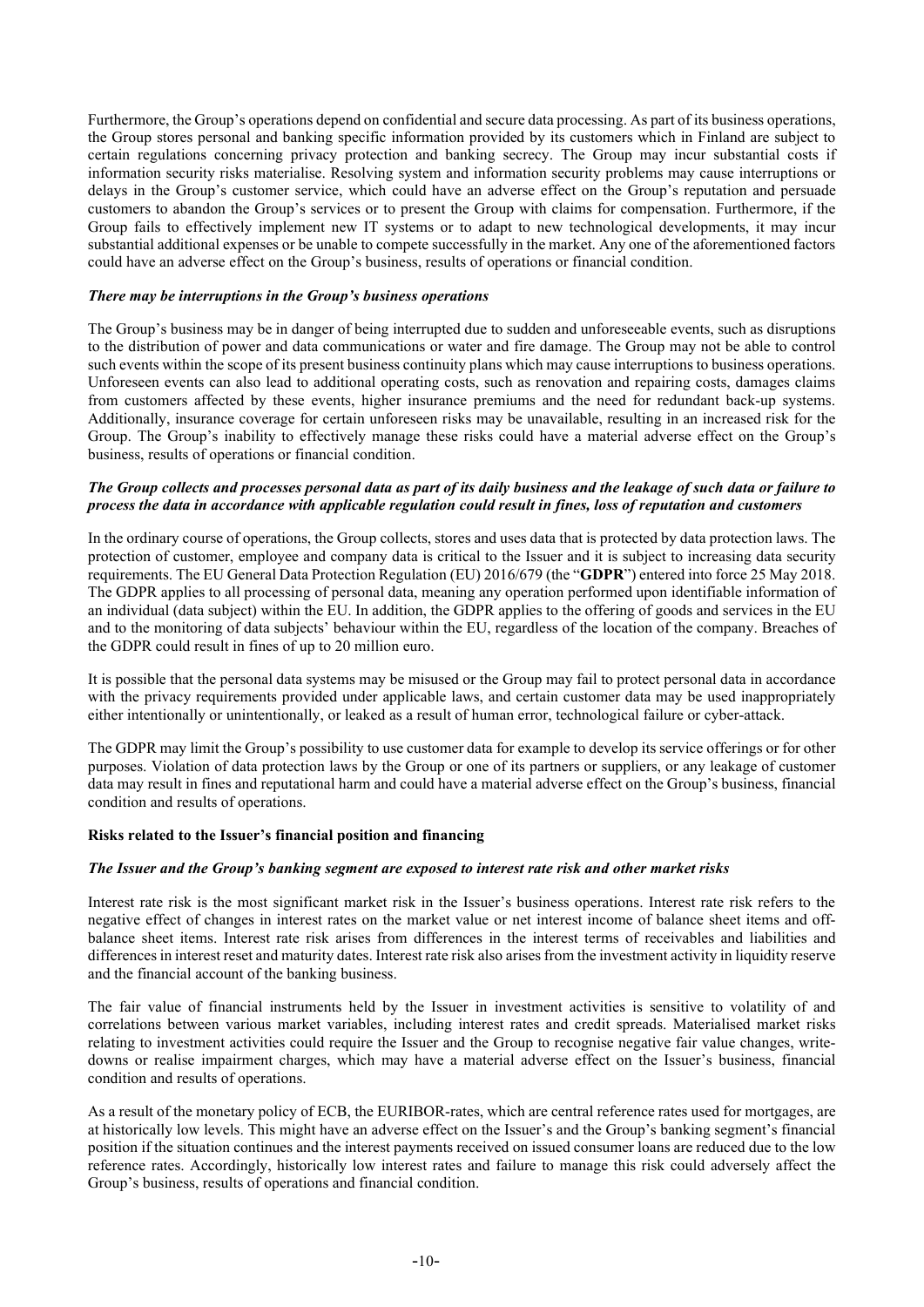#### <span id="page-13-0"></span>**Risks associated with legal and regulatory environment**

# *Regulation and oversight of the Group's business operations*

The Group operates within a highly regulated industry and its activities are subject to extensive supervisory and regulatory regimes including, in particular, regulation in Finland and in the European Union. The Group must meet the requirements set forth in the regulations regarding, *inter alia*, minimum capital and capital adequacy, reporting with respect to financial information and financial condition, marketing and selling practices, advertising, terms of business and permitted investments, liabilities, payment of dividends as well as regulations regarding the Amalgamation (for more information on the Amalgamation, see "*Information on the Group and the Amalgamation*"). In addition, certain decisions made by the Group may require approval or notification to the relevant authorities in advance.

The Group faces the risk that regulators may find it has failed to comply with applicable regulations or has not undertaken corrective action as required. Regulatory proceedings could result in adverse publicity for, or negative perceptions regarding, the Group, as well as diverting management's attention away from the day-to-day management of the business. A significant regulatory action against the Group could have a material adverse effect on the business of the Group, its results of operations and/or financial condition. This may affect the ability of the Issuer to meet its obligations under the Notes.

As regards the supervision of the Issuer, the new Single Supervisory Mechanism ("**SSM"**) commenced its operation in November 2014. The SSM is a system of financial supervision comprising the ECB and the national competent authorities of participating EU countries. The legal basis for the SSM is the Council Regulation (EU) No 1024/2013. The ECB commenced its supervisory role under the SSM on 4 November 2014. Within the SSM, the ECB directly supervises socalled significant credit institutions and has an indirect role in the supervision of less significant credit institutions. Less significant credit institutions continue to be supervised by their national supervisors, in close cooperation with the ECB. Pursuant to the Finnish Credit Institution Act (*Laki luottolaitostoiminnasta*, 610/2014, as amended) and the Council Regulation (EU) No 1024/2013, the Issuer and the Group are currently classified as less significant credit institutions and, therefore, the supervision of the Issuer and the Group under the SSM are primarily carried out by the Finnish Financial Supervisory Authority ("**FIN-FSA**"). However, under the SSM, the ECB can decide to directly supervise any one of the less significant credit institutions to ensure that high supervisory standards are applied consistently.

One of the most significant reforms with respect to the regulation of banks is the capital adequacy requirements imposed on European banks. The Capital Requirement Directive and Regulation (CRD IV Directive/CRR) were published in the EU Official Journal on 27 June 2013. These rules and regulations implement the Basel III standards within the EU and are aimed, for example, at improving the quality of banks' capital base, reducing the cyclic nature of capital requirements, decreasing banks' indebtedness and setting quantitative limits to liquidity risk.

The changes brought about by the regulation package may have an impact on the business and productivity of banks. The requirements concerning the amount and nature of acceptable capital will have an impact on the amount of equity that will be recognised in capital adequacy calculations and will drive the business of banks towards long-term, low-yield financing arrangements at the expense of short-term ones and towards searching for new ways to obtain financing. In the medium term, therefore, banks must focus on increasing their capital and liquidity, which will reduce dividends and restrict the distribution of profits. Increasing the capital and liquidity of the banks will have an adverse impact on the productivity of banking. It will also have an impact on capital management, the pricing of products and business, the willingness to grant credit and the rearrangement of liabilities.

The changes brought about by the regulation package may have an impact on the financial position and profitability of banks. As the demand for long-term financing increases, the financing available from institutional investors, which are generally aiming to reduce their holdings in the finance sector, may prove to be insufficient. More than before, small banks will face difficulties in obtaining financing and capital that satisfies the requirements, which will enable larger banks to exert control over the market price of financing. Even if the availability of financing could be secured, financing may not be available at a reasonable price and under reasonable terms. As a result, some current business models may no longer be profitable, and some banks may exit the market, which would reduce competition in the banking sector.

Major parts of the CRD IV Package governing the capital adequacy and liquidity requirements are already in force in Finland and applicable to Finnish credit institutions. However, certain requirements of the CRD IV Package have not yet taken full effect, as these requirements are intended to enter into force gradually. It is not possible to predict all the potential impacts the CRD IV Package may have on the banking sector before it has been fully implemented.

On 16 April 2019, the European Parliament made legislative resolutions on a directive amending the CRD IV (Directive (EU) 2019/878, the "**CRD V**"), a regulation amending the CRR (Regulation (EU) 2019/876, the "**CRR II**"), a regulation amending the regulation (EU) No 806/2014 (the "**SRM Regulation**") and a directive amending the BRRD (Directive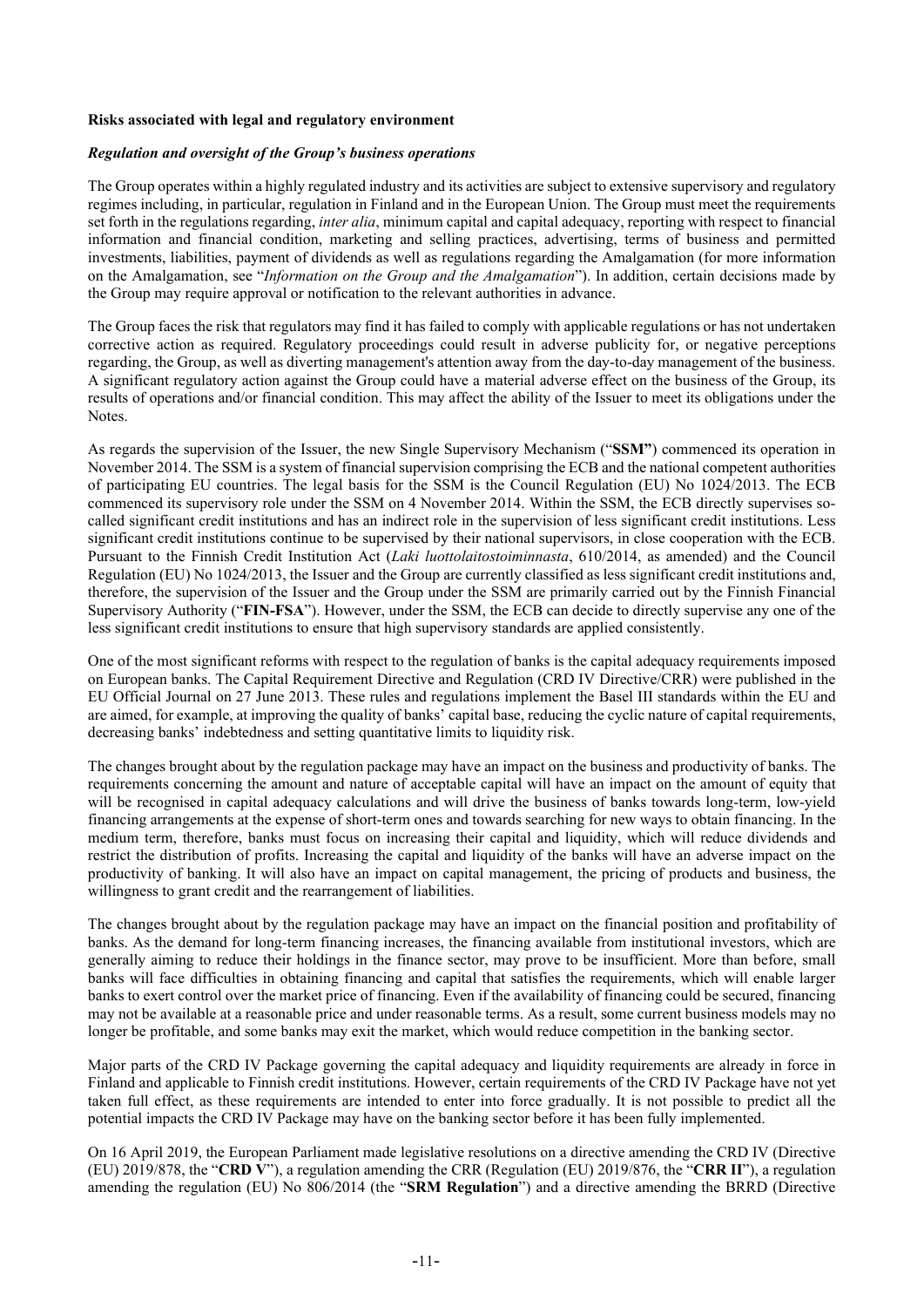(EU) 2019/879, the "**BRRD II**", and all proposals together the "**Banking Reform Package**"). The Banking Reform Package includes, for example, a leverage ratio requirement for all institutions, a new market risk framework for reporting purposes and a new moratorium power for the resolution authority. On 14 May 2019, the Council of the European Union published a press release announcing that it had adopted the Banking Reform Package. The Banking Reform Package was published in the Official Journal on 7 June 2019 and it entered into force on 27 June 2019. Most of the new rules will start applying in mid-2021. However, the BRRD II must be implemented into national legislation by 28 December 2020.

Other areas where changes could have an impact include, *inter alia*:

- changes in the monetary economy, the interest rate and the policies of central banks or regulatory authorities;
- general changes in government policy or regulatory policy which may have a material impact on investor decisions in specific markets in which the Group operates;
- changes in the maximum loan-to-value ratio for housing loans (loan cap);
- changes in the competitive environment and pricing; and
- changes in the financial statements framework.

Any of the risks detailed above, if realised, could have a material adverse effect on refinancing opportunities, capital adequacy, business operations, financial standing, cost structure, business results, prospects and payment capabilities of the Issuer as well as on the value of the Notes.

#### *Increased capital requirements and standards*

The rules applicable to the capital of financial institutions are being changed across the European Union in order to implement the Basel III measures issued by the Basel Committee on Banking Supervision. The European legislative package consists of a fourth capital requirements Directive and a new capital requirements Regulation, collectively known as "**CRD IV**". The directly applicable CRR entered into force in Finland on 1 January 2014. The CRD IV Directive was implemented in Finland through the new Credit Institutions Act, which came into force on 15 August 2014.

CRD IV introduced significant changes in the prudential regulatory regime applicable to banks including: increased minimum capital ratios; changes in the elements of own funds, as well as changes in the calculation of own fund requirements; and the introduction of new measures relating to leverage, liquidity and funding. CRD IV permits a transitional period for certain of the enhanced capital requirements and certain other measures, such as the CRD IV leverage ratio, which are not expected to be finally implemented until 2020. Minimum capital requirements came into force from 1 January 2014 without transitional measures. Finnish regulatory capital and liquidity requirements are determined in accordance with both the directly applicable CRR and the Credit Institutions Act, which implements the requirements of the CRD IV Directive into Finnish legislation.

CRD IV requirements adopted in Finland may change, whether as a result of further changes to CRD IV agreed by EU legislators, binding regulatory technical standards to be developed by the European Banking Authority (the "**EBA**") or changes to the way in which the FIN-FSA interprets and applies these requirements to Finnish banks (including as regards individual model approvals granted under CRD II and III). This may result in a need for further management actions to meet the changed requirements, such as: increasing capital, reducing leverage and risk weighted assets, modifying legal entity structure (including with regard to issuance and deployment of capital and funding for the Member Credit Institutions) and changing the Group's business mix or exiting other business and/or undertaking other actions to strengthen the Group's capital position. The changes brought about by the CRD IV requirements may have an impact on the financial position and profitability of the Issuer or the POP Banks and thereby the Issuer's ability to fulfil its obligations under the Notes. Furthermore, as a result of the implementation of the Directive 2014/59/EU (the directive providing for the establishment of a European-wide framework for the recovery and resolution of credit institutions and investment firms) into Finnish legislation, the FIN-FSA became empowered to apply various early intervention tools to credit institutions (such as the Issuer and the POP Banks) that fail to comply with the capital requirements set out in the CRR. Additionally, the FIN-FSA may cancel the Issuer's or a POP Bank's license as a credit institution if they fail to comply with the requirements concerning their financial positions, calculated according to the regulations for capital adequacy specified in the Credit Institutions Act and CRR.

Pursuant to the Amalgamation Act, the FIN-FSA may grant a central institution a permission to decide that its Member Credit Institutions may be exempted from the applicability of the CRR as regards the capital requirements in respect of the amount of credit institution's own funds. POP Bank Alliance, the central institution of the Amalgamation, applies a permission by the FIN-FSA to decide that the requirements of CRR regarding own funds requirements for intragroup items and large exposures, LCR and future NSFR requirements do not apply to its Member Credit Institutions.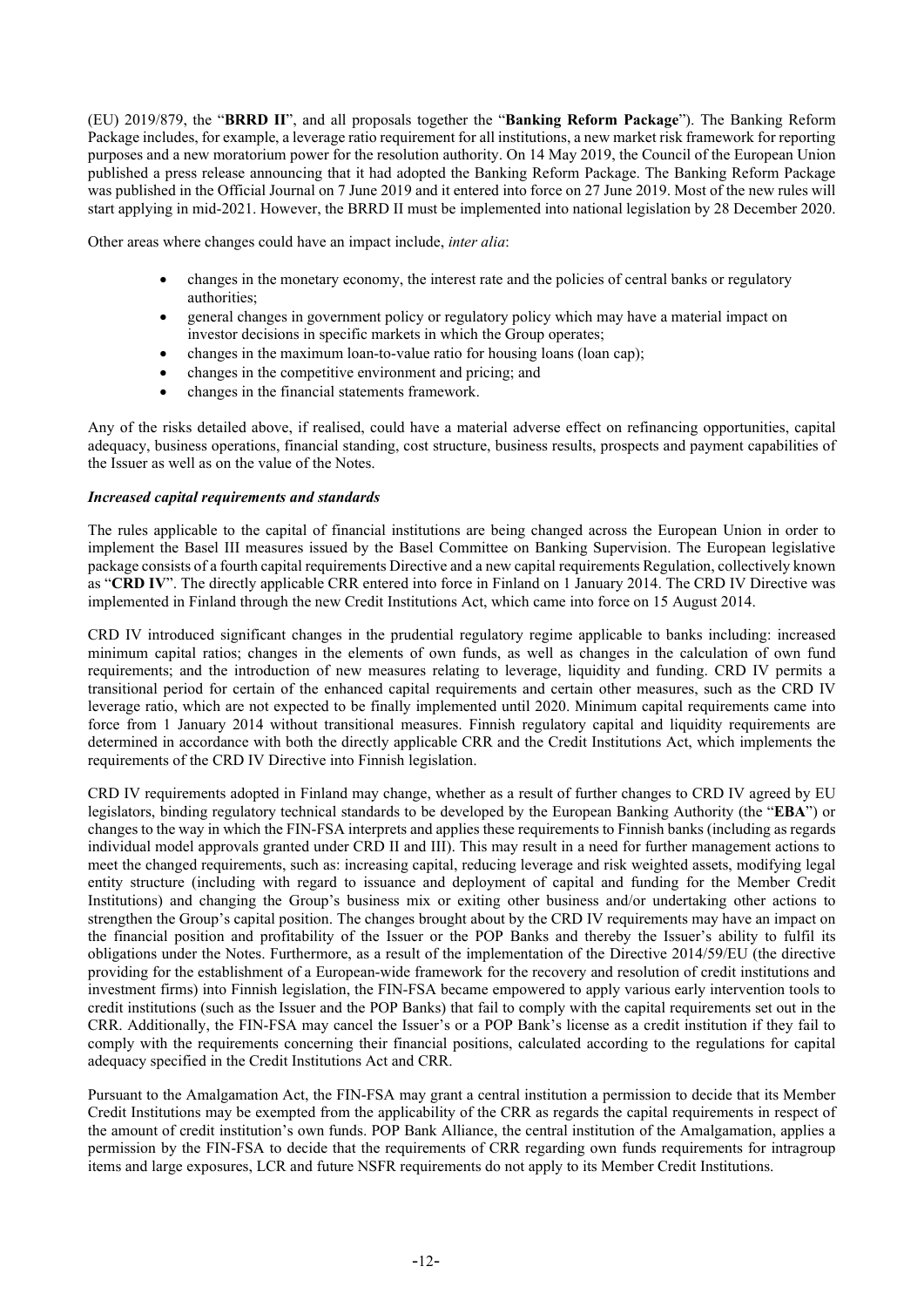#### *Stock exchange listing brings increased regulation*

The stock exchange listing of Notes issued by the Issuer brings with it increased regulation and oversight of its business operations, such as increased requirements concerning the obligation to provide regular and on-going information.

The Market Abuse Regulation (EU) No 596/2014 ("**MAR**") establishes a common regulatory framework on insider dealing, the unlawful disclosure of inside information and market manipulation (market abuse) as well as measures to prevent market abuse to ensure the integrity of the financial market in the European Union and to enhance investor protection and confidence in those markets. MAR imposes a range of regulatory requirements on the Issuer and violations of MAR may result in significant adverse consequences, such as penalties or even criminal sanctions. MAR also contains rules on, among other things, procedures relating to the maintenance of insider lists and the disclosure of managers' transactions.

If the Issuer was deemed to have neglected the obligations incumbent upon issuers of listed notes, this may lead to sanctions under MAR and related regulation as well as to negative publicity, which in turn could have an adverse effect on the Issuer's business operations, its performance or its financial position and have a significant adverse effect on the Issuer's reputation.

#### *Risks associated with abuse of the financial system*

In global terms, the risk that banks may become the subject of or be exploited for the purposes of money laundering or the financing of terrorism has increased. The risk of future incidents involving money laundering or financing of terrorism is always in the background for financial institutions. Any breach of the rules that aim to prevent the illegal exploitation of the financial system or even the suspicion of such infringements could have grave legal consequences for the Group and its reputation, which, in turn, could have a significant adverse effect on the Issuer's business operations, its performance or its financial position.

#### <span id="page-15-0"></span>**Risks relating to the Notes**

Set out below is a description of material risks relating to the Notes generally:

## *Amendments to the conditions of the Notes bind all Noteholders*

The conditions of the Notes contain provisions for calling meetings of Noteholders to consider matters affecting their interests generally. These provisions permit defined majorities to bind all Noteholders including such Noteholders who did not attend and vote at the relevant meeting and the Noteholders who voted in a manner contrary to the majority.

#### *The Notes are subject to risks related to exchange rates and exchange controls*

The Issuer pays the principal and interests on the Notes in the currency determined in the Final Terms. This causes risks relating to currency exchange in case the financial activities of investor are carried out mainly in another currency (the "**Investor's Currency**") than the currency of the Notes. Such risks consist of significant changes in the currency exchange rates, in particular devaluation of the note currency or revaluation of the Investor's currency as well as currency control measures and changes related thereto that are conducted by the home country authorities of either the Investor's currency's country or the note currency country. An increase in the value of the Investor's Currency in relation to the currency of the Notes reduces (i) the investor's counter-value on return received from the Notes, (ii) the counter-value of the principal of the Notes payable to investor and (iii) the counter-value of the market price of the Notes measured in the Investor's Currency.

Governments and authorities responsible for monetary policy may implement currency controls (as some have already done in the past) which can have a negative influence on the exchange rates. As a consequence, the investor may receive less interest or principal than expected – or nothing at all – when measured in the Investor's Currency.

#### *The Issuer may be subject to statutory resolution*

The Directive 2014/59/EU of the European Parliament and of the Council establishing a framework for the recovery and resolution of credit institutions and investment firms (the "**Bank Recovery and Resolution Directive**" or "**BRRD**") sets out the necessary steps and powers for authorities to ensure that bank failures across the EU are managed in a way which mitigates the risk of financial instability and minimises the impact of an institution's failure on the economy and financial system costs for taxpayers.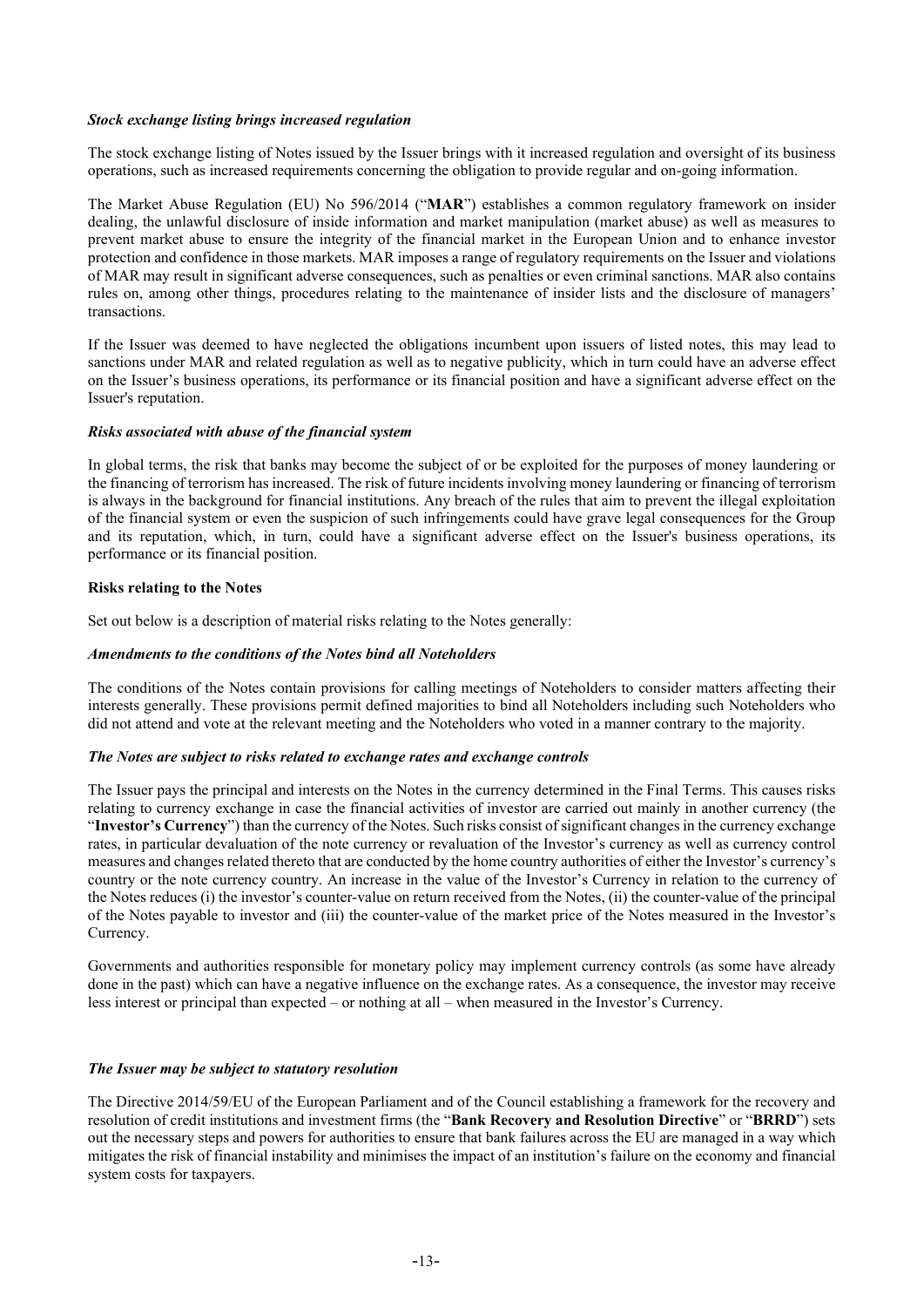The BRRD contemplates that powers will be granted to supervisory authorities including (but not limited to) the introduction of a statutory "write-down and conversion power" and a "bail-in" power, which will give the relevant resolution authority the power to cancel all or a portion of the principal amount of, or interest on, certain unsecured liabilities (which could include the Notes) of a failing financial institution and/or to convert certain debt claims (which could include the Notes) into another security, including equity instruments of the surviving Group entity, if any. The Finnish legislation implementing the BRRD entered into force on 1 January 2015.

The BRRD contains safeguards for shareholders and creditors in respect of the application of the 'write down and conversion' and "bail-in" powers which aim to ensure that they do not incur greater losses than they would have incurred had the relevant financial institution been wound up under normal insolvency proceedings.

The exercise of any such power or any suggestion of such exercise could, therefore, materially adversely affect the value of any Notes subject to the BRRD and could lead to the Noteholders losing some or all of their investment in the Notes.

#### *The Finnish resolution legislation implementing the BRRD Directive*

The BRRD Directive was implemented in Finland through, *inter alia*, the Act on Resolution of Credit Institutions and Investment Firms (*Laki luottolaitosten ja sijoituspalveluyritysten kriisinratkaisusta,* 1197/2014, as amended) (the "**Resolution Act**") and the Act on Financial Stability Authority (*Laki rahoitusvakausviranomaisesta*, 1198/2014, as amended), together the "**Finnish Resolution Laws**". Both acts entered into force on 1 January 2015. The latter regulates the Finnish Financial Stability Authority (the "**Stability Authority**"), which will be the national resolution authority having counterparts in all EU member states. Among its key tasks, the Stability Authority draws up resolution plans for institutions, decides whether a failing institution is placed under resolution and applies the necessary resolution tools to an institution under resolution.

Under the regime, credit institutions are generally required to draw up recovery plans or living wills to secure continuation of business in financial distress. In the context of the new legislation, the FIN-FSA became empowered to apply early intervention tools to banks and investment firms if the FIN-FSA has weighty reasons to believe that the institution will fail its licensing conditions, liabilities or obligations under the capital adequacy regulations within the next 12 months. The early intervention tools encompass, among others, rights of the FIN-FSA to require the management to implement measures included in the living will, to convene a general meeting of shareholders to take necessary decisions, to require removal of members of the management and to require changes to the legal and financial structure of the institution.

Pursuant to the Resolution Act, the Stability Authority shall draw up and adopt a resolution plan for the institutions subject to its powers, including the Member Credit Institutions. The resolution plan is ready for execution in the event that the institution in question has to be placed into a resolution process. The Resolution Act vests the Stability Authority with resolution powers and tools as provided in the BRRD. To be able to use the other resolution tools the Stability Authority shall first place the institution in a resolution process. During the process, the institution could be subject to a number of resolution tools: the Stability Authority has the right to mandatory write-down the nominal value of liabilities and convert liabilities into regulatory capital instruments (bail-in), sale of business, bridge institution and asset separation. To continue the operations of the institution, the Stability Authority has the power to decide upon covering losses of the institution by reducing the value of the institution's share capital or cancelling its shares. This (as well as bail-in) is a precondition for any support from a newly established resolution fund administered by the Stability Authority.

The Stability Authority is vested with the power to implement resolution measures with respect to a financial institution where the resolution authority considers that the financial institution in question is failing or likely to fail, and where there is no reasonable prospect that any measures could be taken to prevent the failure of the institution and that the taking of the resolution measures is necessary to protect the significant public interest. An institution will be considered as failing or likely to fail in the following circumstances: when it is, or is likely in the near future to be, in breach of its requirements for continuing authorisation; its assets are, or are likely in the near future to be, less than its liabilities; it is, or is likely in the near future to be, unable to pay its debts as they fall due; or it requires extraordinary public financial support (except in limited circumstances). Neither the Issuer nor any of the Member Credit Institutions have been classified as a systematically important institution domestically or globally or as otherwise a significant credit institution for the financial system in Finland by the FIN-FSA.

The powers set out in the Finnish Resolution Laws will impact how credit institutions and investment firms are managed as well as, in certain circumstances, the rights of creditors.

The exercise of any resolution power or any suggestion of any such exercise could have a material adverse effect on the value of the Notes and could lead to holders of the Notes losing some or all of the value of their investment in the Notes. In particular, the exercise of the bail-in tool in respect of the Issuer and/or the Notes or any suggestion of any such exercise could materially adversely affect the rights of the holders of the Notes, the price or value of their investment in the Notes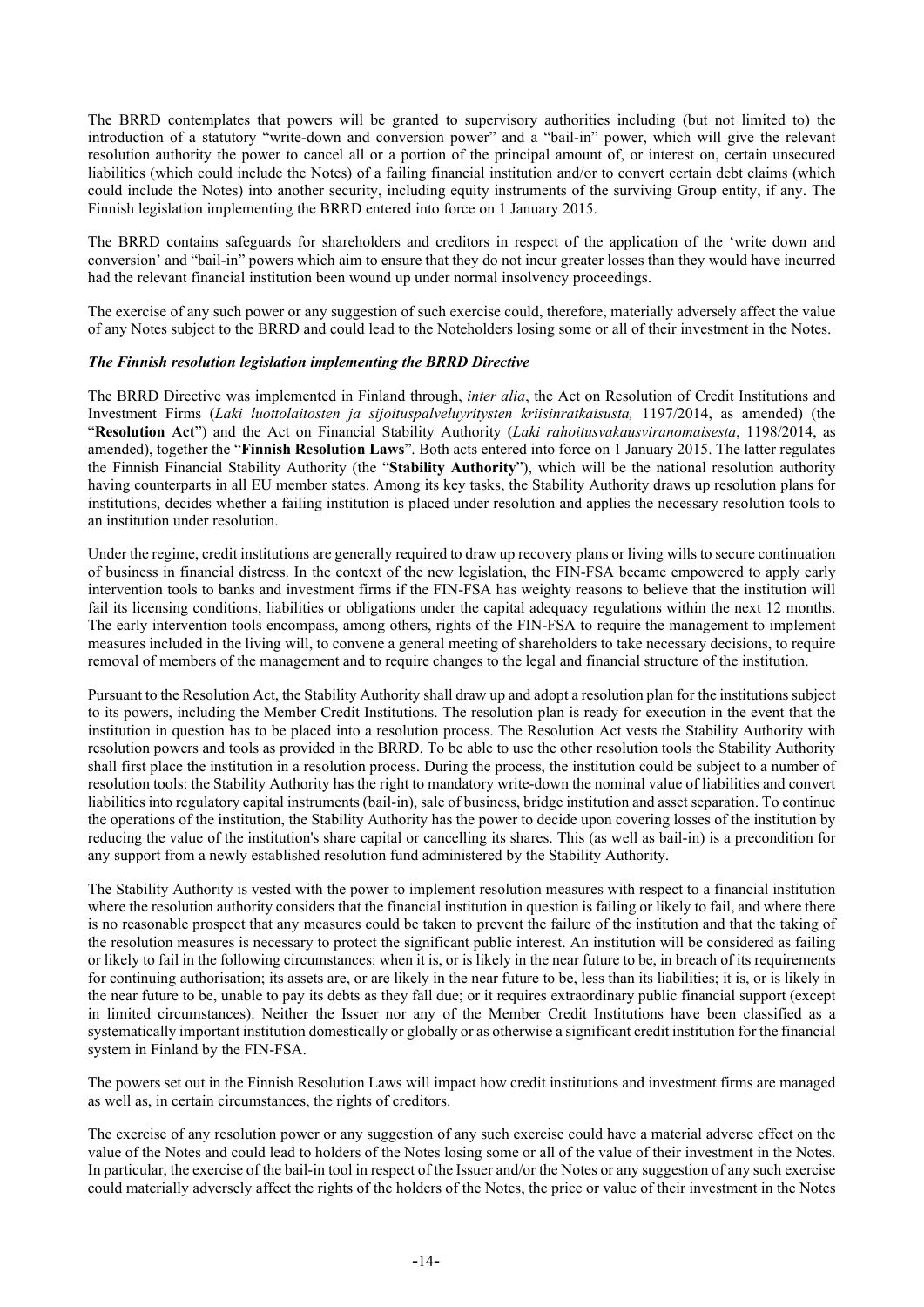and/or the ability of the Issuer to satisfy its obligations under the Notes and could lead to holders losing some or all of the value of their investment in the Notes. The actual effect on holders of the Notes depends, among other things, on the nature and severity of the crisis.

## *Minimum requirement for own funds and eligible assets*

The BRRD (and consequently the Resolution Act) introduced the requirement for firms to meet the minimum requirement for own funds and eligible liabilities ("**MREL**") designed to ensure sufficient loss absorbing capacity to enable the continuity of critical functions without recourse to public funds. All institutions must meet an individual MREL requirement calculated as a percentage of total liabilities and own funds and set by the relevant resolution authorities. Commission Delegated Regulation (EU) 2016/1450 provides for regulatory technical standards on criteria to be considered by resolution authorities when setting MREL on a firm-by-firm basis.

Items eligible for inclusion in MREL will include an institution's own funds (within the meaning of CRD IV), along with "Eligible Liabilities", meaning liabilities which inter alia, are issued and fully paid up, have a maturity of at least one year (or do not give the investor a right to repayment within one year), and do not arise from derivatives. The MREL requirement may also have to be met partially through the issuance of contractual bail-in instruments, being instruments that are effectively subordinated to other eligible liabilities in a bail-in or insolvency of the relevant institution. According to the Stability Authority's memorandum on the application of MREL requirement published in April 2019, the Notes to be issued under the Programme are likely to qualify as Eligible Liabilities.

Before the individual resolution plan for the Amalgamation has been made and all the BRRD related legislation and regulation proposals have been decided and implemented, there is no possibility to give any assurances as to the ultimate scope and nature of any resulting obligations, or the impact that they will have on the Issuer or the Group. On 26 March 2019, the Stability Authority decided to set a minimum requirement for own funds and eligible liabilities (MREL) for the Amalgamation. The decision was based on the resolution plan for the Amalgamation and the Act on the Resolution of Credit Institutions and Investment Firms (*Laki luottolaitosten ja sijoituspalveluyritysten kriisinratkaisusta,* 1194/2014, as amended). The requirement became effective on 31 December 2019. In accordance with this decision, the MREL requirement is 19.8% of the total risk exposure. The POP Bank Group has met the requirement through its own funds.

In the current form of the MREL regulation, however, it is possible that the Issuer and/or other members of the Group may have to issue a considerable amount of additional MREL eligible liabilities in order to meet the new requirements within the required timeframes. If the Issuer or the Group were to experience difficulties in raising MREL eligible liabilities, it may have to reduce its lending or investments in other business operations.

# *The domestic implementation of the Insolvency Hierarchy Directive creates a new asset class of "senior non-preferred" debt, and a specific ranking order for a credit institution's debt, which might affect the Issuer or the Notes*

The European Commission published on 12 December 2017 Directive (EU) 2017/2399 regarding the ranking of unsecured debt instruments in insolvency hierarchy (the "**Insolvency Hierarchy Directive**"). The Insolvency Hierarchy Directive creates a new category of "senior non-preferred" debt. The Issuer may need to amend its debt structure due to the new category of "senior non-preferred" debt, and such debt is likely more expensive for the Issuer compared to the issuance of the Notes due to the junior ranking of such "senior non-preferred" debt. Amendments to domestic legislation to implement the Insolvency Hierarchy Directive have entered into force in November 2018. Pursuant to the domestic implementation of the Insolvency Hierarchy Directive, credit institutions such as the Issuer have a specific debt ranking order in an insolvency situation. In addition, the amendment entitles credit institutions to agree on the ranking of nonpreferred financial instruments in accordance with the EU legislation. Categorization as "senior non-preferred" debt requires a specific reference in the terms and conditions of a debt instrument. Until the domestic regulatory practice concerning the new ranking order is developed, it is uncertain how the amendment will affect the Issuer or the evaluation of the Notes. Although the Programme does not cover the issuance of senior non-preferred debt instruments, the Issuer may decide to issue senior non-preferred debt instruments in the future, which may affect the Issuer or the evaluation of the Notes.

## *There may not be an active trading market for the Notes*

The Notes are new securities which may not be widely distributed and for which there may not be an active trading market. If the Notes are traded after their initial issuance, they may trade at a discount to their initial offering price, depending upon prevailing interest rates, the market for similar securities, general economic conditions and the financial condition of the Issuer and the Group. Although applications may be made for the Notes to be listed on the Helsinki Stock Exchange, there is no assurance that such applications will be accepted or that an active trading market will develop. Accordingly, there is no assurance as to the development or liquidity of any trading market for the Notes.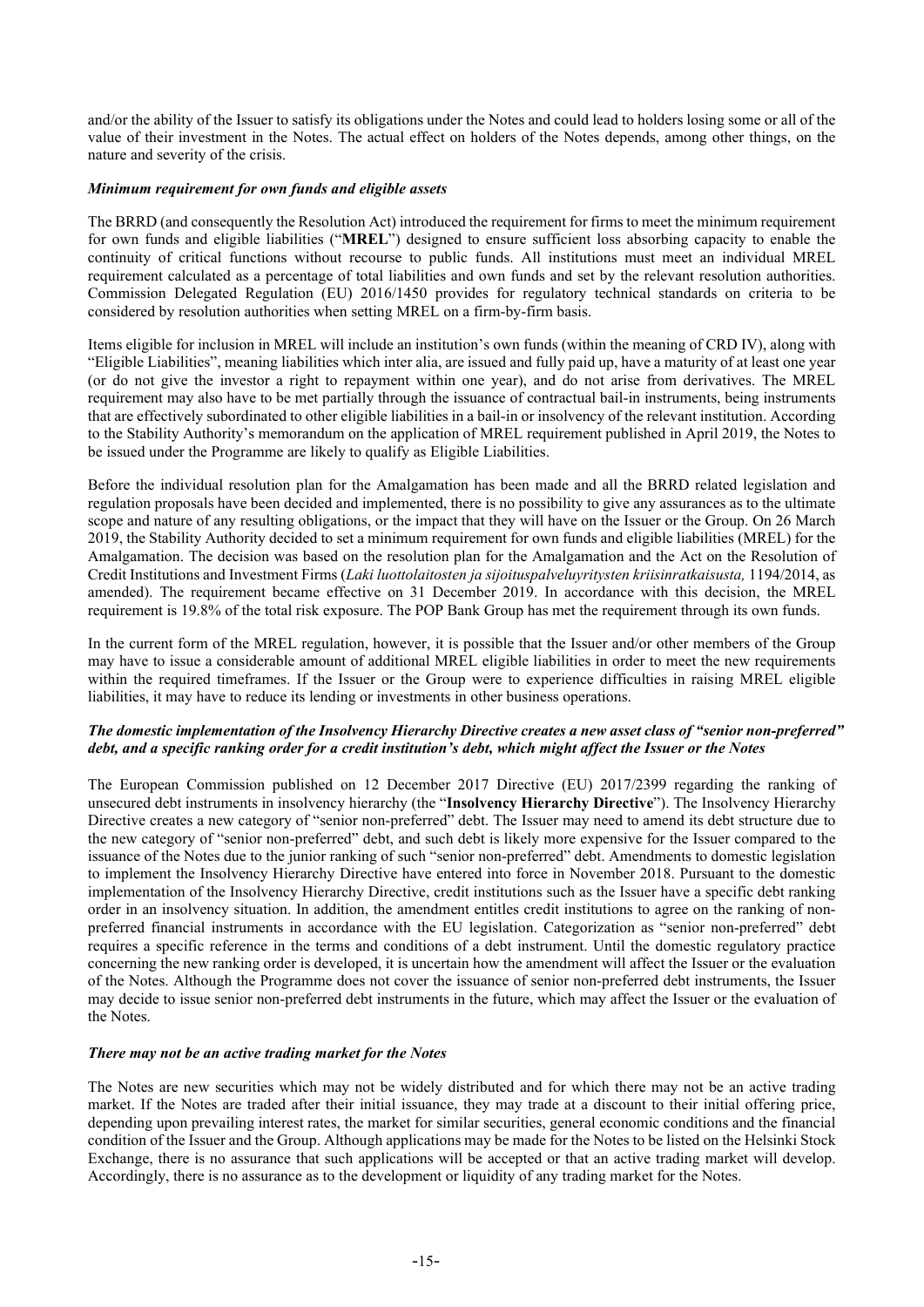#### *The Issuer may have an obligation to redeem the Notes prior to maturity*

Subject to the conditions specified in section 13 (Amalgamation Act Put Option) and section 14 (Event of Default) of the General Terms and Conditions of the Programme, the Noteholders may require the prepayment of the Notes in case of an AA Put Event or an Event of Default as defined in the aforementioned sections of the General Terms and Conditions of the Programme. Such premature prepayment may have an adverse effect on the Issuer's financial condition, results of operations and, thereby, on the Issuer's ability to make payments under the Notes of such Noteholders who elect not to exercise their right to get their Notes prematurely repaid as well as the market price and value of such Notes.

#### *The completion of transactions relating to the Notes is dependent on Euroclear Finland Ltd.'s operations and systems*

The Notes are issued in the book-entry securities system of Euroclear Finland Ltd ("**Euroclear Finland**"). Pursuant to the Act on the Book-Entry System and Clearing and Settlement (*Laki arvo-osuusjärjestelmästä ja selvitystoiminnasta*, 348/2017, as amended), the Notes will not be evidenced by any physical note or document of title other than statements of account made by Euroclear Finland or its account operator. The Notes are dematerialised securities and title to the Notes is recorded and transfers of the Notes are effected only through the relevant entries in the book-entry system and registers maintained by Euroclear Finland and its account operators. Therefore, timely and successful completion of transactions relating to the Notes, including but not limited to transfers of, and payments made under, the Notes, depend on the book-entry securities system being operational and that the relevant parties, including but not limited to the payment transfer bank and the account operators of the Holders, are functioning when transactions are executed. Any malfunction or delay in the book-entry securities system or any failure by any relevant party may result in the transaction involving the Notes not taking place as expected or being delayed, which may cause financial losses or damage to the Noteholders whose rights depended on the timely and successful completion of the transaction.

The Issuer and third parties will not assume any responsibility for the timely and full functionality of the book-entry securities system. Payments under the Notes will be made in accordance with the laws governing the book-entry securities system, the rules of Euroclear Finland and the Terms and Conditions of the Notes. For purposes of payments under the Notes, it is the responsibility of each Noteholder to maintain with its respective book-entry account operator up to date information on applicable bank accounts.

#### *The value of the Notes may be adversely affected by movements in market interest rates*

Investment in fixed-interest Notes involves the risk that subsequent changes in market interest rates may adversely affect the value of the Notes.

Risks related to floating interest rate Notes (should such an instrument be issued by the Issuer) involves a risk that subsequent changes in the market interest rates may decrease the market value of the Notes until the date of the ongoing interest period in question.

## *Change in credit rating*

Any material deterioration in the Issuer's existing credit ratings may significantly reduce its access to the debt markets and result in increased interest rates on future debt. A downgrade in the Issuer's credit ratings may result from factors specific to the Issuer or from other factors such as general economic weakness or sovereign credit rating ceilings. A credit rating is not a recommendation to buy, sell or hold securities and may be revised or withdrawn by the rating agency at any time.

#### *The regulation and reform of "benchmarks" may adversely affect the value of Notes linked to such "benchmarks"*

The Euro Interbank Offered Rate ("**EURIBOR**") and other indices which are deemed to be "benchmarks" are the subject of recent EU, international and other regulatory guidance and proposals for reform. Some of these reforms are already effective while others are still to be implemented. These reforms may cause such benchmarks to perform differently than in the past, or to disappear entirely, or have other consequences which cannot be predicted. Any such consequence could have a material adverse effect on any Notes linked to such a "benchmark".

Regulation (EU) 2016/1011 (the "**Benchmarks Regulation**") was published in the Official Journal of the EU on 29 June 2016 and came into force on 1 January 2018. The Benchmarks Regulation applies to the provision of benchmarks, the contribution of input data to a benchmark and the use of a benchmark, within the EU. It will, among other things, (i) require benchmark administrators to be authorised or registered (or, if non-EU-based, to be subject to an equivalent regime or otherwise recognised or endorsed) and (ii) prevent certain uses by EU supervised entities of benchmarks of administrators that are not authorised or registered (or, if non-EU based, not deemed equivalent or recognised or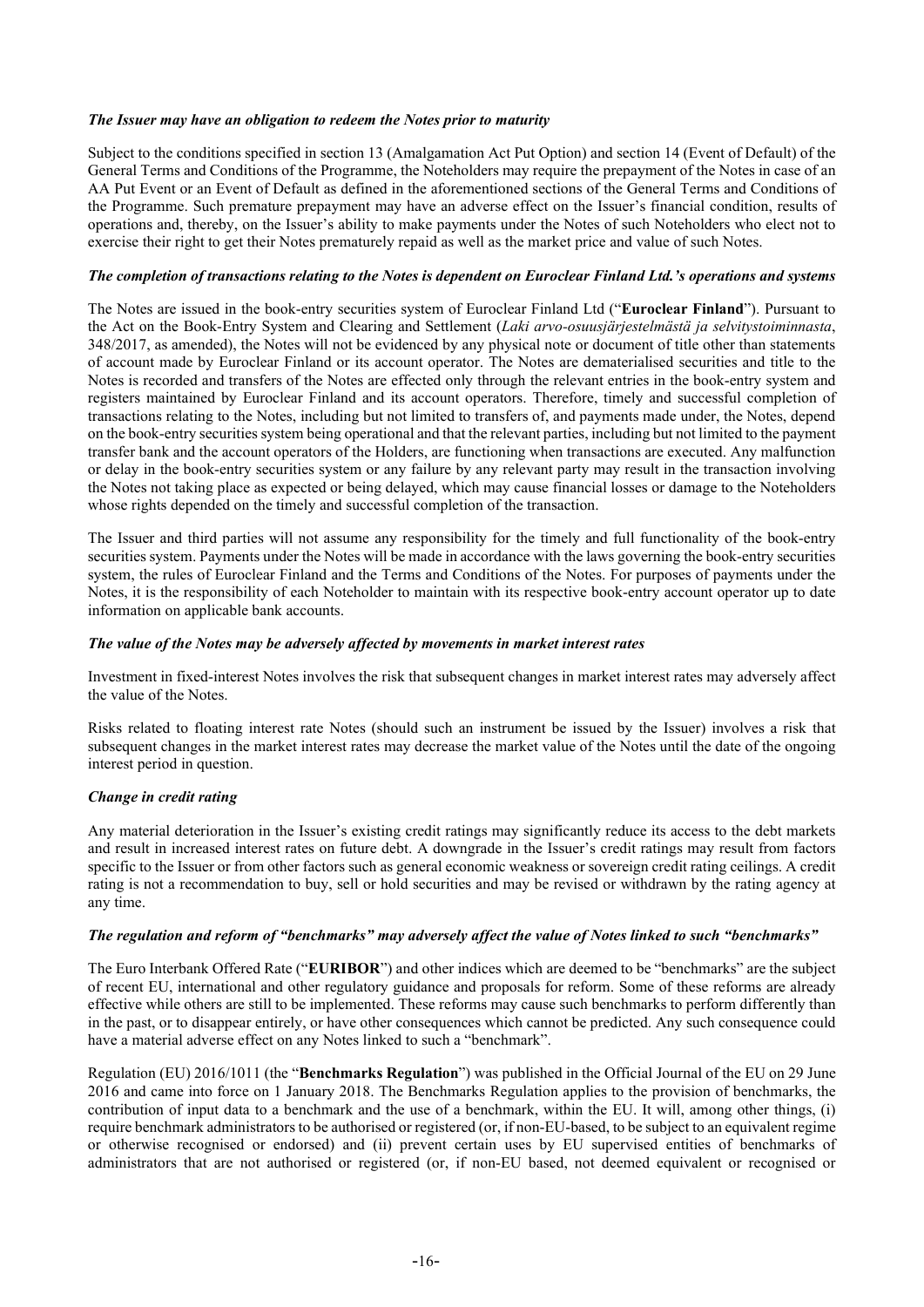endorsed). EURIBOR has been authorised under the Benchmarks Regulation and added to the benchmark register maintained by ESMA in July 2019.

The Benchmarks Regulation could have a material impact on any Notes linked to a rate or index deemed to be a "benchmark", in particular, if the methodology or other terms of the "benchmark" are changed in order to comply with the requirements of the Benchmarks Regulation. Such changes could, among other things, have the effect of reducing, increasing or otherwise affecting the volatility of the published rate or level of the "benchmark".

More broadly, any of the international, national or other proposals for reform, or the general increased regulatory scrutiny of "benchmarks", could increase the costs and risks of administering or otherwise participating in the setting of a "benchmark" and complying with any such regulations or requirements.

Such factors may have the following effects on certain "benchmarks": (i) discourage market participants from continuing to administer or contribute to such "benchmark"; (ii) trigger changes in the rules or methodologies used in the "benchmarks" or (iii) lead to the disappearance of the "benchmark". Any of the above changes or any other consequential changes as a result of international, national or other proposals for reform or other initiatives or investigations, could have a material adverse effect on the value of and return on any Notes linked to a "benchmark".

Investors should consult their own independent advisers and make their own assessment about the potential risks imposed by the Benchmarks Regulation reforms, investigations and licensing issues in making any investment decision with respect to the Notes linked to a "benchmark".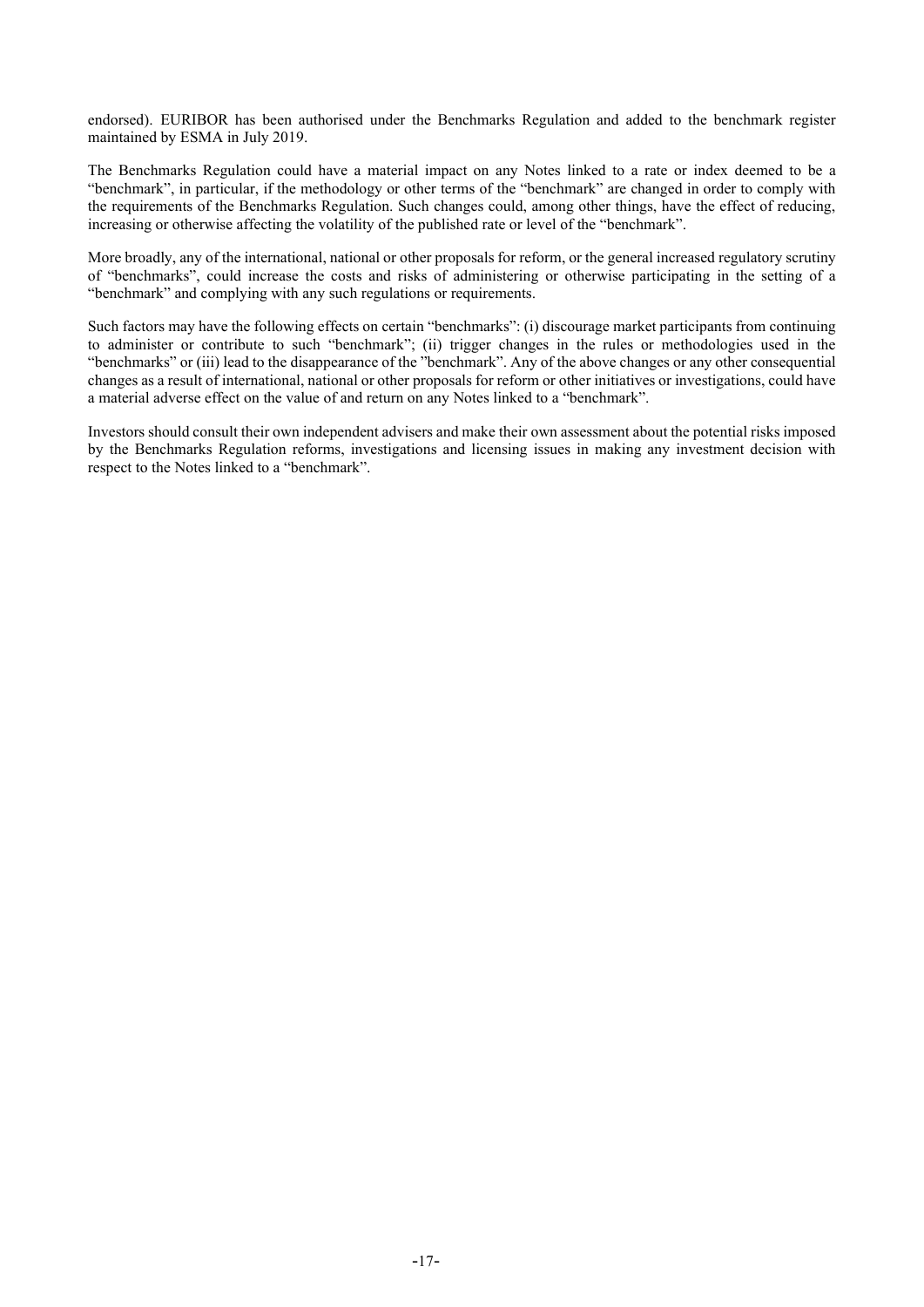#### **GENERAL INFORMATION**

#### <span id="page-20-0"></span>**Responsibility statement**

The Issuer accepts responsibility for the information contained in this Base Prospectus. To the best knowledge of the Issuer, the information contained in this Base Prospectus is in accordance with the facts and contains no omission likely to affect its import.

> Bonum Bank Plc Hevosenkenkä 3 FI-02600 Espoo Finland

The POP Bank Alliance accepts responsibility for the information on the POP Bank Alliance, the Amalgamation, and the Group. To the best knowledge of the POP Bank Alliance, the information on the POP Bank Alliance, the Amalgamation, and the Group contained in this Base Prospectus is in accordance with the facts and contains no omission likely to affect its import.

> POP Bank Alliance Hevosenkenkä 3 FI-02600 Espoo Finland

#### **Auditors**

The consolidated financial statements of the Issuer for the financial years ended 31 December 2019 and 31 December 2018 incorporated in this Base Prospectus by reference have been audited by Tiia Kataja, Authorised Public Accountant, KPMG Oy Ab. The business address of the auditor and the KPMG Oy Ab is Töölönlahdenkatu 3 A, 00100 Helsinki.

The consolidated financial statements of the Group for the financial years ended 31 December 2019 and 31 December 2018 incorporated in this Base Prospectus by reference have been audited by Tiia Kataja, Authorised Public Accountant, KPMG Oy Ab. The business address of the auditor and the KPMG Oy Ab is Töölönlahdenkatu 3 A, 00100 Helsinki.

## **Special cautionary notice regarding forward looking statements**

Certain statements in this Base Prospectus, including but not limited to certain statements set forth under the captions "*Risk Factors*", "*Information on Bonum Bank Plc*" and "*Information on the Group and the Amalgamation*" are based on the beliefs of the Issuer's management as well as assumptions made by and information currently available to it, and such statements may constitute forward-looking statements. Such forward-looking statements involve known and unknown risks, uncertainties and other important factors that could cause the actual results, performance or achievements of the Issuer, of the Amalgamation, or of the Group, or industry results, to differ materially from any future results, performance or achievements expressed or implied by such forward-looking statements. Such risks, uncertainties and other important factors include, among other things, the risks described in the section "*Risk Factors*". The forward-looking statements are not guarantees of the future operational or financial performance of the Company. In addition to factors that may be described elsewhere in this Base Prospectus, the factors discussed under "*Risk Factors*" could cause the Issuer's, the Amalgamation or the Group's actual results of operations or their financial conditions to differ materially from those expressed in any forward-looking statement. Should one or more of these risks or uncertainties materialise, or should any underlying assumptions prove to be incorrect, the Issuer's, the Amalgamation, or the Group's actual results of operations, their financial conditions or the Issuer's ability to fulfil its obligations under the Notes could differ materially from those described herein as anticipated, believed, estimated or expected. The Issuer does not intend and does not assume any obligation to update any forward-looking statements contained herein unless required by applicable legislation. For additional information that could affect the results, performance or achievements of the Issuer, see "*Risk Factors*".

## **No incorporation of website information**

This Base Prospectus will be published on Bonum's website at https://www.poppankki.fi/en/pop-pankki-ryhma/bonumbank-plc/investor-relations. However, the contents of Bonum's website (excluding the Base Prospectus, any supplements thereto, the Final Terms and the documents incorporated by reference) or any other website do not form a part of this Base Prospectus, and prospective investors should not rely on such information in making their decision to invest in the Notes.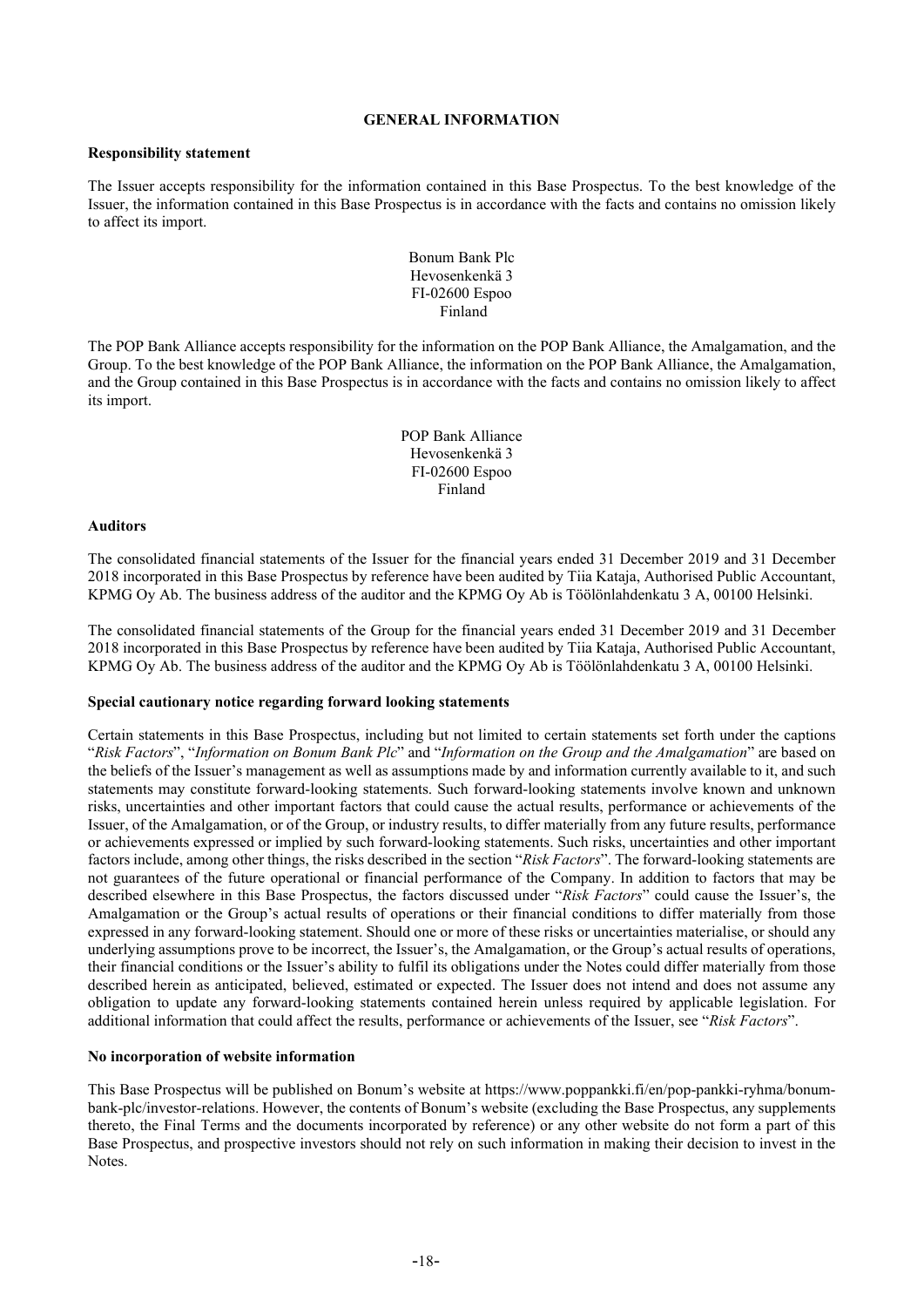#### **Public offer selling restriction under the Prospectus Regulation**

Each Lead Manager appointed for each issuance will be required to represent and agree that it has not offered, sold or otherwise made available and will not offer, sell or otherwise make available any Notes which are the subject of the offering contemplated by this Base Prospectus, as completed by the Final Terms in relation thereto, to any retail investor in the European Economic Area. For the purposes of this provision:

- (a) the expression "**retail investor**" means a person who is one (or more) of the following:
	- (i) a retail client as defined in point (11) of Article 4(1) of Directive 2014/65/EU (as amended, "**MiFID II**"); or
	- (ii) a customer within the meaning of the Directive (EU) 2016/97 (the "Insurance Distribution Directive"), where that customer would not qualify as a professional client as defined in point (10) of Article 4(1) of MiFID II; or
	- (iii) if the Notes have a denomination of less than 100,000 euro (or its equivalent in another currency), not a qualified investor as defined in Prospectus Regulation (EU) 2017/1129 (as amended including by the Delegated Regulation (EU) 2019/980); and
- (b) the expression an "**offer**" includes the communication in any form and by any means of sufficient information on the terms of the offer and the Notes to be offered so as to enable an investor to decide to purchase or subscribe the Notes.

#### **Notice to prospective investors in the United Kingdom**

In the United Kingdom, this Base Prospectus may be distributed only to, and may be directed at:

- (a) persons who have professional experience in matters relating to investments falling within Article 19(1) of the Financial Services and Markets Act 2000 (Financial Promotion) Order 2005 (the "Order"); or
- (b) high net worth entities falling within Article  $49(2)(a)$  to (d) of the Order, and other persons to whom it may be lawfully communicated, falling within Article 49(1) of the Order (all such persons together being referred to as "relevant persons"). Any person who is not a relevant person should not act or rely on this document or any of its contents.

#### **Notice to prospective investors in the United States, Australia, Canada, Japan, Hong Kong, South Africa, Singapore and certain other jurisdictions**

No offering will be made to persons who are residents of the United States, Australia, Canada, Japan, Hong Kong, South Africa or Singapore or in any jurisdiction in which such offering would be unlawful.

# **Other information to subscribers**

The Notes may not be a suitable investment for all investors. Each potential investor in the Notes must determine the suitability of that investment in light of its own circumstances.

Investment in the Notes to be issued under the Programme involves certain risks. Prospective investors should carefully acquaint themselves with such risks before making a decision to invest in the Notes. The principal risk factors that may affect the Issuer's ability to fulfil its obligations under the Notes are discussed under "*Risk Factors*".

Legal investment considerations may restrict certain investments. The investment activities of certain investors are subject to legal investment laws and regulations, or review or regulation by certain authorities. Each potential investor should consult its legal advisers to determine whether and to what extent (1) Notes are legal investments for it, (2) Notes can be used as collateral for various types of borrowing and (3) other restrictions apply to its purchase or pledge of any Notes. Financial institutions should consult their legal advisers or the appropriate regulators to determine the appropriate treatment of Notes under any applicable risk-based capital or similar rules.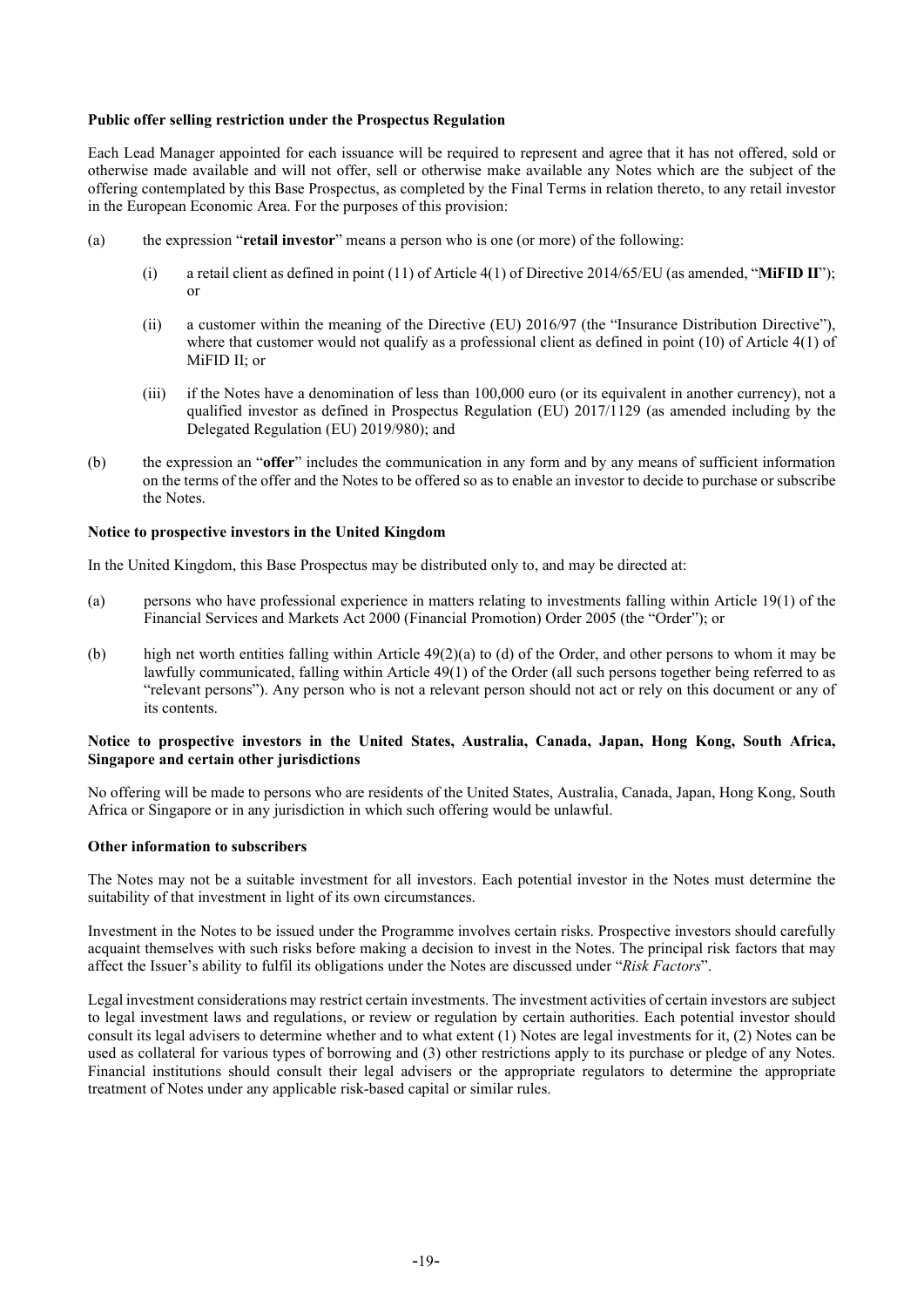#### **Secondary market of the Notes**

If the Final Terms indicate that a Series of Notes will be listed, the application for stock listing shall be delivered to the Helsinki Stock Exchange provided that the subscribed amount of the Notes in such Series of Notes is 200,000 euros at minimum.

## **Effective yield of the Notes**

The effective interest yield percentage of the Notes shall be notified in the Final Terms. The effective yield of the Notes depends on the current issue rate and the interest paid on the Notes, increasing when the issue rate is decreased and decreasing when the issue rate is increased. The effective yield has been calculated by using the current value method, widely in use in the securities market.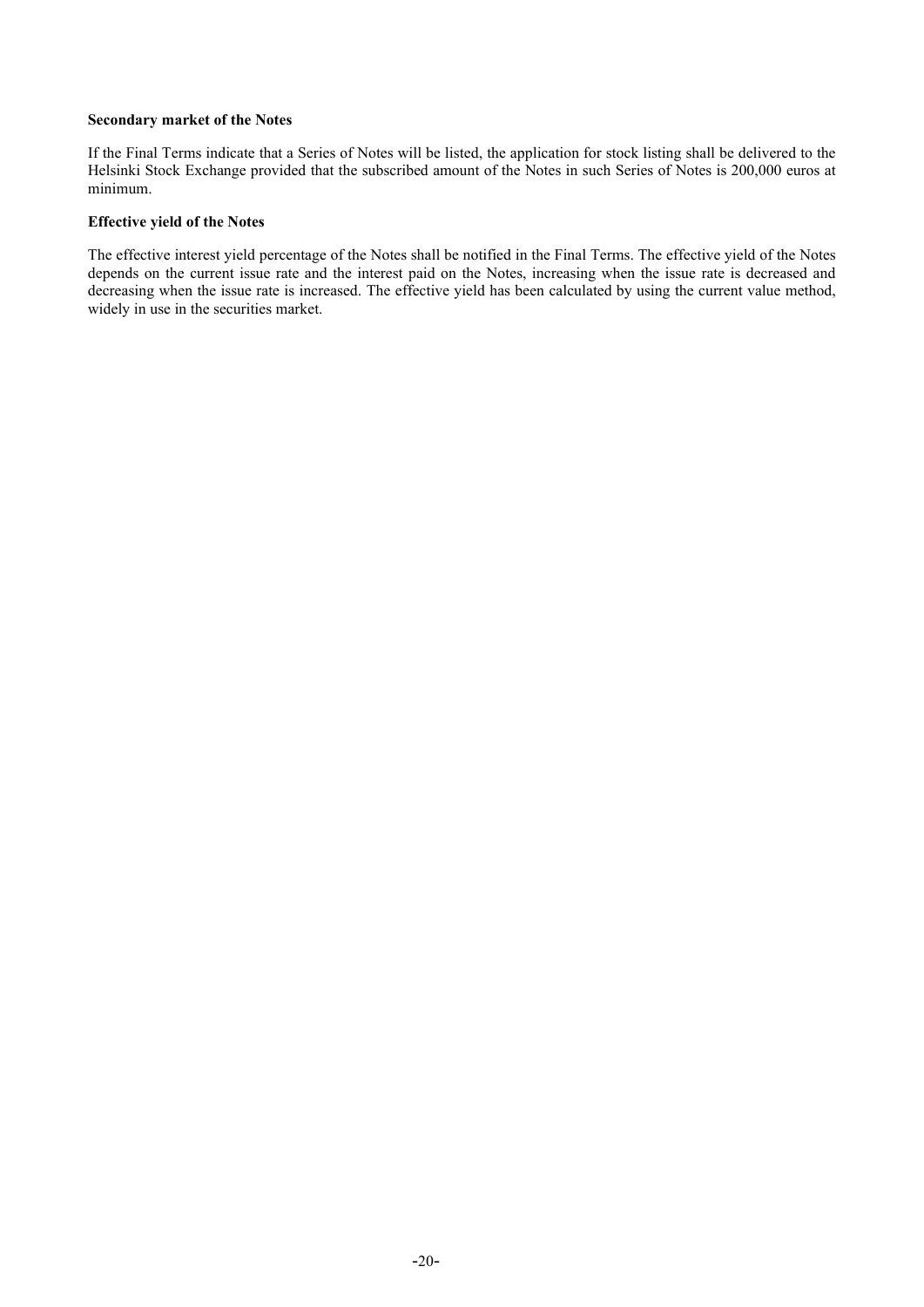#### **GENERAL TERMS AND CONDITIONS OF THE PROGRAMME**

<span id="page-23-0"></span>*The following General Terms and Conditions of the Programme must be read in their entirety together with the relevant Final Terms for the relevant Notes.* 

#### **1. Notes and their form**

Bonum Bank Plc (the "**Issuer**") has established a 750,000,000 euros note issuance programme (the "**Programme**") for the issuance of senior unsecured notes that (save for certain obligations required to be preferred by law) rank *pari passu* without any preference among themselves and at least *pari passu* with all other present or future senior unsecured commitments of the Issuer (the "**Notes**" and each, a "**Note**"). The Notes are issued in a series (each a "**Series**"). Each Series may comprise one or more tranches (each a "**Tranche**") of Notes. The terms and conditions of a Tranche of Notes are formed by combining these general terms and conditions (the "**General Terms and Conditions**") and a document specific to such Tranche of Notes called final terms ("**Final Terms**").

Notes can be issued to be subscribed for by professional investors and eligible counterparties. No Notes can be issued to retail investors. The minimum subscription amount is at least EUR 100,000 and the denomination of a book-entry unit is at least EUR 100,000.

The Notes will be issued in the Infinity book-entry securities system of Euroclear Finland Oy, incorporated in Finland with Reg. No. 1061446-0, address Urho Kekkosen katu 5 C, FI-00100 Helsinki, Finland ("**Euroclear Finland**") (or any system replacing or substituting the Infinity book-entry securities system in accordance with the Finnish laws, regulations and operating procedures applicable to and/or issued by Euroclear Finland for the time being (the "**Euroclear Finland Rules**")), in accordance with the Act on the Book-Entry System and Clearing and Settlement (348/2017, as amended) and other Finnish legislation governing book-entry system and book-entry accounts as well as the Euroclear Finland Rules. The registrar in respect of the Notes will be Euroclear Finland.

The issuer agent (in Finnish: *liikkeeseenlaskijan asiamies*) for a Series of Notes referred to in the regulations of Euroclear Finland as well as the issuer and paying agent of the Notes (the "**Issuer Agent**" and/or where applicable, the "**Paying Agent**") are defined in the Final Terms. The Issuer may appoint one or more Lead Manager(s) (the "**Lead Manager(s)**") for a Tranche of Notes as specified in the Final Terms. The Issuer may appoint a calculation agent for a Series of Notes or the Issuer may act as the calculation agent, in each case as specified in the Final Terms.

Notes subscribed and paid for shall be entered to the respective book-entry accounts of the subscriber(s) on a date set out in the Final Terms in accordance with the Finnish legislation governing the book-entry system and book-entry accounts as well as the Euroclear Finland Rules. Each Note is freely transferable after it has been registered into the respective book-entry account.

## **2. Nominal value**

The denomination of each book-entry unit is at least EUR 100,000. Subject thereto, the Notes will be issued in such denominations as specified in the relevant Final Terms.

#### **3. Maximum amount of the Notes and principal as well as currency**

The total equivalent value of outstanding Notes issued under the Programme at one time can be a maximum of seven hundred and fifty million (750,000,000) euros. The Issuer may decide on raising or lowering the maximum amount.

The principal and the currency (euro) of a specific Tranche of Notes are defined in the Final Terms. The Issuer may decide on raising or lowering the aggregate principal of each Series and Tranche of Notes during the subscription period.

Each Series of Notes is numbered annually in numerical order. Each Tranche of Notes under each Series of Notes is numbered in numerical order.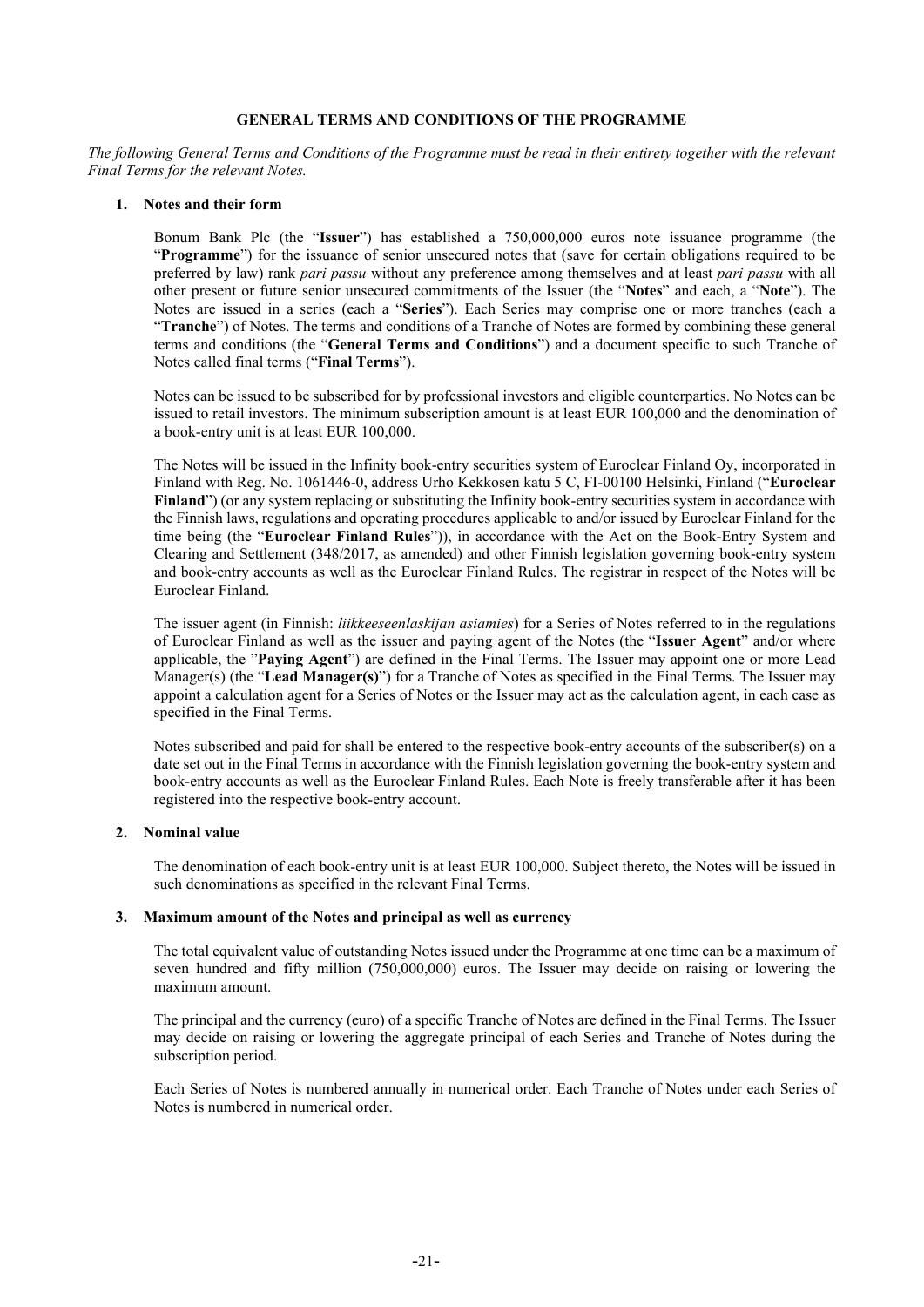#### **4. The term of the Notes and redemption**

The term of the Notes is at least one year from the issue date. The outstanding principal of the Notes is to be repaid on the Maturity Date as defined in the Final Terms. The principal of the Notes is to be repaid in instalments if so defined in the Final Terms. The business day convention defined in the Final Terms is applicable to the Maturity Date. The redemption amount is the nominal amount of the principal. The redemption payment is to be paid according to Finnish law regarding the book-entry system and book-entry accounts and according to the rules and decisions of Euroclear Finland to the Noteholder, who is entitled to receive the payment according to the book-entry account information.

#### **5. Subscription of Notes**

5.1 Subscription manner and subscription price and the payment of subscriptions

Each Tranche of Notes is offered for subscription during the subscription period at the subscription places defined in the Final Terms of each Tranche of Notes. The Issuer may decide on shortening or lengthening the subscription period.

The subscription amount is the nominal value of the subscription multiplied by the issue price of the moment of subscription. When subscription takes place after the first interest period begins, as specified in the applicable Final Terms in accordance with Condition 9., the accrued unpaid interest in accordance with the Final Terms for the subscribed amount for the period between the beginning of the current interest period and the payment date of the subscription must also be paid (except in case of zero coupon notes).

When Notes are subscribed for on any other day than on an interest payment day but after the first interest payment day, the subscriber must pay the accrued interest for the period between the beginning of the current interest period and the subscription payment day.

None of the Issuer or the Lead Manager(s) does charge any fees or costs related to the issue or offering of the Notes from the Noteholders. Approved subscriptions are confirmed after the termination of the subscription period. Subscriptions are to be paid in a manner informed in the Final Terms. Subscriptions shall be paid for as instructed in connection with the subscription or at the time of the subscription, in each case as stipulated in the relevant Final Terms.

5.2 Measures in oversubscription and under-subscription situations

The Issuer has the right to determine separately on the measures in a situation of oversubscription and undersubscription of a Tranche of Notes. In the event of oversubscription, such measure may include, for example, reducing subscriptions in part or in whole. In case the minimum amount of subscriptions is not fulfilled (undersubscription), the issue of the Tranche of Notes may be cancelled. It can be stipulated in the Final Terms that the issue of a certain Tranche of Notes requires a defined minimum amount of subscriptions or fulfilment of another condition.

The Issuer has the right to raise the amount of an offered Series of Notes during the subscription period or to discontinue the subscription of Notes.

Notice of cancellation of the issue or suspension of the subscription due to oversubscription is available at the subscription places.

#### 5.3 Issue price

The issue price of the Notes is fixed and is determined in the Final Terms.

5.4 Subscriber's cancellation right and discontinuance of acceptance of subscriptions in certain cases

If the Issuer, during the subscription period of Notes, or before the Notes have been admitted for public trading, supplements the Base Prospectus due to an error, deficiency or material new information in it or publishes a completely updated Base Prospectus during the above-mentioned period, a subscriber, who has made a subscription before the publication of a supplement or before the publication of the updated base prospectus, has the right, according to Chapter 4 Section 14 of the Finnish Securities Markets Act (746/2012; hereinafter the "**Securities Markets Act**"), to cancel his subscription within at least two (2) Business Days from the publication of the supplement or the update. However, the cancellation right only exists if the error, deficiency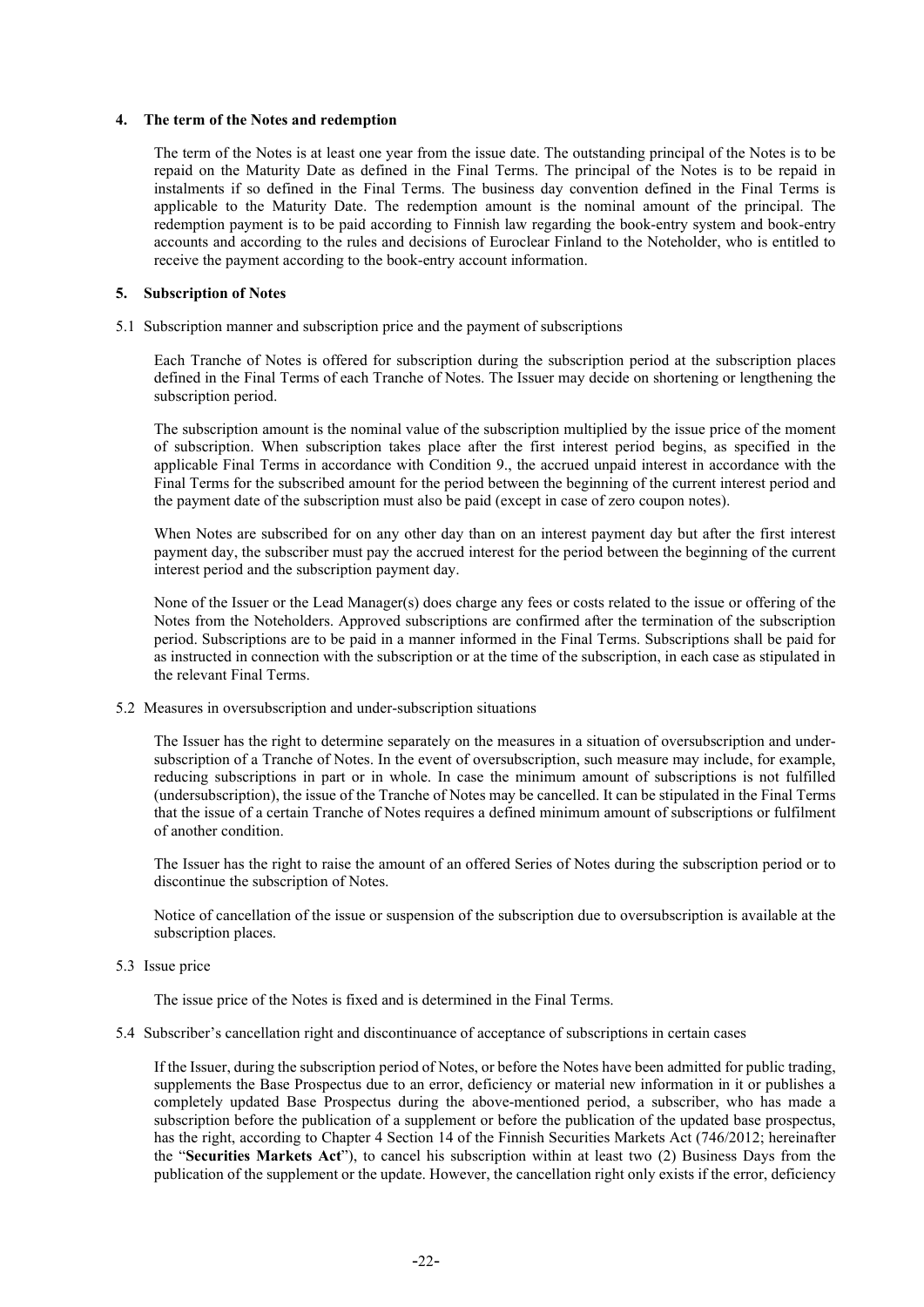or material new information arose or was noted before the delivery of the Notes to the subscribers in accordance with Condition 6 *(Delivery of Notes)* below. The supplemented Base Prospectus or a completely updated prospectus and information on the time limit for cancellation and the procedure relating to it are available at subscription places and on the Issuer's website https://www.poppankki.fi/en/pop-pankki-ryhma/bonum-bankplc/investor-relations.

The Issuer has the right to discontinue the acceptance of subscriptions immediately when a need to supplement the Base Prospectus has become evident. The discontinuance will be announced in the subscription places.

# **6. Delivery of Notes**

Book-entries are registered in the book-entry account informed by the subscriber in a manner announced in connection with the subscription and during the time period defined in the Final Terms in accordance with Finnish law regarding the book-entry system and book-entry accounts and the Euroclear Finland Rules.

#### **7. Security and guarantee**

No security or guarantee has been granted for the Notes.

#### **8. Interest**

Either a fixed rate or floating rate interest based on a reference rate is paid from time to time on the outstanding principal of the Notes. Interest is paid on due dates of payment of interest defined in the Final Terms.

Notes can also be issued as zero coupon notes which will be offered and sold at a discount to their nominal amount and will not bear interest.

#### 8.1 Fixed rate interest

Annual interest, specified in the Final Terms, is paid on the outstanding principal of a Note to which this provision is applicable according to the Final Terms.

#### 8.2 Floating reference rate interest

Floating interest, which consists of a floating reference rate interest and a margin, is paid on the outstanding principal of a Note to which this provision is applicable according to the Final Terms.

The floating reference rate interest is EURIBOR which appears or appear, as the case may be, on the relevant screen page of a designated distributor (currently Thomson Reuters), or such replacement page on a service which displays the information, as at 11.00 a.m. (Brussels time) two (2) Business Days (as specified in the applicable Final Terms) prior to the beginning of the interest period. If the interest period does not correspond to any time period provided on the designated distributor's page, the interest is calculated by interpolating the ratio of time with two reference interest rates closest to the above-mentioned interest period, between which the interest period settles.

If a EURIBOR quotation or a quotation replacing it is not available, a reference rate for the closest corresponding interest period agreed on by the Lead Manager(s) and the Issuer, and based on the prevailing EURIBOR interest rate level in Finland is used. The margin will be added to the reference rate.

#### 8.3 Minimum and/or the maximum amount of interest

A minimum or a maximum amount or both for the interest mentioned in Condition 8.2 *(Floating reference rate interest)* above, can be determined in the Final Terms.

## **9. Interest period**

Interest period means each period of time, for which the interest is calculated. The first interest period begins on the issue date or on any other date as specified in the applicable Final Terms and ends on the following interest payment date specified in the Final Terms. Each following interest period begins on the previous interest payment date and ends on the following interest payment date. Interest accrues for each interest period including the first day of the interest period and excluding the last day of the interest period.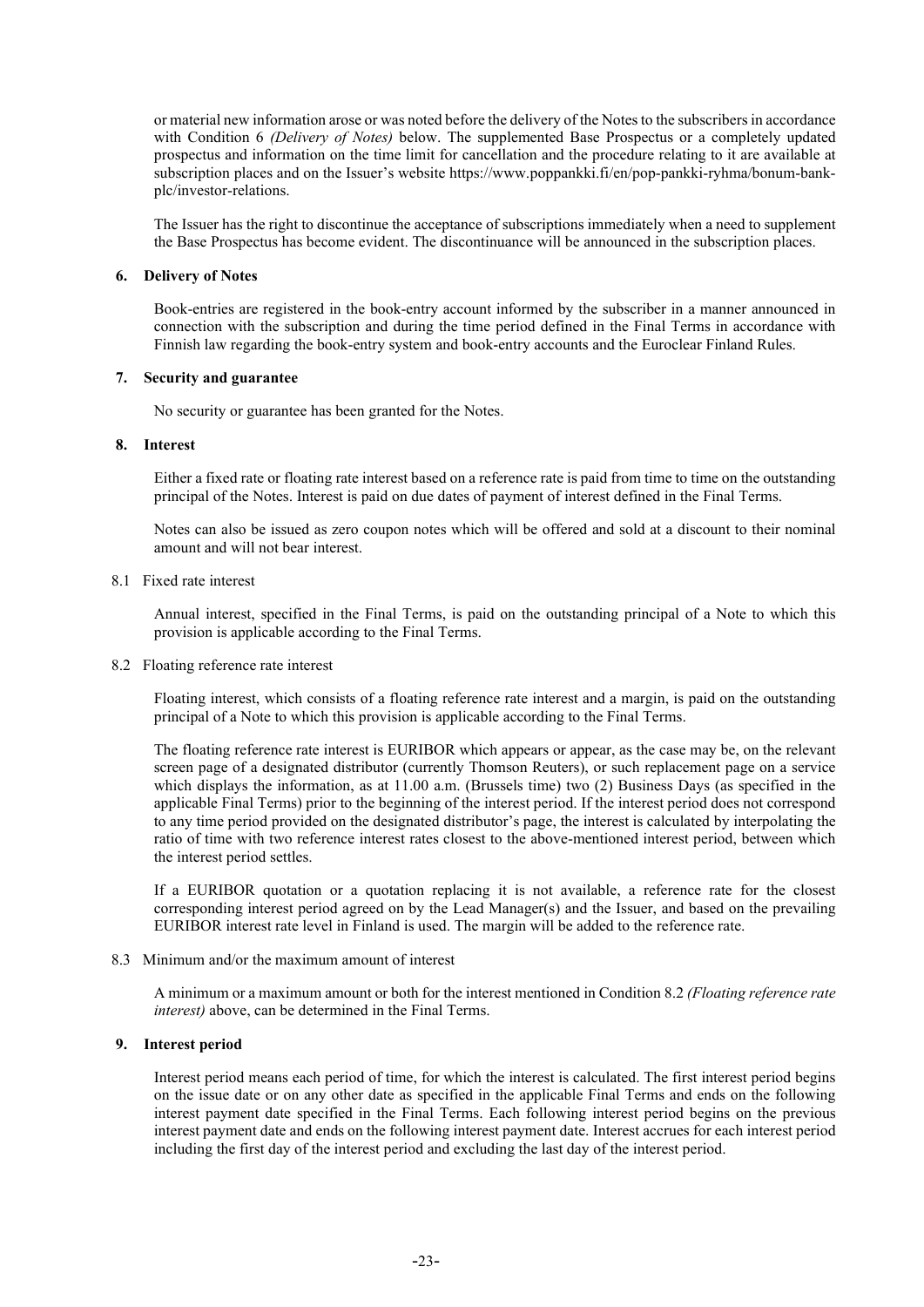#### **10. The Day Count Fraction**

The Day Count Fraction applied to the Notes is defined in the Final Terms and it can be:

- (a) "**Actual/Actual (ICMA)**", where the actual days of the interest period are divided by the number which is received by multiplying the actual days of the interest period with the amount of interest periods included in a year (possible irregular interest periods form an exception);
- (b) "**Actual/Actual (ISDA)**", where the actual days of the interest period are divided on other years than leap years by 365 and on leap years by 366. If the interest period is only partially extended to a leap year, the interest period is divided into two parts, to which the previously explained principles will be applied and the total amount of interests are combined;
- (c) "**Actual/365**", where the actual days of an interest period are divided by 365;
- (d) "**Actual/360**", when the actual days of an interest period are divided by 360;
- (e) "**30E/360**" or "Eurobond rule", where the interest year is combined of 12 months of 30 days each (however so, that when the last day of the last interest period is the last day of February, February is not changed to a 30 day month), which are divided by 360; or
- (f) "**30/360**", where the interest year has 360 days and the interest month has 30 days.

#### **11. Business Day Convention**

The business day convention is defined in the Final Terms, according to which the interest payment date will be postponed if it is not a Business Day, by choosing one of the following:

- (a) "**Following**", where the interest payment date is the nearest following business day;
- (b) "**Modified Following**", where the interest payment date is the nearest following business day, except if the following business day is in the next calendar month, then the interest payment date is the previous business day; or
- (c) "**Preceding**", where the interest payment date is the previous business day.

Consequently, the amount payable will be either:

- (a) "**Adjusted**", where the postponement of the payment date shall have an impact on the amount payable; or
- (b) "**Unadjusted**", where the postponement of the payment date shall not have an impact on the amount payable.

The change of the payment date of the interest of a fixed interest note does not affect the amount of interest to be paid on the share of the note.

The change of the payment date of the interest of a floating interest note influences the length of the interest period and, by implication, the amount of the interest to be paid on the share of the note.

"**Business Day"** means a day when commercial banks and foreign exchange markets settle payments and are open for general business in Finland and the Trans-European Automated Real-Time Gross Settlement Express (TARGET 2) System is open.

#### **12. Payment of interest**

Interest is paid on the days which are defined in the Final Terms by applying the relevant business day convention mentioned therein. The payment is to be paid according to Finnish law regarding the book-entry system and book-entry accounts and according to the rules and decisions of Euroclear Finland to the Noteholder, who is entitled to receive the payment according to the book-entry account information.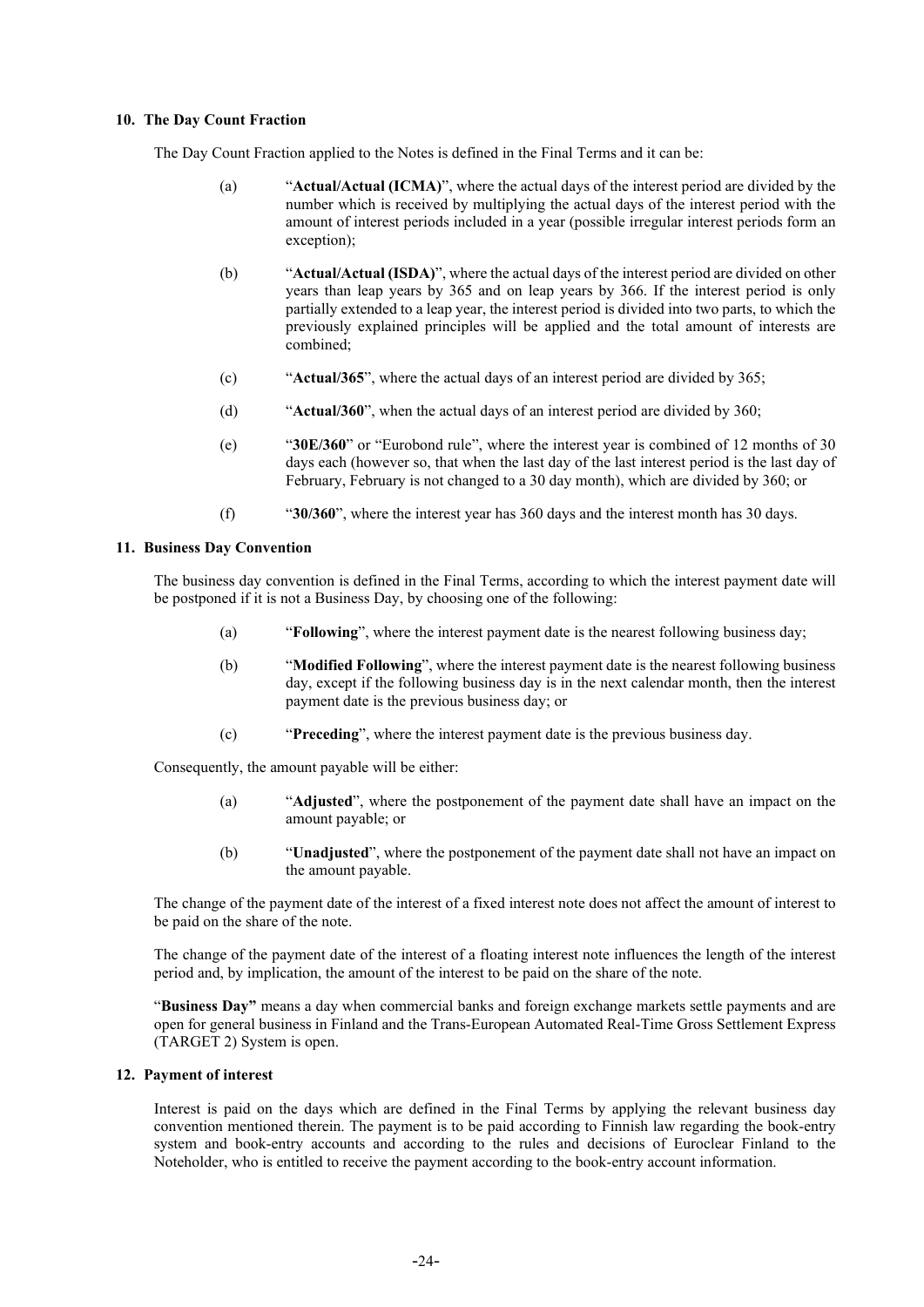#### <span id="page-27-0"></span>**13. Amalgamation Act Put Option**

If at any time while any Note remains outstanding, either of the following events shall occur (each, as applicable, an "**AA Put Event**"):

- (i) an AA Event occurs and, if at the start of the AA Period, the Issuer is rated by any Rating Agency, a Rating Downgrade in respect of that AA Event occurs within such AA Period; or
- (ii) an AA Event occurs and, on the occurrence of the AA Event, the Issuer is not rated by any Rating Agency,

then any Noteholder will have the option (the "**AA Put Option**") to require the Issuer to prepay or, at the Issuer's option, to purchase or procure the purchase of that Note on the Optional Redemption Date (AA Put) (as defined below), at the principal amount of the Notes then outstanding, together with (or, where purchased, together with an amount equal to) accrued interest up to but excluding the Optional Redemption Date (AA Put) provided that an AA Put Event exists at the start of the Put Period.

Promptly upon the Issuer becoming aware that an AA Put Event has occurred, the Issuer shall give notice (an "**AA Put Event Notice**") to the Noteholders in accordance with Condition 20 (*Notices*) below specifying the nature of the AA Put Event and the circumstances giving rise to it and the procedure for exercising the AA Put Option contained in this Conditio[n 13](#page-27-0) *(Amalgamation Act Put Option)*.

The Issuer shall on the Optional Redemption Date (AA Put) (as defined below in this Condition 13 *(Amalgamation Act Put Option)*) prepay the nominal principal amount of and accrued interest on the Notes, but without any premium or penalty, held by the Noteholders who have required prepayment of the Notes held by them by a written notice to be given to the Issuer within the Put Period.

If Notes representing more than seventy-five (75) per cent of the aggregate nominal principal amount of the Notes have been prepaid pursuant to this Condition 13 *(Amalgamation Act Put Option)* on the Optional Redemption Date (AA Put), the Issuer is entitled to prepay also the remaining outstanding Notes at their nominal principal amount with accrued interest but without any premium or penalty by notifying the Noteholders in accordance with Condition 20 (*Notices*) below no later than fifteen (15) Business Days after the Optional Redemption Date (AA Put). Such prepayment may occur at the earliest on the tenth  $(10<sup>th</sup>)$  Business Day following the date of publication of such notice.

For the purposes of this Condition 13 *(Amalgamation Act Put Option)*:

"**AA Event**" shall be deemed to have occurred (i) if the Amalgamation Act ceases to apply as a result of cancellation of the central institution's licence granted to the Central Organisation or (ii) if the Issuer or any Material Entity withdraws (for the sake of clarity other than as a result of a merger or an equivalent transaction into another member of the Amalgamation) or is expelled from the Amalgamation (as provided in Section 8 of the Amalgamation Act);

"**AA Period**" means the period (i) commencing on the date that is the earlier of (A) the date of the AA Put Event Notice and (B) the date of the earliest Potential AA Event Announcement (as defined below), if any, and (ii) ending on the date which is the  $120<sup>th</sup>$  day after the date of the first public announcement of the relevant AA Event (such 120th day, the "**Initial Longstop Date**"); **provided that**, unless any other Rating Agency has on or prior to the Initial Longstop Date effected a Rating Downgrade in respect of its rating of the Issuer, if a Rating Agency publicly announces, at any time during the period commencing on the date which is 60 days prior to the Initial Longstop Date and ending on the Initial Longstop Date, that it has placed its rating of the Issuer under consideration for rating review either entirely or partially as a result of the relevant AA Put Event Notice or Potential AA Event Announcement, the AA Period shall be extended to the date which falls 90 days after the date of such public announcement by such Rating Agency;

"**Amalgamation**" means (a) the Central Organisation, (b) the companies belonging to the Central Organisation's consolidation group, (c) the POP Banks which are Member Credit Institutions of the Amalgamation, (d) the Issuer, (e) companies belonging to the POP Banks' and the Issuer's consolidation groups, as well as (f) such credit institutions, finance institutions and service companies where the institutions in (a) to (e) combined own more than half of the voting rights;

"**Material Entity**" means (a) the Central Organisation, (b) any entity acting on behalf of the Amalgamation (as a whole), or (c) one or more member(s) (taken the previous 12 months period) of the Amalgamation, in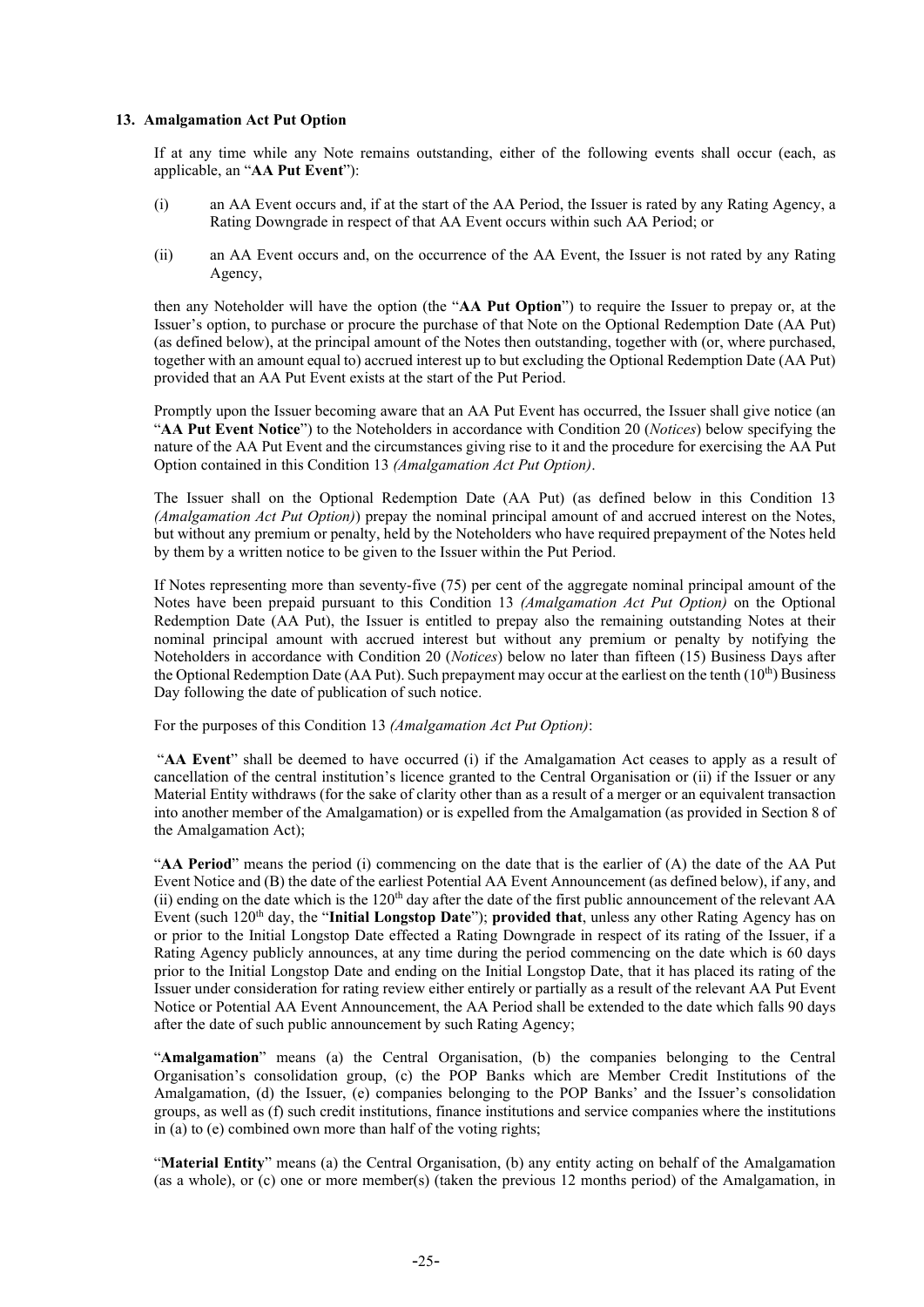each case the gross assets of which represent more than 10 per cent of the consolidated gross assets of the Group;

"**Optional Redemption Date (AA Put)**" means the fifteenth (15<sup>th</sup>) day after the date of expiry of the Put Period;

"**POP Banks**" refer to the following POP banks belonging to the Amalgamation from time to time, as at the date of the General Terms and Conditions: (1) Hannulan Osuuspankki, (2) Honkajoen Osuuspankki, (3) Isojoen Osuuspankki, (4) Jämijärven Osuuspankki, (5) Kannonkosken Osuuspankki, (6) Keuruun Osuuspankki, (7) Konneveden Osuuspankki, (8) Kosken Osuuspankki, (9) Kurikan Osuuspankki, (10) Kyrönmaan Osuuspankki, (11) Kyrön Seudun Osuuspankki, (12) Kyyjärven Osuuspankki, (13) Lammin Osuuspankki, (14) Lanneveden Osuuspankki, (15) Lappajärven Osuuspankki, (16) Lapuan Osuuspankki, (17) Lavian Osuuspankki, (18) Liedon Osuuspankki, (19) Nivalan Järvikylän Osuuspankki, (20) Piikkiön Osuuspankki, (21) Pohjanmaan Osuuspankki, (22) Reisjärven Osuuspankki, (23) Sievin Osuuspankki, (24) Siilinjärven Osuuspankki, (25) Suupohjan Osuuspankki, and (26) Tiistenjoen Osuuspankki;

"**Potential AA Event Announcement**" means any public announcement or statement by the Issuer, any actual or potential bidder or any designated advisor thereto relating to any specific and near-term potential AA Event (where "near-term" shall mean that such potential AA Event is reasonably likely to occur, or is publicly stated by the Issuer, any such actual or potential bidder or any such designated advisor to be intended to occur, within 120 days of the date of such announcement or statement);

"**Put Period**" means 45 days after the day on which the AA Put Event Notice is given by the Issuer;

"**Rating Agency**" means S&P Global Ratings or any other rating agency of equivalent international standing specified from time to time by the Issuer, and, in each case, their respective successors or affiliates; and

a "**Rating Downgrade**" shall be deemed to have occurred in respect of an AA Event if, within the AA Period, the long-term counterparty credit rating previously assigned to the Issuer by any Rating Agency is (i) withdrawn (for the sake of clarity other than as a result of a replacement of one Rating Agency with another Rating Agency) or (ii) changed from an investment grade rating (BBB-/Baa3, or their respective equivalents for the time being, or better) to a non-investment grade long-term counterparty credit rating (BB+/Ba1, or their respective equivalents for the time being, or worse) or (iii) if such long-term counterparty credit rating previously assigned to the Issuer by any Rating Agency was below an investment grade rating (as described above), lowered by at least one full rating notch (for example, from BB+ to BB or their respective equivalents).

## **14. Event of Default**

If an Event of Default (as defined below) occurs, any Noteholder of the relevant Series of Notes may by a written notice to the Issuer declare the principal amount of such Note together with the interest then accrued on such Note to be due and payable at the earliest on the 10th day from the date such claim was presented provided that an Event of Default exists on the date of receipt of the notice and on the specified early maturity date specified in such claim.

Each of the following events shall constitute an Event of Default:

- (a) **Non-Payment**: Any amount of interest on or principal of a Series of Notes has not been paid within seven (7) Business Days from the relevant due date, unless the failure to pay is caused by a reason referred to in Condition 17 *(Force Majeure)* below;
- (b) **Cross Default**: (Any outstanding Indebtedness is declared due or repayable prematurely by reason of an event of default (howsoever described); **(i)** the Issuer or any Material Entity fails to make any payment in respect of Indebtedness on the relevant due date as extended by any originally applicable grace period; **(ii)** any security given by the Issuer or any Material Entity in respect of such Indebtedness becomes enforceable by reason of an event of default; or **(iii)** the Issuer defaults in making any payment when due (as extended by any applicable grace period) under any guarantee in relation to such Indebtedness. However, no Event of Default will occur under **(i)** - **(iii)** above if the aggregate amount of such payment or Indebtedness is less than ten million (10,000,000) euros or its equivalent in foreign currency;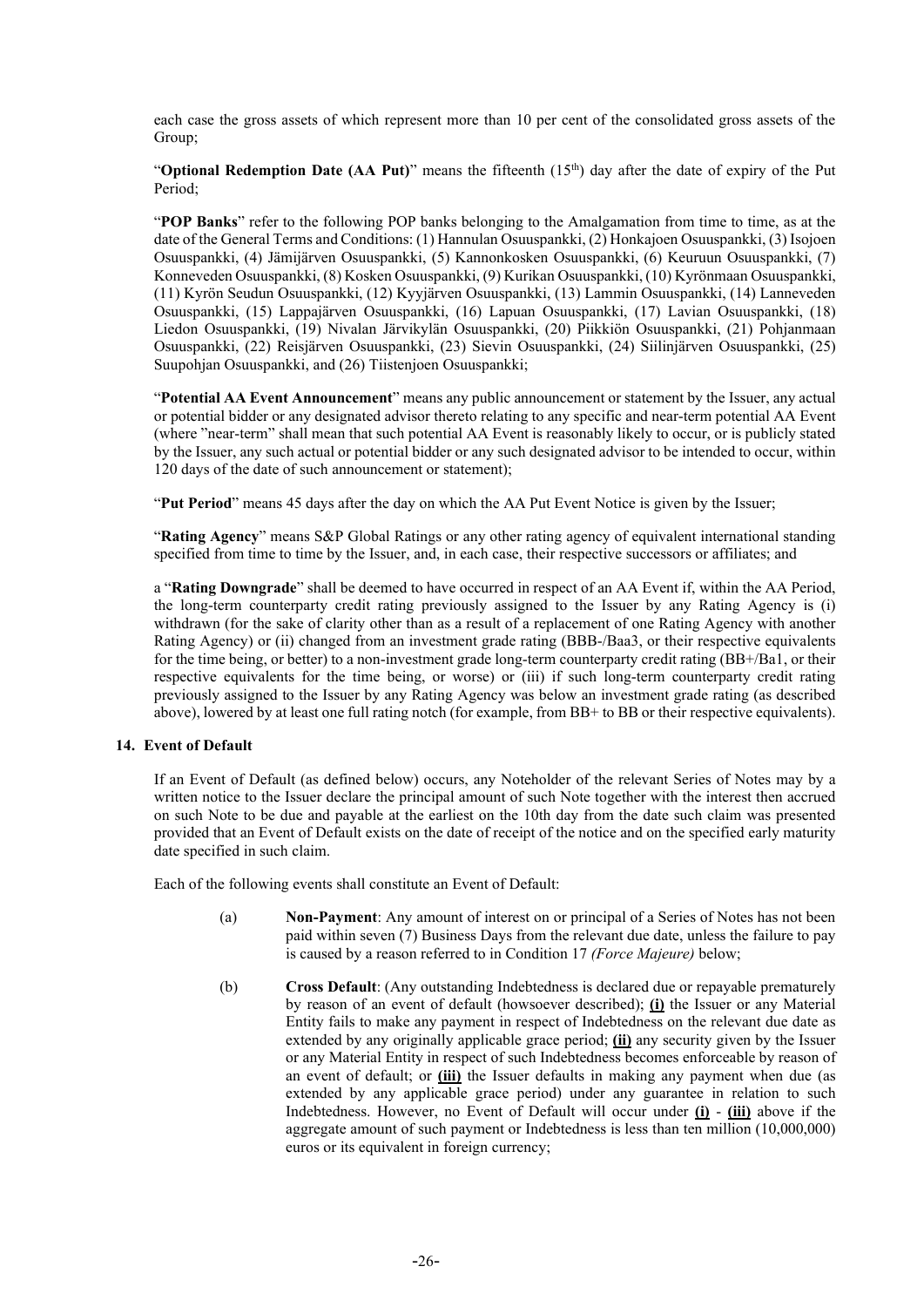"**Indebtedness**" means for the purposes of these General Terms and Conditions, indebtedness (whether being principal, premium, interest or other amounts) in respect of any notes, bonds, debentures, debenture stock, loan stock or other securities or any borrowed money or any liability under or in respect of any acceptance or acceptance credit of the Issuer.

A Noteholder shall not be entitled to demand repayment under this sub-condition (b) if the Issuer has bona fide disputed the existence of the occurrence of an Event of Default under this subcondition (b) in the relevant court or in arbitration as long as such dispute has not been finally and adversely adjudicated against the Issuer.

- (c) **Breach of other obligations**: The Issuer defaults in the performance or observance of any of its other obligations under or in respect of the Notes, such default has a detrimental effect on the interests of the Noteholders and such default remains un-remedied for 30 days after written notice thereof, addressed to the Issuer by any Noteholder, has been delivered to the Issuer.
- (d) **Cessation of Business**: The Issuer or any Material Entity ceases to carry on its current business in its entirety.
- (e) **Winding-up**: An order is made or an effective resolution is passed for the winding-up, liquidation or dissolution of the Issuer or any Material Entity.
- (f) **Insolvency**: (i) The Issuer or any Material Entity becomes insolvent or is unable to pay its debts as they fall due; (ii) the Issuer or any Material Entity makes a general assignment or an arrangement or composition with or for the benefit of its creditors; or (iii) an application is filed for it being subject to bankruptcy or re-organization proceedings, or for the appointment of an administrator or liquidator of any of the Issuer's assets and such application is not discharged within 45 days.
- (g) **Unlawfulness**: It is or will become unlawful for the Issuer or any Material Entity to perform or comply with any of its obligations under or in respect of the Notes.
- (h) **Loss of licence**: Any necessary consent, approval, licence, order or other authority required at any time by the Issuer or any Material Entity to carry on its business, including inter alia, a banking licence, or the central institution licence granted to the Central Organisation under the Amalgamation Act, is cancelled, suspended or revoked for any reason (for the sake of clarity other than as a result of a merger or an equivalent transaction into another member of the Amalgamation) by the Finnish Financial Supervisory Authority or such other relevant regulatory authority.
- (i) **Government intervention**: (A) all or any substantial part of the undertaking, assets and revenues of the Issuer or any Material Entity is condemned, seized or otherwise appropriated by any person acting under the authority of any national, regional or local government or (B) the Issuer or any Material Entity is prevented by any such person from exercising normal control over all or any substantial part of its undertaking, assets and revenues.

## <span id="page-29-0"></span>**15. Noteholders' Meeting and Procedure in Writing**

- a) The Issuer may convene a meeting of Noteholders (a "**Noteholders' Meeting**") or request a procedure in writing among the Noteholders (a "**Procedure in Writing**") to decide on amendments of these terms and conditions or other matters as specified below. Euroclear Finland and the Issuer Agent must be notified of a Noteholders' Meeting or a Procedure in Writing in accordance with the Euroclear Finland Rules.
- b) Notice of a Noteholders' Meeting and the initiation of a Procedure in Writing shall be published in accordance with Condition 20 *(Notices)* no later than ten (10) calendar days prior to the Noteholders' Meeting or the last day for replies in the Procedure in Writing. Furthermore, the notice or the initiation shall specify the time, place and agenda of the Noteholders' Meeting or the last day and address for replies in the Procedure in Writing (or if the voting is to be made electronically, instructions for such voting) as well as any action required on the part of a Noteholder to attend the Noteholders' Meeting or to participate in the Procedure in Writing. No matters other than those referred to in the notice of Noteholder's Meeting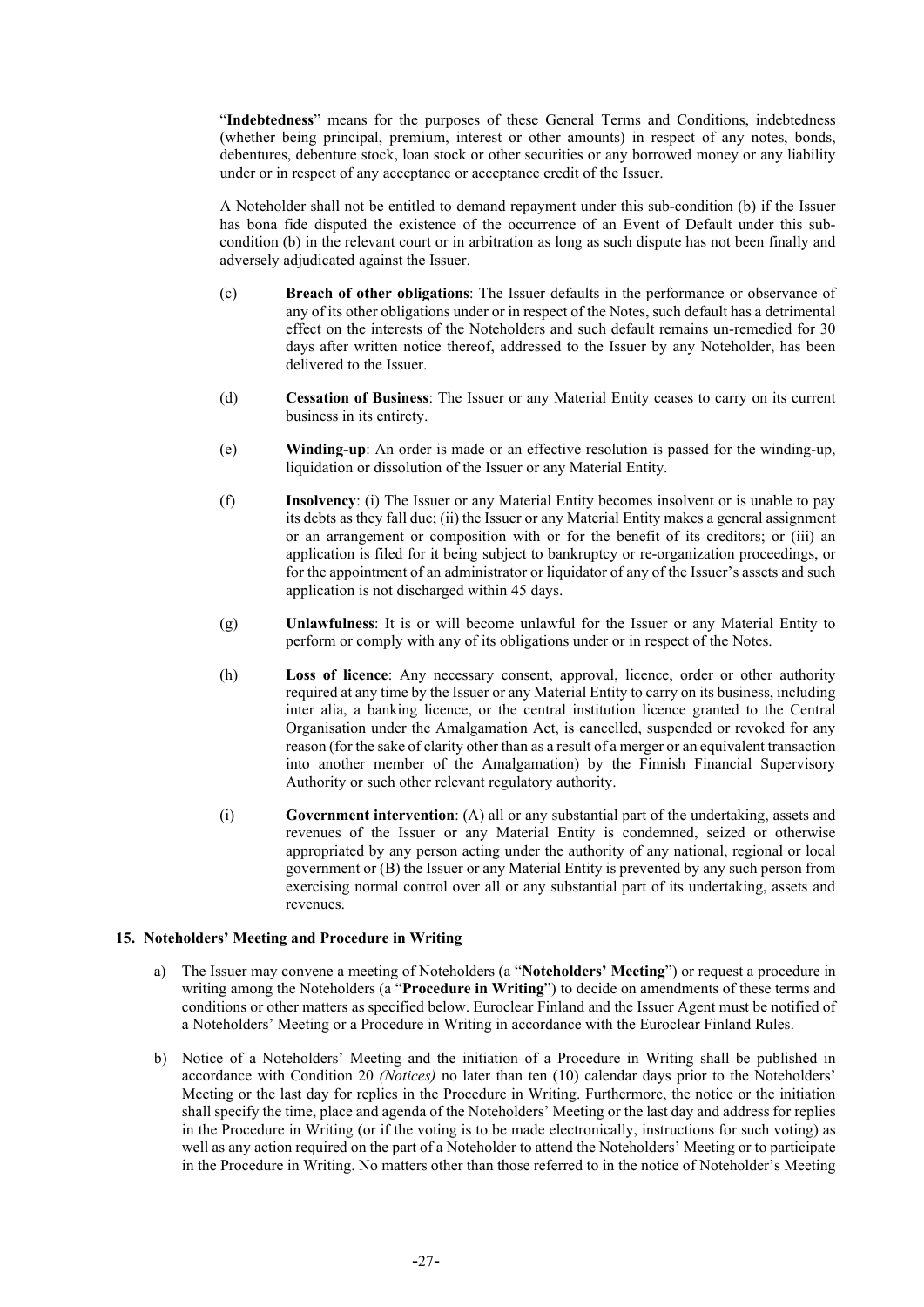or initiation of the Procedure in Writing may be resolved upon at the Noteholders' Meeting or the Procedure in Writing.

- <span id="page-30-0"></span>c) Only those who, according to the register kept by Euroclear Finland in respect of the Notes, were registered as Noteholders on the fifth (5th) Business Day prior to the Noteholders' Meeting or on the last day for replies in the Procedure in Writing on the list of Noteholders to be provided by Euroclear Finland in accordance with Condition [20](#page-32-0) *(Notices)*, or proxies authorized by such Noteholders, shall, if holding any of the principal amount of the Notes at the time of the Noteholders' Meeting or the last day for replies in the Procedure in Writing, be entitled to vote at the Noteholders' Meeting or in the Procedure in Writing and shall be recorded in the list of the Noteholders present in the Noteholders' Meeting or participating in the Procedure in Writing.
- d) A Noteholders' Meeting shall be held in Helsinki, Finland, and its chairman shall be appointed by the board of directors of the Issuer.
- e) A Noteholders' Meeting or a Procedure in Writing shall constitute a quorum only if two (2) or more Noteholders holding in aggregate at least fifty (50) per cent of the principal amount of the Series of Notes outstanding or one (1) Noteholder holding one hundred (100) per cent of the principal amount of the Series of Notes outstanding are/is present (in person or by proxy) in the Noteholders' Meeting or provide/provides replies in the Procedure in Writing. Any holdings of the Notes by the Issuer and any companies belonging to its Group are not included in the assessment whether or not a Noteholders' Meeting or a Procedure in Writing shall constitute a quorum.
- f) If, within thirty (30) minutes after the time specified for the start of the Noteholders' Meeting, a quorum is not present, any consideration of the matters to be dealt with at the Noteholders' Meeting may, at the request of the Issuer, be adjourned for consideration at a Noteholders' Meeting to be convened on a date no earlier than ten (10) calendar days and no later than forty-five (45) calendar days after the original Noteholders' Meeting at a place to be determined by the Issuer. Correspondingly, if by the last day to reply in the Procedure in Writing no quorum is reached, the time for replies may be extended as determined by the Issuer, however not less than ten (10) and no more than forty-five (45) calendar days. The adjourned Noteholders' Meeting or the extended Procedure in Writing shall constitute a quorum if two (2) or more Noteholders holding in aggregate at least ten (10) per cent of the principal amount of the Series of Notes outstanding or one (1) Noteholder holding one hundred (100) per cent of the principal amount of the Series of Notes outstanding are/is present in the adjourned Noteholders' Meeting or provide/provides replies in the extended Procedure in Writing.
- g) Notice of an adjourned Noteholders' Meeting or the extension of the time for replies in the Procedure in Writing, shall be given in the same manner as notice of the original Noteholders' Meeting or the Procedure in Writing. The notice shall also state the conditions for the constitution of a quorum.
- h) Voting rights of the Noteholders shall be determined according to the principal amount of the Series of Notes held on the date referred to in Condition [15](#page-29-0)[c\)](#page-30-0) above. The Issuer and any companies belonging to its Group shall not hold voting rights at the Noteholders' Meeting or in the Procedure in Writing.
- <span id="page-30-2"></span>i) Subject to Condition [15](#page-29-0)[j\)](#page-30-1) below, resolutions shall be carried by a majority of more than fifty (50) per cent of the votes cast.
- <span id="page-30-1"></span>j) A Noteholders' Meeting or a Procedure in Writing is entitled to make the following decisions that are binding on all the Noteholders:
	- (i) to amend these terms and conditions of the Notes; and
	- (ii) to grant a temporary waiver on these terms and conditions of the Notes.

However, consent of at least seventy-five (75) percent of the aggregate principal amount of the outstanding Series of Notes is required to:

- (i) decrease the principal amount of or interest on the Series of Notes;
- (ii) extend the maturity of the Series of Notes;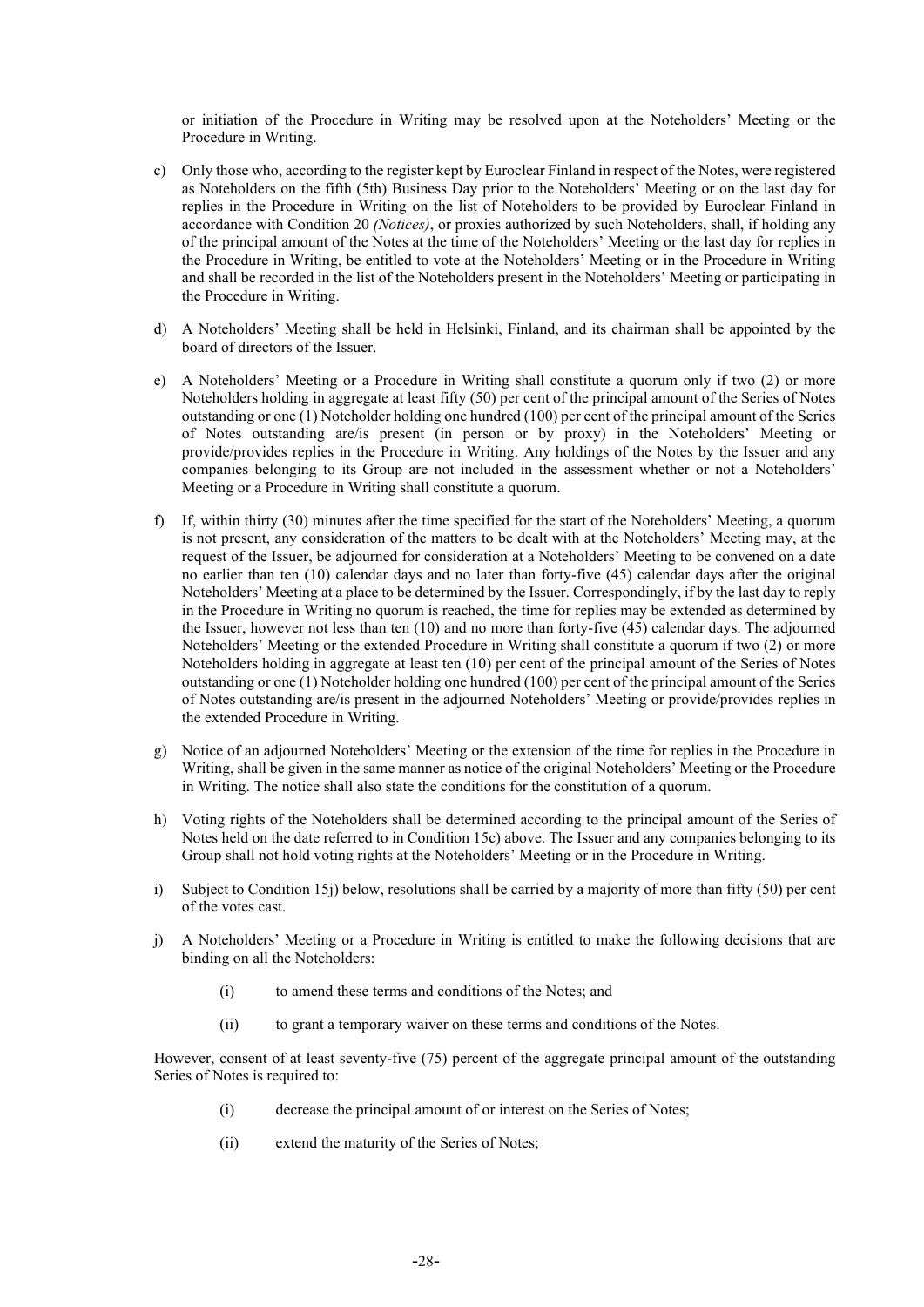- (iii) amend the requirements for the constitution of a quorum at a Noteholders' Meeting or Procedure in Writing; or
- (iv) amend the majority requirements of the Noteholders' Meeting or Procedure in Writing.

The consents can be given at a Noteholders' Meeting, in the Procedure in Writing or by other verifiable means.

The Noteholders' Meeting and the Procedure in Writing can authorise a named person to take necessary action to enforce the decisions of the Noteholders' Meeting or of the Procedure in Writing.

- k) When consent from the Noteholders representing the requisite majority, pursuant to Condition [15](#page-29-0)[i\)](#page-30-2) or Conditio[n 15](#page-29-0)[j\),](#page-30-1) as applicable, has been received in the Procedure in Writing, the relevant decision shall be deemed to be adopted even if the time period for replies in the Procedure in Writing has not yet expired, provided that the Noteholders representing such requisite majority are registered as Noteholders on the list of Noteholders provided by Euroclear Finland in accordance with Condition [20](#page-32-0) *(Notices)* on the date when such requisite majority is reached.
- l) A representative of the Issuer and a person authorized to act for the Issuer may attend and speak at a Noteholders' Meeting.
- m) Resolutions passed at a Noteholders' Meeting or in the Procedure in Writing shall be binding on all Noteholders irrespective of whether they have been present at the Noteholders' Meeting or participated in the Procedure in Writing, and irrespective of how and if they have voted.
- n) Resolutions passed at a Noteholders' Meeting or in the Procedure in Writing shall be notified to the Noteholders in accordance with Condition [20](#page-32-0) *(Notices)*. In addition, Noteholders are obliged to notify subsequent transferees of the Notes of the resolutions of the Noteholders' Meeting or the Procedure in Writing. Furthermore, Euroclear Finland must be notified of the resolutions passed at the Noteholders' Meeting or in the Procedure in Writing in accordance with the Euroclear Finland Rules.

The Issuer shall have the right to amend the technical procedures relating to the Notes in respect of payments or other similar matters without the consent of the Noteholders, a Noteholders' Meeting or a Procedure in Writing. For the sake of clarity, any resolution at a Noteholders' Meeting or in a Procedure in Writing, which extends or increases the obligations of the Issuer, or limits, reduces or extinguishes the rights or benefits of the Issuer, shall be subject to the consent of the Issuer.

#### **16. Repurchases**

The Issuer or any of its subsidiary may at any time purchase Notes at any price in the open market or otherwise. Such Notes may be held, reissued, resold or cancelled.

#### **17. Force majeure**

Neither the Issuer, the subscription place, the Issuer Agent, the Paying Agent nor the account operator is responsible for any damage arising out of:

- (a) an act of an authority, war or threat of war, revolt, civil disturbance, or any act of terror or any pandemic or global disease;
- (b) disturbance in postal or telephone traffic, electronic communication, or supply of electricity that is beyond the control of and that has an essential impact on the operations of the Issuer, other subscription place, the Issuer/Paying Agent or the account operator;
- (c) interruption or delay of action or measure of the Issuer, other subscription place, the Issuer/Paying Agent or the account operator that is caused by fire of equivalent accident;
- (d) strike or other industrial action which has an essential impact to the operations of the Issuer, other subscription place, the Issuer/Paying Agent or the account operator, even when it only concerns a part of the personnel of the above-mentioned entities and irrespective of whether the above-mentioned entities are involved in it or not;
- (e) an act of God (such as, but not limited to, fires, explosions, earthquakes, drought, tidal waves and floods); or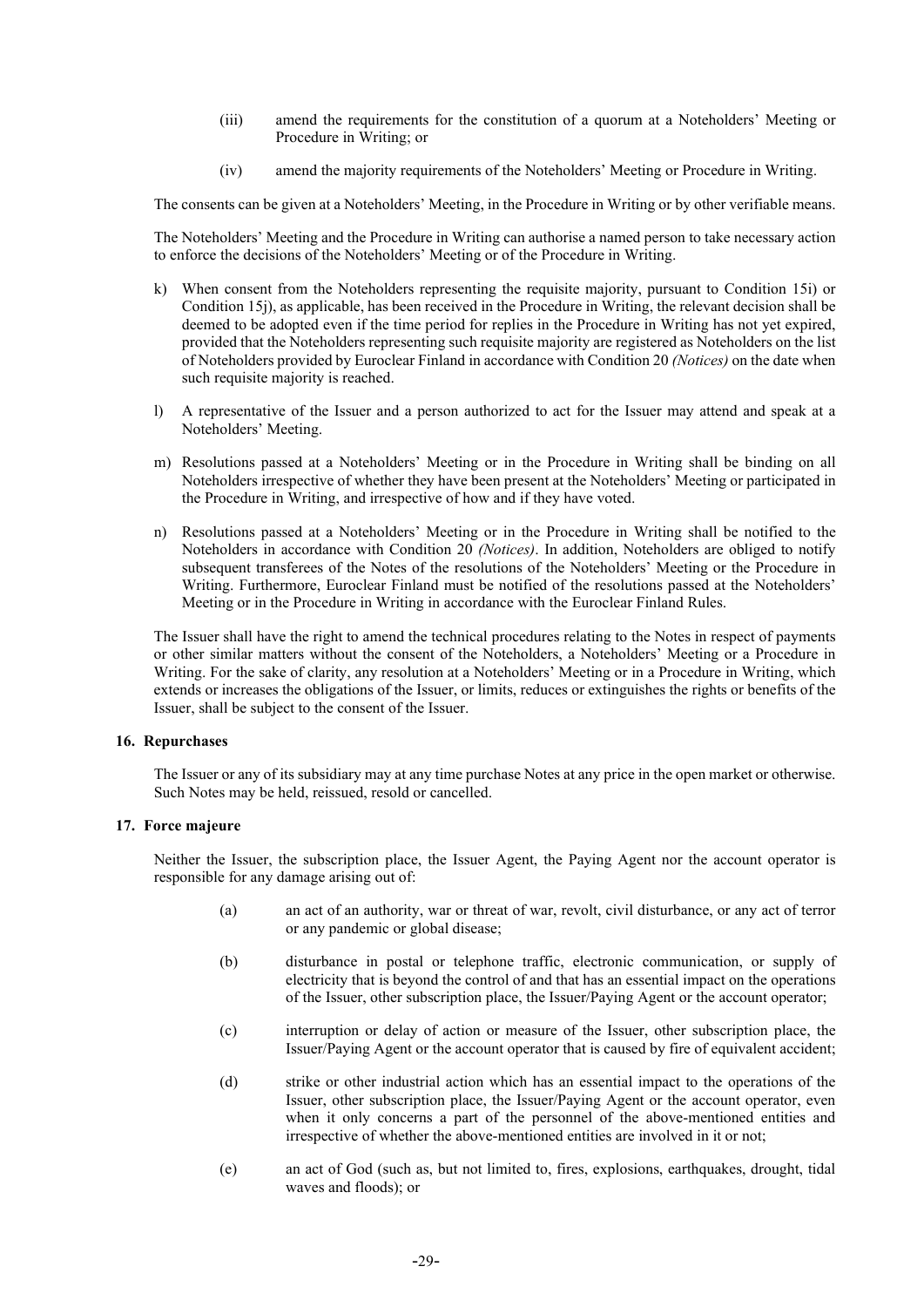(f) other equivalent force majeure or any similar reason that causes unreasonable difficulty for the operations of the Issuer, other subscription place, the Issuer/Paying Agent or the account operator.

#### **18. Statute of limitations**

If a payment due and payable has not been demanded to be paid within three (3) years of its due date, the right to receive payment has lapsed.

#### **19. Further Issues**

The Issuer may from time to time, without the consent of and notice to the Noteholders, create and issue further Tranches of Notes having the same terms and conditions as any of the previous Tranches under the same Series of the outstanding Notes in all respects (or in all respects except for the first payment of interest on them, the issue price and/or the minimum subscription amount thereof) by increasing the principal amount of such Series of Notes or otherwise.

## <span id="page-32-0"></span>**20. Notices**

All notices to Noteholders will be sent in writing, by mail, and addressed to such Noteholders at the address appearing in the register maintained by Euroclear Finland, and will be deemed to have been validly given on the fourth Business Day after the date such notice is mailed or otherwise sent in accordance with the Euroclear Finland Rules. In addition, as an alternative to the procedure described above, notices concerning the Notes may be published by way of a stock exchange release and additionally by way of website information. Any disclosures required by the Market Abuse Regulation (EU) No 596/2014 ("**MAR**") shall be made by way of a stock exchange release.

The address for notices to the Issuer is as follows:

Bonum Bank Plc

Hevosenkenkä 3, 02600 Espoo, Finland

## **21. Other provisions**

The Issuer is entitled to, without the consent of a Noteholders' meeting under Condition 15 *(Noteholders' Meeting)* above, to make appropriate changes to the Final Terms if such changes do not weaken the position of the Noteholders. The Issuer must notify the Noteholders of the amendments to the Notes in accordance with Condition 20 *(Notices)* above.

Such changes can be for example:

- (a) changes resulting from the development of the book-entry system; or
- (b) correcting minor typing errors.

## **22. Right to receive information**

Notwithstanding any secrecy obligation, the Issuer shall, subject to the Euroclear Finland Rules and applicable laws, be entitled to obtain information of the Noteholders from Euroclear Finland and Euroclear Finland shall be entitled to provide such information to the Issuer. Furthermore, the Issuer shall, subject to the Euroclear Finland Rules and applicable laws, be entitled to acquire from Euroclear Finland a list of the holders of the Notes. Further, the Issuer may provide the FIN-FSA with the information of the Noteholders, if required by applicable laws.

## **23. Applicable law and jurisdiction**

The Notes and any non-contractual obligations arising out of or in connection herewith, are governed by, and will be construed in accordance with, Finnish law.

Any disputes relating to the Notes shall be settled in the first instance at the District Court of Helsinki (in Finnish: *Helsingin käräjäoikeus*).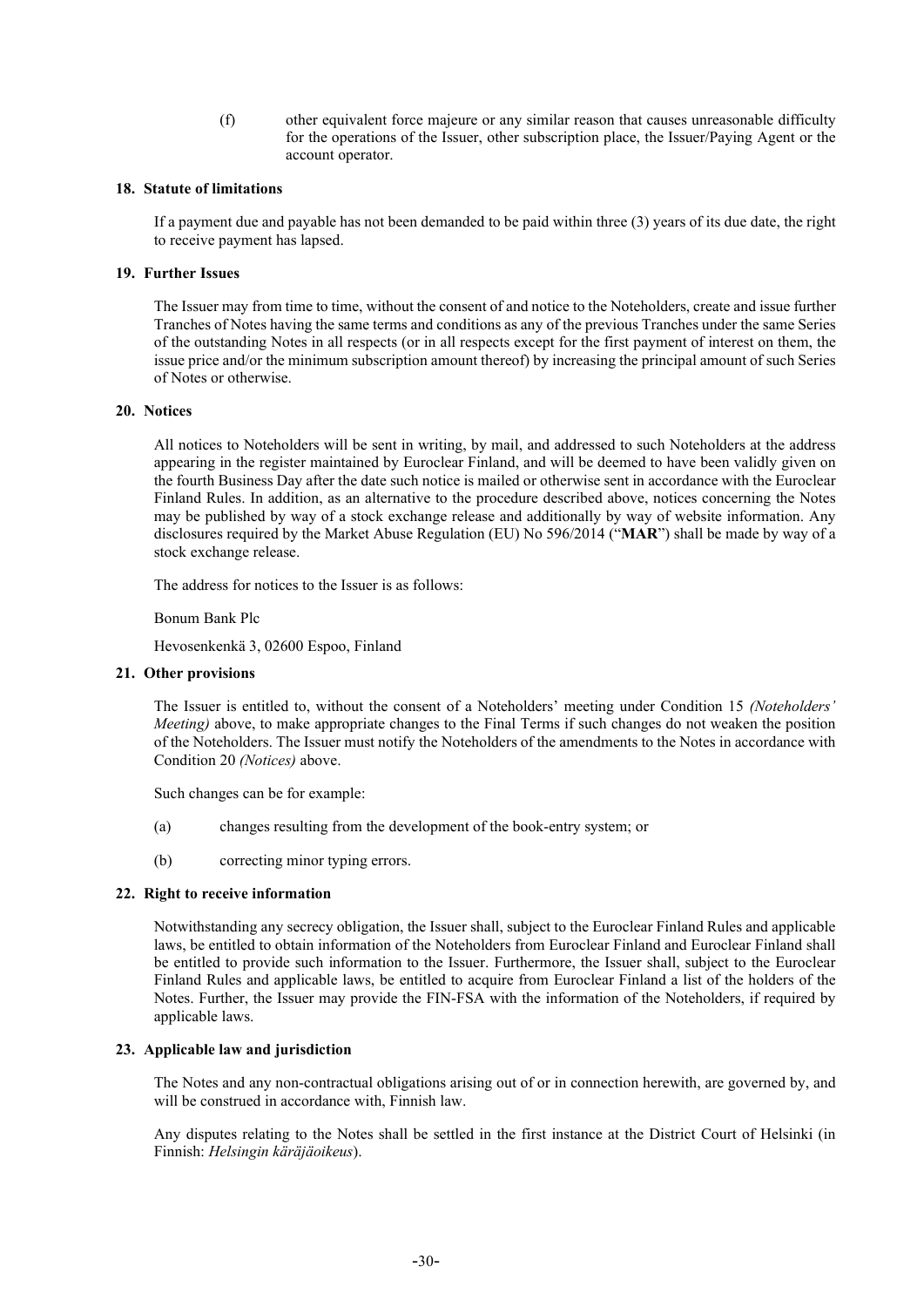If the claimant is a consumer, he/she may take legal action in a district court which has jurisdiction where he/she has a place of residence.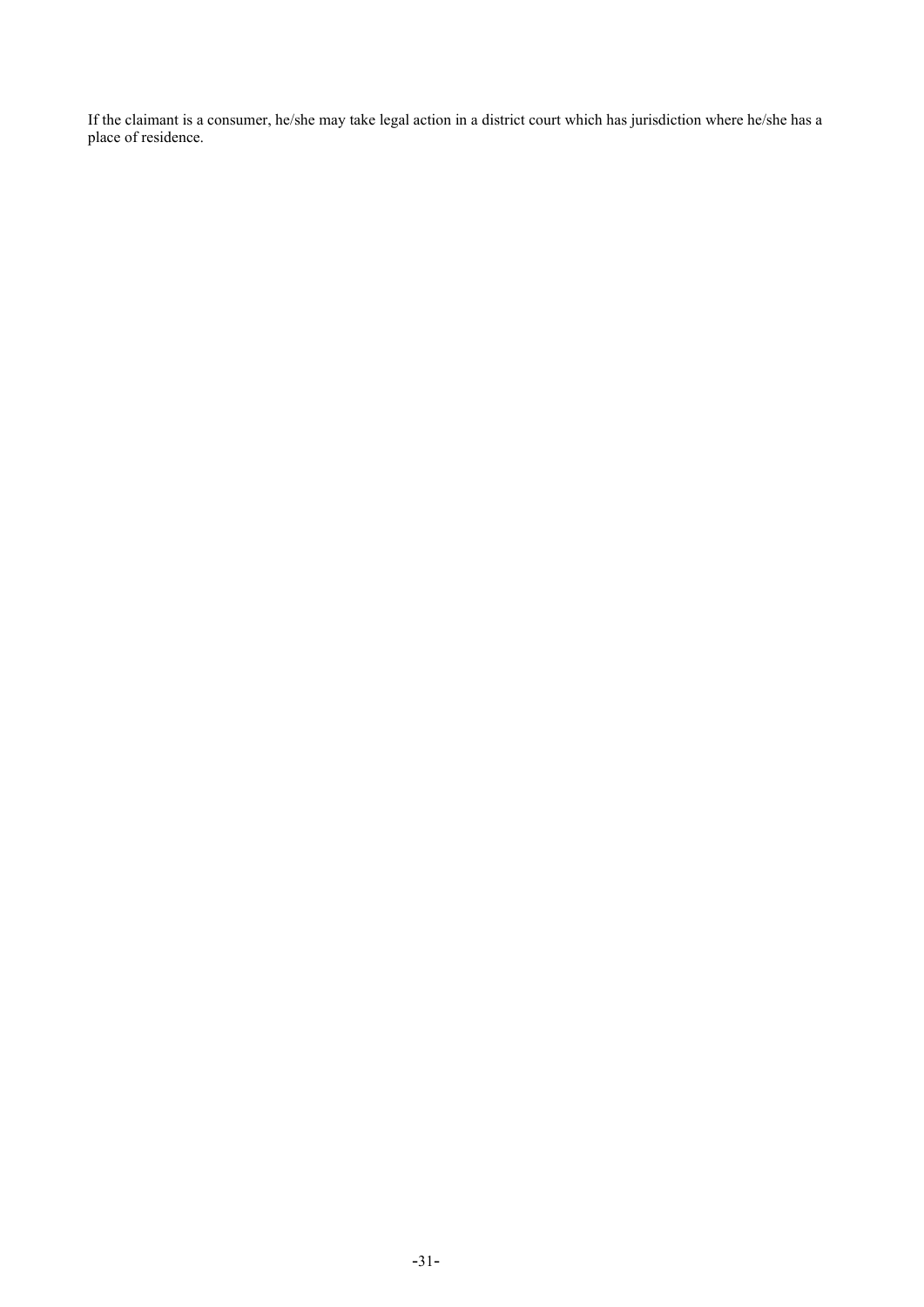#### **FORM OF FINAL TERMS**

Bonum Bank Plc

#### EUR [●] [Floating/Fixed] Rate Notes Due [●]

#### under the EUR 750,000,000 Programme for the Issuance of Notes

<span id="page-34-0"></span>Terms and Conditions

**PROHIBITION OF SALES TO EEA AND UK RETAIL INVESTORS**: The Notes are not intended to be offered, sold or otherwise made available to and should not be offered, sold or otherwise made available to any retail investor in the European Economic Area (the "**EEA**") or in the United Kingdom (the "**UK**"). For these purposes, a retail investor means a person who is one (or more) of: (i) a retail client as defined in point (11) of Article 4(1) of Directive 2014/65/EU ("**MiFID II**"); (ii) a customer within the meaning of Directive (EU) 2016/97 (the "**Insurance Distribution Directive**"), where that customer would not qualify as a professional client as defined in point (10) of Article 4(1) of MiFID II; or (iii) not a qualified investor as defined in point e) of Article 2 of Regulation (EU) 2017/1129 (as amended) (the "**Prospectus Regulation**"). Consequently, no key information document required by Regulation (EU) No 1286/2014 (the "**PRIIPs Regulation**") for offering or selling the Notes or otherwise making them available to retail investors in the EEA or in the UK has been prepared and therefore offering or selling the Notes or otherwise making them available to any retail investor in the EEA or in the UK may be unlawful under the PRIIPs Regulation.

[**MIFID II product governance / Professional investors and ECPs only target market** – Solely for the purposes of [the/each] manufacturer's product approval process, the target market assessment in respect of the Notes has led to the conclusion that: (i) the target market for the Notes is eligible counterparties and professional clients only, each as defined in [Directive 2014/65/EU (as amended, "**MiFID II**")][MiFID II]; and (ii) all channels for distribution of the Notes to eligible counterparties and professional clients are appropriate [and (iii) the negative target market for the Notes is clients that seek full capital protection or full repayment of the amount invested, are fully risk averse/have no risk tolerance or need a fully guaranteed income or fully predictable return profile]. Any person subsequently offering, selling or recommending the Notes (a "**distributor**") should take into consideration the Lead Manager(s) target market assessment; however, a distributor subject to MiFID II is responsible for undertaking its own target market assessment in respect of the Notes (by either adopting or refining the Lead Manager(s) target market assessment) and determining appropriate distribution channels.]

These Final Terms have been drawn in accordance with the Prospectus Regulation (EU) 2017/1129 and they are to be read together with the Base Prospectus regarding programme for the Issuance of Notes by the Bonum Bank Plc (the "**Issuer**") dated [●] [and the supplement[s] to it dated [●] and [●]] (the "**Base Prospectus**") (the "**Programme**"). Unless otherwise stated in these Final Terms, the General Terms and Conditions of the Programme shall apply.

The complete information regarding the Issuer and the Notes can be found in the Base Prospectus, including documents incorporated into it by reference, and in these Final Terms.

The Base Prospectus [, the supplement[s] dated  $\lceil \bullet \rceil$  and  $\lceil \bullet \rceil$ ] and the Final Terms are available at the web page of the Issuer at https://www.poppankki.fi/en/pop-pankki-ryhma/bonum-bank-plc/investor-relations and at request from the Issuer or at the subscription places mentioned in the Final Terms.

[EVEN THOUGH THE AMOUNT TO BE REPAID IN ACCORDANCE WITH THE TERMS AND CONDITIONS OF THE NOTES IS THE NOMINAL VALUE OF THE NOTES, THE INVESTOR MAY LOSE PART OF THE SUBSCRIPTION PRICE, IF THE NOTES ARE SUBSCRIBED ABOVE NOMINAL VALUE AND THE AMOUNT OF THE SUBSCRIPTION FEE, IF APPLICABLE.]

| Name and number of the Series of Notes: | $\lceil \bullet \rceil$                    |
|-----------------------------------------|--------------------------------------------|
| Notes and their form:                   | Senior unsecured notes.                    |
| Tranche number:                         | $\lceil \bullet \rceil$ / [Not applicable] |
| Lead Manager $(s)$ :                    | [Name and Address]                         |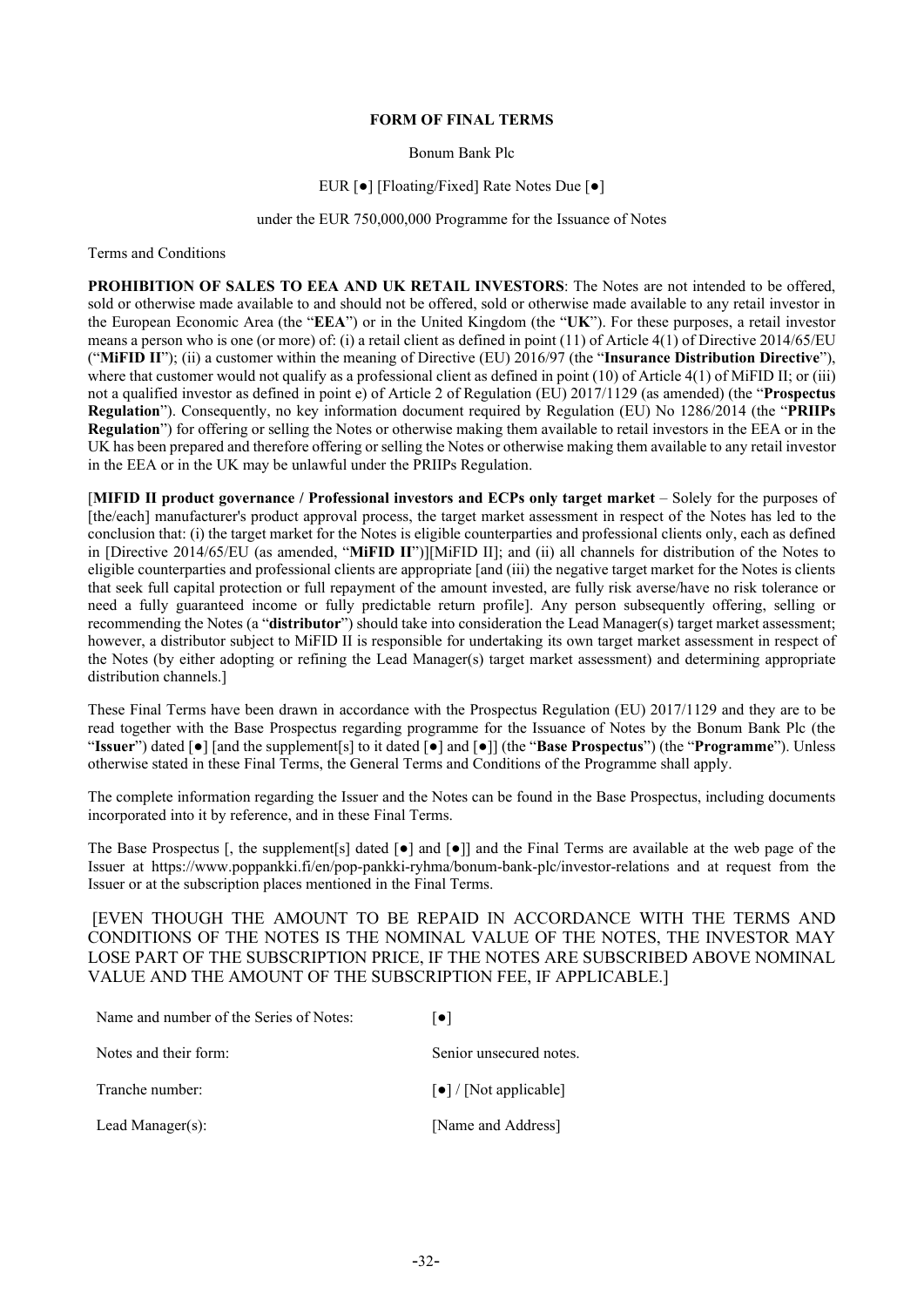| Subscription place(s) of this [Series of Notes / [Name and Address / Not applicable]<br>Tranche of Notes]: |                                                                                                                                                                                                                                                                                                              |
|------------------------------------------------------------------------------------------------------------|--------------------------------------------------------------------------------------------------------------------------------------------------------------------------------------------------------------------------------------------------------------------------------------------------------------|
| Issuer Agent [and Paying Agent]:                                                                           | [Name and Address]                                                                                                                                                                                                                                                                                           |
| [Calculation Agent]                                                                                        | [Name and Address] / [The Issuer acts as the<br>calculation agent]                                                                                                                                                                                                                                           |
| Interests of the Lead Manager(s)/other subscription<br>place/other parties taking part in the issue:       | [The customary sector connected commercial<br>interest / possible other interest]                                                                                                                                                                                                                            |
| Principal and currency of the Notes:                                                                       | [EUR] [ $\bullet$ ] / [EUR] [ $\bullet$ ]. [Final Principal is to be<br>confirmed by the Issuer]                                                                                                                                                                                                             |
| Number of book-entry units:                                                                                | $[\bullet]$                                                                                                                                                                                                                                                                                                  |
| Priority of the Notes:                                                                                     | constitute<br>direct, unconditional,<br>The<br><b>Notes</b><br>unsubordinated and unsecured obligations of the<br>Issuer and rank pari passu among themselves and<br>(save for certain obligations required to be preferred<br>by law) equally with all other senior unsecured<br>obligations of the Issuer. |
| Form of the Notes:                                                                                         | Book-entry securities of Euroclear Finland's Infinity<br>book-entry security system                                                                                                                                                                                                                          |
| Denomination of book-entry unit:                                                                           | $\lbrack \bullet \rbrack$                                                                                                                                                                                                                                                                                    |
| The minimum amount of Notes to be offered for<br>subscription:                                             | [ $\bullet$ ]/ [Not applicable]                                                                                                                                                                                                                                                                              |
| Subscription fee:                                                                                          | [The Lead Manager(s) [and potential other<br>subscription places] do not charge the costs related<br>to issuing the Notes from the Noteholders $/ [\bullet]$<br>charges [ $\bullet$ ] from the Noteholders as a cost related to<br>offering the Notes]                                                       |
| Payment of subscription:                                                                                   | [Subscriptions shall be paid for as instructed in<br>connection with the subscription   / [The subscription]<br>shall be paid at the time of the subscription]                                                                                                                                               |
| Issue date:                                                                                                | $[\bullet]$                                                                                                                                                                                                                                                                                                  |
| Issue price:                                                                                               | The issue price is fixed: $\lbrack \bullet \rbrack$                                                                                                                                                                                                                                                          |
| Amount and manner of redemption:                                                                           | The nominal amount of principal of the Note                                                                                                                                                                                                                                                                  |
|                                                                                                            | [The Notes will be repaid in one instalment on the<br>Maturity Date.] [The Notes will be repaid in several<br>instalments [define the amounts of the instalments].<br>On the Maturity Date, the Notes then outstanding<br>will be repaid in full.]                                                           |
| Maturity Date:                                                                                             | $[\bullet]$                                                                                                                                                                                                                                                                                                  |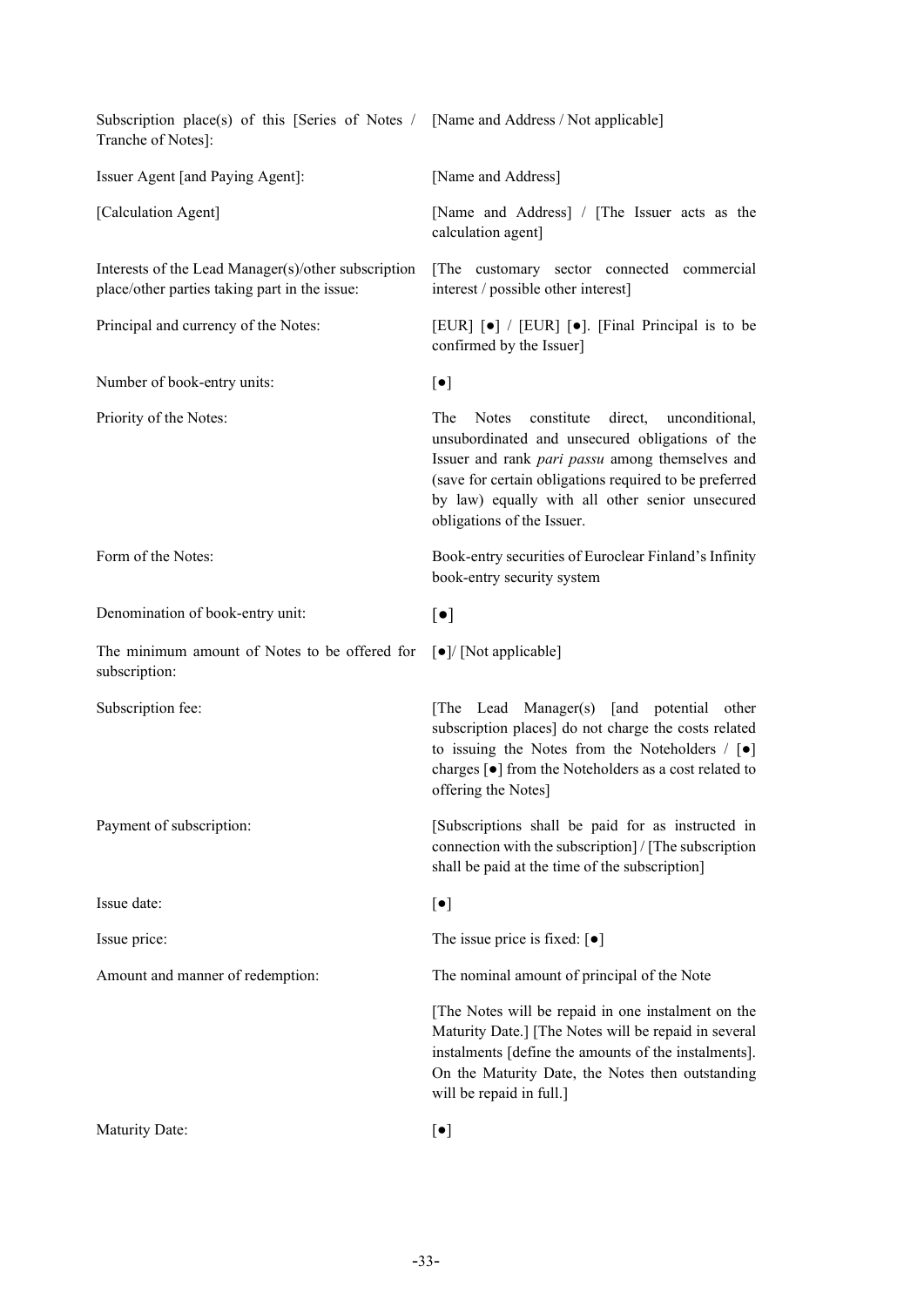| Interest:                           | [Define here, if the Notes are so-called zero-coupon<br>Notes, or which general note terms, either Condition<br>8.1 (Fixed interest rate) or Condition 8.2 (Floating<br>reference interest rate), is applied and include<br>required details as follows:                                                                                                                                                  |
|-------------------------------------|-----------------------------------------------------------------------------------------------------------------------------------------------------------------------------------------------------------------------------------------------------------------------------------------------------------------------------------------------------------------------------------------------------------|
|                                     | Condition 8.1 (Fixed interest rate):                                                                                                                                                                                                                                                                                                                                                                      |
|                                     | Interest rate $\lbrack \bullet \rbrack$                                                                                                                                                                                                                                                                                                                                                                   |
|                                     | The date when the first interest period starts, if not<br>the same as the issue date]                                                                                                                                                                                                                                                                                                                     |
|                                     | Interest payment date(s) $\lbrack \bullet \rbrack$ each year commencing<br>on [] until the Maturity Date                                                                                                                                                                                                                                                                                                  |
|                                     | Condition 8.2 (Floating reference interest rate):                                                                                                                                                                                                                                                                                                                                                         |
|                                     | EURIBOR of [ $\bullet$ ] months                                                                                                                                                                                                                                                                                                                                                                           |
|                                     | Margin $\lceil \bullet \rceil$                                                                                                                                                                                                                                                                                                                                                                            |
|                                     | [The date when the first interest period starts, if not<br>the same as the issue date]                                                                                                                                                                                                                                                                                                                    |
|                                     | Interest payment date(s): $[\bullet]$ each year commencing<br>on [ $\bullet$ ] until the Maturity Date.                                                                                                                                                                                                                                                                                                   |
| Day Count Fraction                  | [Actual/Actual (ICMA / ISDA); Actual/365;<br>Actual/360, Eurobond rule or 30/360] / [Not<br>applicable]                                                                                                                                                                                                                                                                                                   |
| Minimum/maximum amount of interest: | [Applicable / Not applicable. If applicable, define<br>minimum/maximum amount]                                                                                                                                                                                                                                                                                                                            |
| Business day convention:            | [Following / Modified Following / Preceding],<br>[Adjusted] / [Unadjusted]                                                                                                                                                                                                                                                                                                                                |
| Business day:                       | a day on which Helsinki and TARGET2 is operating.                                                                                                                                                                                                                                                                                                                                                         |
| Delivery of book-entry securities:  | The time when the book-entry securities are<br>recorded in the book-entry security accounts<br>specified by the subscribers is estimated to be $\lceil \bullet \rceil$                                                                                                                                                                                                                                    |
| Relevant benchmark[s]               | [EURIBOR is provided by [administrator legal<br>name]][repeat as necessary]. As at the date hereof,<br>[[administrator legal name][appears]/[does not<br>appear]][repeat as necessary] in the register of<br>administrators and benchmarks established and<br>maintained by ESMA pursuant to Article 36<br>(Register of administrators and benchmarks) of the<br>Benchmark Regulation] ]/[Not Applicable] |
| ISIN code of the Series of Notes:   | $[\bullet]$                                                                                                                                                                                                                                                                                                                                                                                               |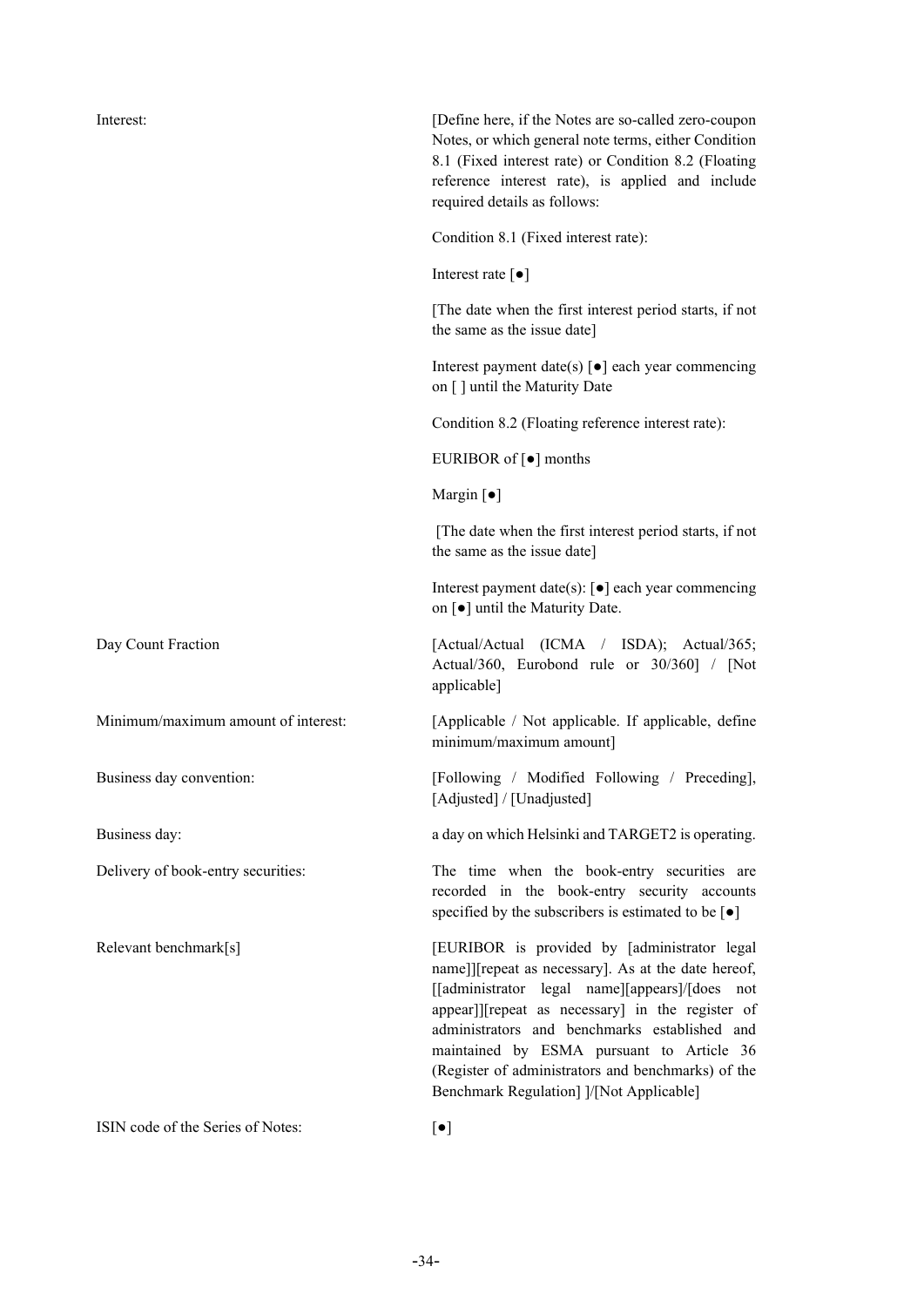## <span id="page-37-0"></span>**Other Information**

This information of the Series of the Notes is presented in connection with the issue of each Tranche of Notes under the same Series of Notes.

| Decisions and authority based on which Notes are<br>issued:                                             | [Based on the authorization dates $\lceil \bullet \rceil$ of the Issuer's<br>board of director's / Based on the resolution of the<br>Issuer's board or directors dated on [ $\bullet$ ]] |
|---------------------------------------------------------------------------------------------------------|------------------------------------------------------------------------------------------------------------------------------------------------------------------------------------------|
| Subscription period:                                                                                    | $[\bullet]$                                                                                                                                                                              |
| Condition for executing the issue:                                                                      | [•] / [Not applicable]                                                                                                                                                                   |
| Yield:                                                                                                  | The effective interest yield to the investor on the<br>issue date, when the issue price is 100 per cent, is $\lceil \bullet \rceil$<br>per cent] / [zero coupon] / [Not applicable]      |
| An estimate of the principal accruing to the Issuer<br>under the Notes and the planned use of proceeds: | •] per cent of the principal of the Notes, at<br>maximum. The Notes are a part of the funding of the<br>Issuer.                                                                          |
| Credit rating of the Notes:                                                                             | [ $\bullet$ ] / [Not applicable] / [The Notes are expected to<br>be rated $[\bullet]$ by $[\bullet]]$                                                                                    |
| Listing:                                                                                                | [Shall] / [Shall not] be applied for listing on the<br>Helsinki Stock Exchange]                                                                                                          |
| Estimated time of listing:                                                                              | $\lceil \bullet \rceil$ [Not applicable]                                                                                                                                                 |
| In Helsinki, on [date]                                                                                  |                                                                                                                                                                                          |

BONUM BANK PLC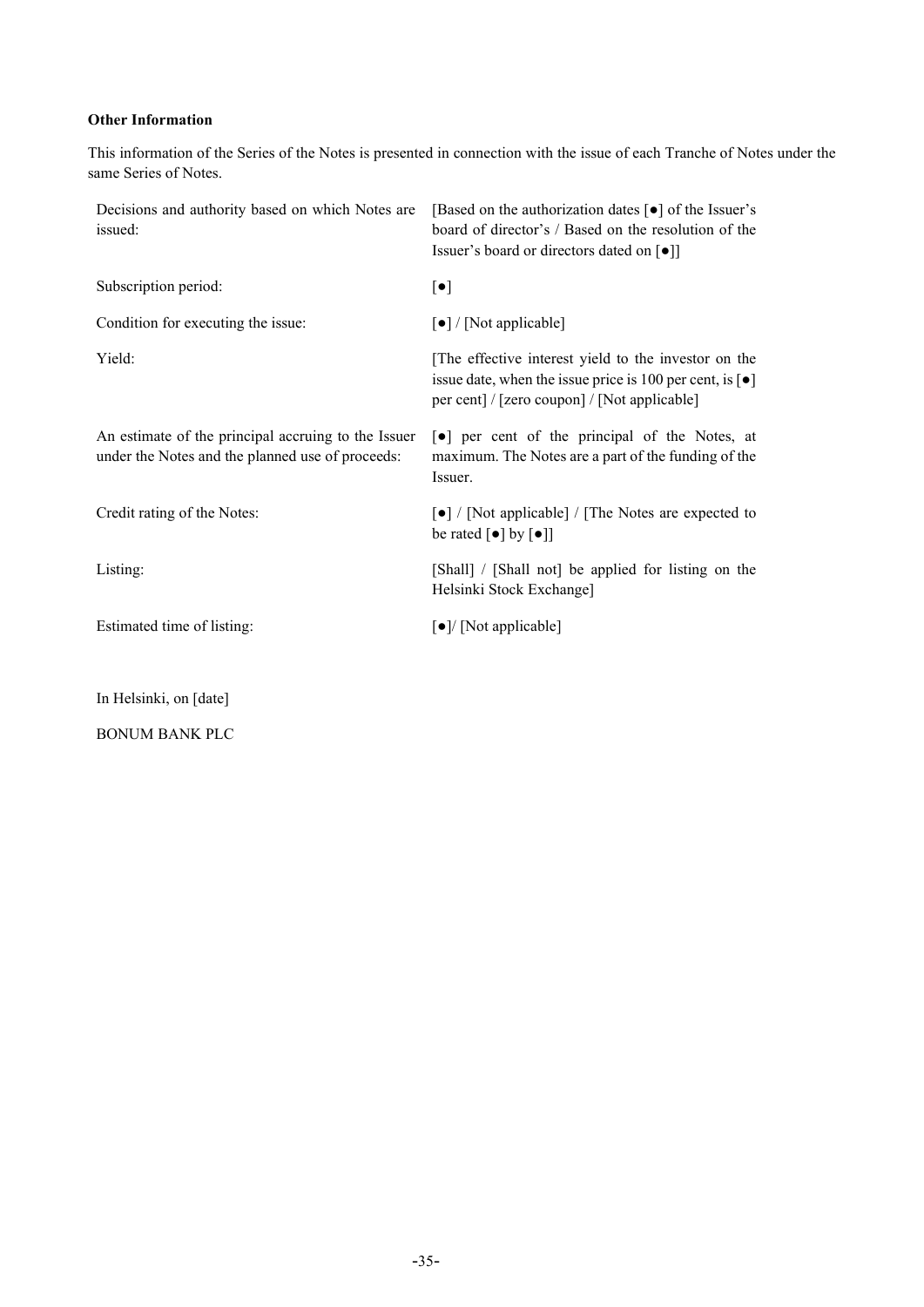#### **TAXATION IN FINLAND**

<span id="page-38-0"></span>*The following is a general description of certain tax considerations relating to the Notes. It does not purport to be a complete analysis of all tax considerations relating to the Notes, and prospective subscribers of Notes should consult their own tax advisers as to the tax consequences of acquiring, holding and disposing of Notes and receiving payments of interest, principal and/or other amounts under the Notes under the individual circumstances and laws applicable to each subscriber. This summary is based upon the law as in effect on the date of this Base Prospectus and is subject to any change in law and/or tax practice that may take place also retroactively.*

The Issuer shall withhold the Finnish taxes imposed on the interest paid, to the extent required by the relevant tax laws, practices and tax authorities' regulations and instructions in force from time to time.

#### *Finnish Resident Individuals and Estates*

Unless otherwise indicated in the following paragraph, a tax at source, in accordance with the Act on Tax at Source of Interest Income (1341/1990, as amended), has to be withheld from the interest paid to natural persons resident in Finland for tax purposes and Finnish estates of deceased persons. The tax at source is currently 30 per cent of the amount of interest paid.

The Act on Tax at Source of Interest Income is not applicable, *inter alia,* if a prospectus does not have to be prepared with respect to the notes due to (1) the notes being offered for a consideration of less than EUR 100,000 per investor and for each separate offer or in denomination of less than EUR 100,000 per unit; (2) the offer being addressed solely to qualified investors as defined in the Finnish Securities Markets act (746/2012, as amended); or (3) the offer being addressed in each country belonging to the EEC to a maximum number of under 150 investors who are not qualified investors as defined in the Finnish Securities Markets Act, even if the notes are issued, e.g. under the a base programme. When the Act on Tax at Source of Interest Income is not applicable, a tax withholding at the current rate of 30 per cent is operated from the interest paid to natural persons resident in Finland for tax purposes and Finnish estates of deceased persons in accordance with the Act on Tax Withholding (1118/1996, as amended). Interests are subject to final taxation as capital income in accordance with the Income Tax Act (1535/1992, as amended). The tax rate applicable to taxable capital income of up to 30,000 euros is 30 per cent and for the amount exceeding this threshold, 34 per cent.

Taxable capital gains and losses are calculated as the difference between the sales proceeds and the aggregate of the actual acquisition cost and the sales related expenses. When calculating capital gains, Finnish resident individuals and estates may choose to apply the so-called presumptive acquisition cost instead of the actual acquisition cost. The presumptive acquisition cost is 20 per cent of the sales proceeds, or 40 per cent if the Notes have been held by the Finnish resident individual or estate for a period of at least ten years. If the presumptive acquisition cost is applied, sales related expenses are not deductible.

Possible capital gains received from disposal of the Notes are subject to final taxation as capital income in accordance with the Income Tax Act. Capital gains are exempted from tax if the total amount of the sales prices of all assets disposed by a taxpayer does not exceed 1,000 euro in a tax year (excluding tax-exempt disposals and disposals of ordinary household effects or other corresponding assets utilized for the personal use). The possible capital loss is deductible from other capital income the year during which the sale took place and during five subsequent tax years. Capital losses are similarly not tax deductible if the total amount of the acquisition prices does not exceed 1,000 euro in a tax year.

Should Notes be sold prior to maturity, any accrued and unpaid interest (secondary market compensation, in Finnish "*jälkimarkkinahyvitys*") is taxable as capital income in accordance with the Income Tax Act. The Issuer or paying agent shall withhold the tax from the secondary market compensation received in accordance with the Act on Tax Withholding as described above concerning interests.

When purchasing notes in the secondary market, the secondary market compensation paid is a deductible item in capital income taxation and, if the deductions exceed the amount of capital income, in earned income taxation to the limited extent allowed in the Income Tax Act.

The Issuer or paying agent reports the secondary market compensation paid to the Finnish tax authorities. Inter alia, credit institutions, investment service companies and account holders generally report to the Finnish tax authorities also the information regarding the sale and other transfers of notes. Information on secondary market compensation received by an investor and information on possible capital gains or losses stated on the investor's pre-completed tax return must be verified and, when necessary, corrected.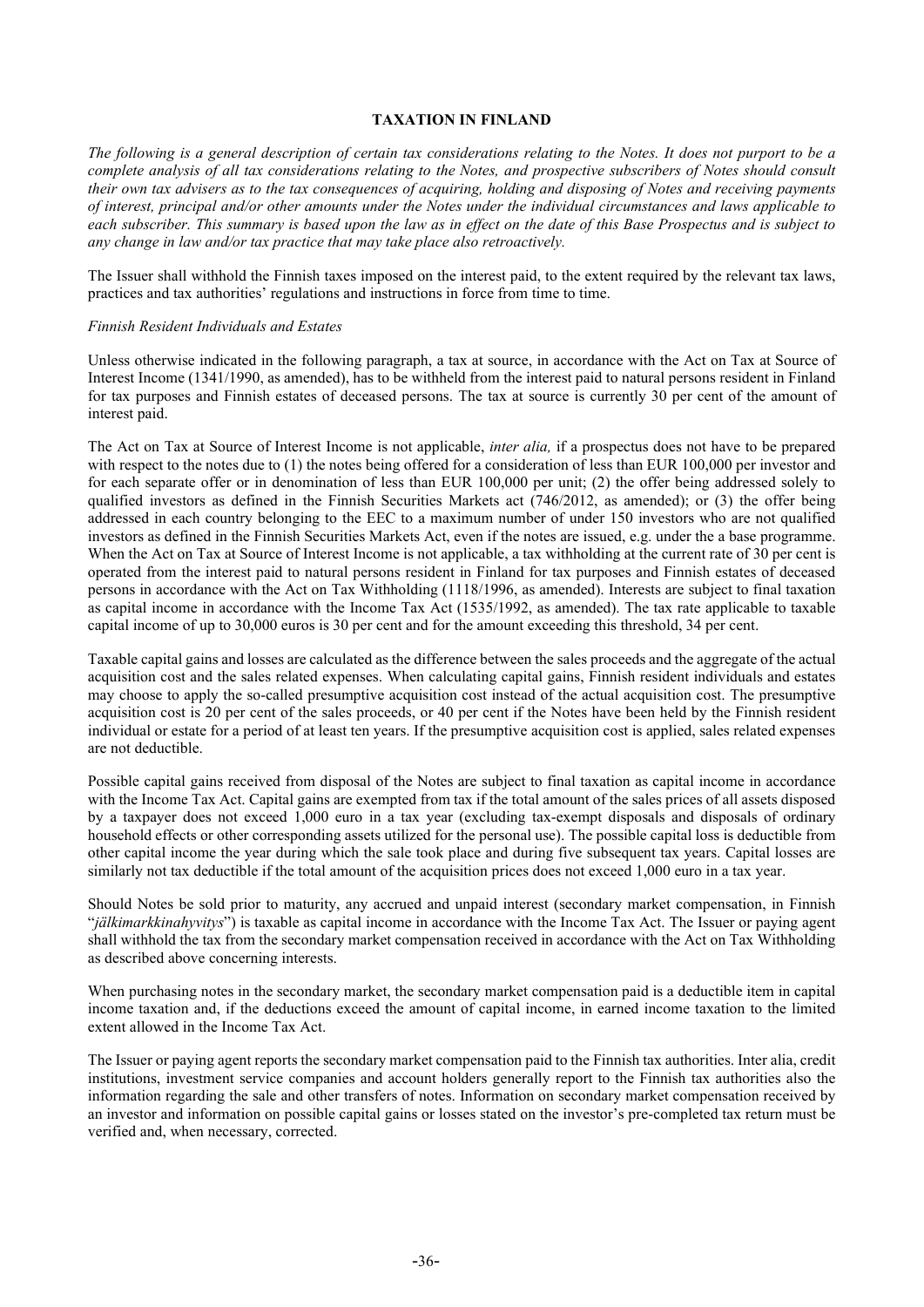#### *Finnish Resident Corporate Bodies*

Interest is generally taxable income to corporate bodies and subject to final taxation as corporate income in accordance with the Business Income Tax Act (360/1968, as amended) or the Income Tax Act, and such interest is not subject to any preliminary withholding tax. The current rate of corporate income tax is 20 per cent.

Capital gains and possible secondary market compensation are also subject to final taxation as corporate income in accordance with the Business Income Tax Act or the Income Tax Act, at the corporate income tax rate of 20 per cent.

The deductibility of capital losses derived from the disposal of the Notes depends on whether they are taxed under the Business Income Tax Act or the Income Tax Act. Generally, limited liability companies are taxed in accordance with the Business Income Tax Act. Capital losses taxable under the Business Income Tax Act are generally deductible from a corporate body's income taxable under the Business Income Tax Act in the same tax year and the ten subsequent tax years, whereas capital losses under the Income Tax Act are only deductible from capital gains taxable under the Income Tax Act on the year of the sale and during five subsequent tax years.

#### *Non-residents*

Payments made by or on behalf of the Issuer to persons not resident in Finland for tax purposes and who do not engage in trade or business through a permanent establishment or a fixed place of business in Finland are not taxable in Finland and may be made without tax withholding.

## *Transfer Tax*

Generally, the transfer tax amounting 1.6 per cent is payable on transfers of the securities. However, the Notes should not be classified as securities within the meaning of Finnish Transfer Tax Act (29.11.1996/931, as amended) (the Finnish Transfer Tax Act) and, thus, transfer tax should not be payable, provided that the yield of Notes is not determined by the profit of the Issuer or by the amount of dividend or otherwise is deemed to entitle to the share of annual profit or surplus of the Issuer.

No transfer tax is generally payable in Finland on transfers or sales of the securities admitted to trading on the regulated market or other multi-lateral trading facility.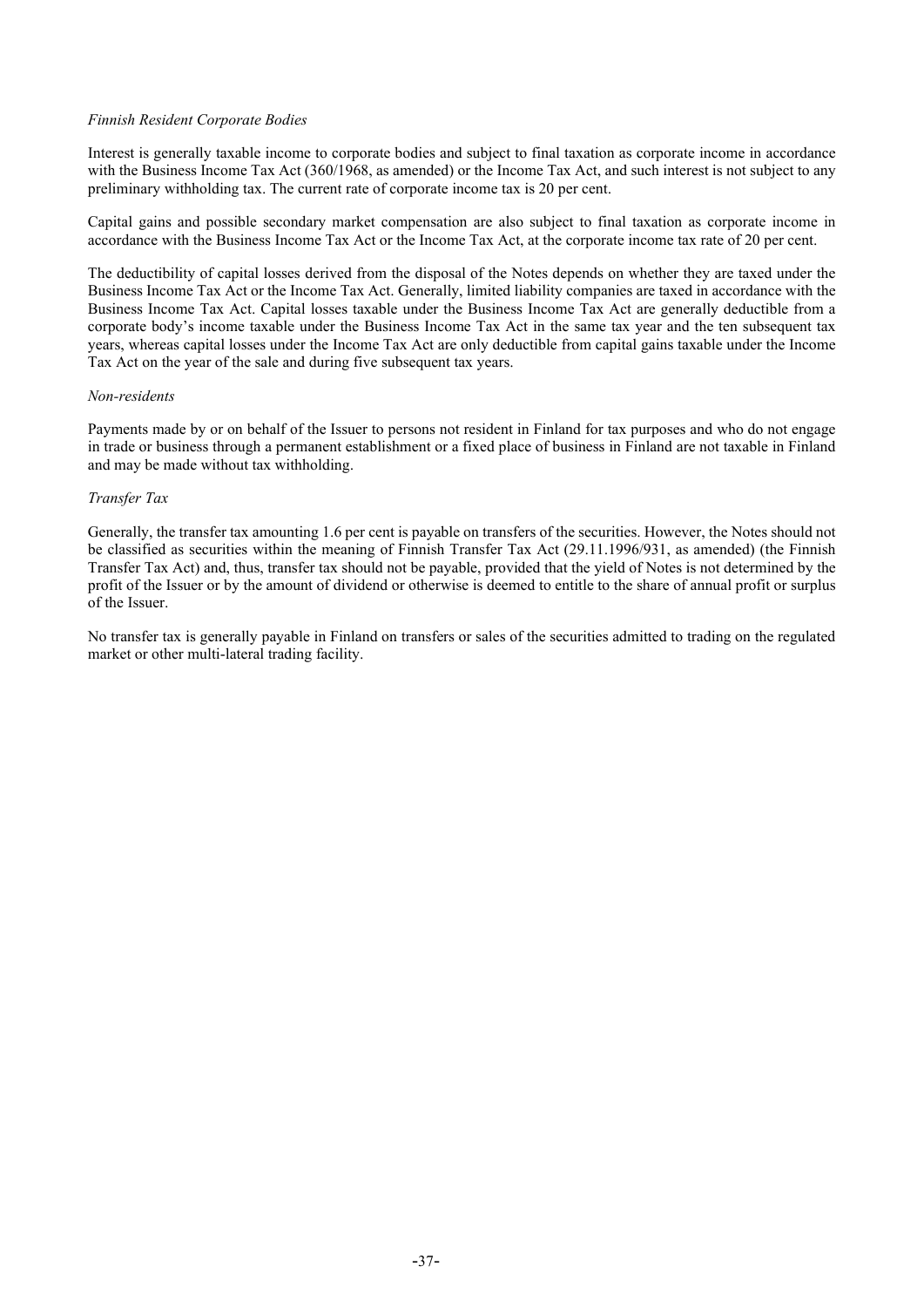# **USE OF PROCEEDS**

<span id="page-40-0"></span>The proceeds of the issue of each Series of Notes will be used by the Bank for general corporate purposes including to act as a central credit institution of the Amalgamation for funding of the POP Banks.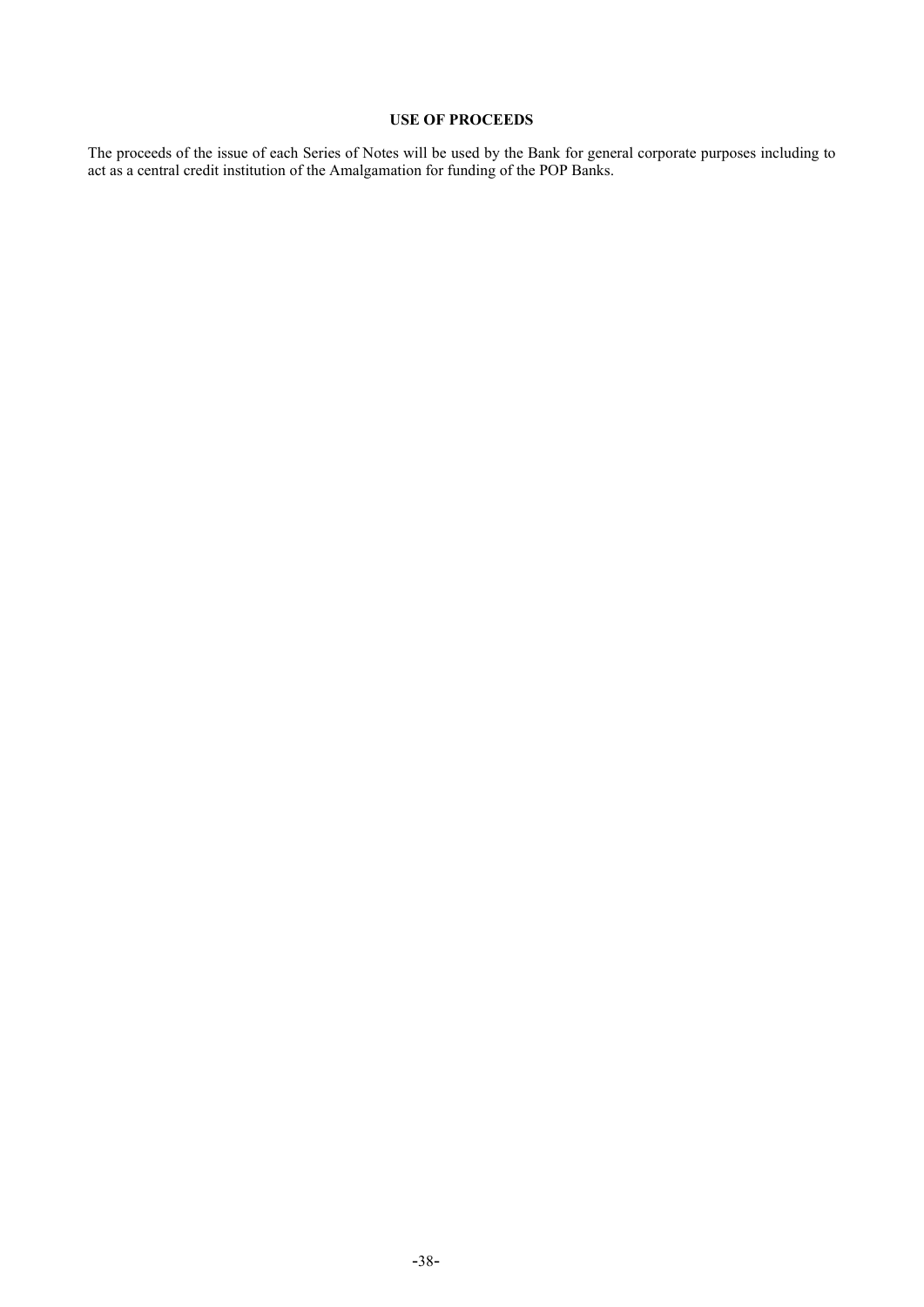#### **INFORMATION ON BONUM BANK PLC**

<span id="page-41-0"></span>Bonum Bank Plc (formerly known as ACH Finland Oyj) was established for an indefinite period on 12 May 2008 in Espoo. ACH Finland Oyj was renamed ACH Finland Oy on 20 July 2010 and further renamed Bonum Bank Ltd on 23 December 2013. The corporate form of the Bank was changed from a limited liability company to a public limited company on 6 April 2016. The Bank's registration number in the Finnish Patent and Registration Office is 2192977-5 and its domicile is in Espoo, therefore Finnish legislation applies to the Bank. The Bank's accounting period is one calendar year. The Bank's registered address is Bonum Bank Plc, Hevosenkenkä 3, 02600 Espoo, Finland and its telephone number is +358 10 4233710. The Issuer's legal entity identifier code (LEI) is 743700RFAN8QA5JFA150.

The Bank is a wholly owned subsidiary of the POP Bank Alliance (see section "*The Bank as a Part of POP Bank Group*").

The Bank has long- and short-term counterparty credit ratings BBB/A-2 by S&P. The outlook is stable. S&P is established in the EEA and registered under the CRA Regulation.

According to Article 2 of its articles of association, the Bank engages in the business operations permissible for a deposit bank under the Credit Institutions Act. In addition, the Bank provides investment services as defined in Chapter 1 Section 4 of the Finnish Act on Investment Services (*Sijoituspalvelulaki*, 747/2012, as amended). The Bank was granted a credit institution license on 19 December 2013 by the FIN-FSA.

The FIN-FSA supervises the Issuer's activities in accordance with Finnish law. As regards the supervision of the Issuer, the SSM (as defined in the Risk Factors) commenced its operations in November 2014. The SSM is a system of financial supervision comprising the ECB and the national competent authorities of participating EU countries. Pursuant to the Credit Institution Act and Council Regulation (EU) No 1024/2013, the Issuer is currently classified as a less significant credit institution and, therefore, the supervision of the Issuer under the SSM is primarily carried out by the FIN-FSA. However, under the SSM, the ECB can decide to supervise any one of the less significant credit institutions directly to ensure that high supervisory standards are applied consistently.

#### **Description of operations**

#### *Main operating areas and main markets*

The Bank has been the central credit institution of the POP Banks since 7 February 2015, and as a commercial bank it engages in the business operations set forth in the Credit Institutions Act. As at the date of this Base Prospectus, the Bank is responsible for providing 26 POP Banks central credit institution services, obtaining external funding for the POP Bank Group, handling payments and issuing payment cards to the customers of the POP Banks. In addition, the Bank grants unsecured consumer credits and secured debt securities to retail customers.

The purpose of the Bank's internal service production is to limit the Group's dependence on external service providers and enhance the efficiency of the whole Group's cost structure. In its external business operations, the Bank provides services that are in line with the Group's strategy and supplement its offering.

In addition to the central credit institution services, the Bank is also responsible for issuing and maintaining POP Banks' customers' payment and credit cards. Bonum is a shareholder of Visa Europe and provides card products under the Visa brand.

The Bank was one of the first banks in Finland to adopt SEPA Instant Credit Transfers, and the first such transfers were received in May 2019. Additionally, the Bank has prepared for compliance with the requirements of the Payment Services Directive (PSD2). Improving the efficiency of anti-money laundering measures and systems is currently one of the key focus areas for the Bank.

In December 2015, the Bank became a member of the POP Bank Alliance and part of the Amalgamation. Within the Amalgamation, the Bank is responsible for external wholesale funding of the Group, both in Finland and internationally.

As at 31 December 2019, the Bank had 32 employees.

## **The Bank as a Part of POP Bank Group**

The Bank is the most significant and wholly owned subsidiary of POP Bank Alliance.

In accordance with applicable law, the Group comprises (a) the POP Bank Alliance as the Group's central institution, (b) POP Banks, the 26 independent co-operative banks, (c) the Issuer as central credit institution, (d) credit institutions,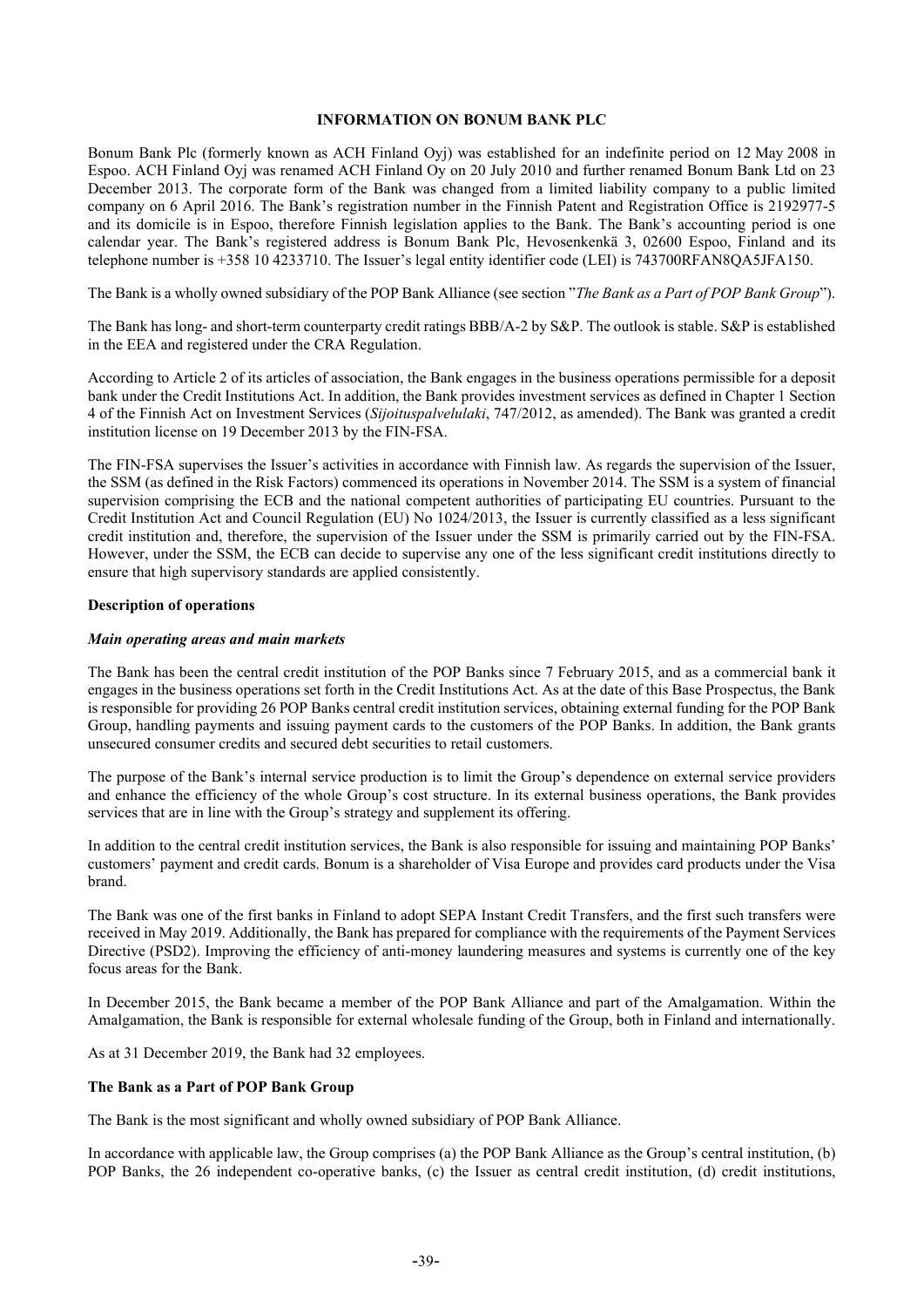financial institutions and service companies in which entities included in the Amalgamation jointly hold a control of over 50 per cent. The Group differs from the Amalgamation in that the Group also includes other institutions apart from credit and finance institutions and service companies. The most notable of these are POP Holding Ltd and Finnish P&C Insurance Ltd.

The Issuer is part of the Amalgamation together with the POP Bank Alliance, POP Banks and those entities amalgamated with it from time to time pursuant to the Amalgamation Act.

The Amalgamation's operations are covered by the Amalgamation Act and the POP Bank Alliance's bylaws. Primarily, the members of the Amalgamation carry out their business independently within the scope of their resources, and thus the Issuer and the other members of the Amalgamation are primarily responsible for their own obligations. However, the Amalgamation Act prescribes that the POP Bank Alliance must pay to each Member Credit Institution an amount that is necessary in order to prevent such Member Credit Institution's liquidation and the POP Bank Alliance is responsible for the payments of any debts of a Member Credit Institution that cannot be paid using such Member Credit Institution's own funds. At the same time, a Member Credit Institution must pay to the POP Bank Alliance a proportionate share of the amount which the POP Bank Alliance has paid either to another Member Credit Institution as part of the support action described above, or to a creditor of such Member Credit Institution as payment of a due debt for which the creditor has not received payment from its debtor. The amount paid in accordance with the joint liability is divided between the liable parties in proportion to their last confirmed balance sheets. For more information on the joint liability, see "*The Amalgamation Act – Joint liability of the Amalgamation*".

Those entities within the Amalgamation that are not Member Credit Institutions will not be liable for Member Credit Institutions' debts under the Amalgamation Act. Due to the joint liability within the Amalgamation and the Issuer's role as the central bank for the POP Banks, prospective investors should examine both the Issuer's and the Group's financial statements. However, investors should note that the Group consists of the Amalgamation, as well as other companies and institutions owned by the POP Banks. The activities of the Group or companies belonging to the Group that are not part of the Amalgamation and the joint liability may have a negative impact on the Amalgamation. For more information on the Group's consolidated financial statements and the Issuer's financial statements, see "*Information Incorporated by Reference*".

## **Management of the Bank**

The Bank's highest decision-making authority rests with the annual general meeting (the "**General Meeting**"). However, according to Chapter 5, Subsection 1(2) of the Finnish Limited Liability Companies Act, the POP Bank Alliance, as the only shareholder of the Bank, may make a unanimous shareholders' decision in a matter within the competence of the General Meeting without holding a meeting. The operational decision-making authority is exercised by the board of directors (the "**Board of Directors**") which is formed by election in the General Meeting.

The activities of the Issuer comply with the provisions of current legislation, including but not limited to the Finnish Limited Liability Companies Act. In addition, the Issuer complies with orders issued by the authorities, good banking practice regulations approved by the Federation of Finnish Financial Services, as well as the Group's corporate governance policies and other internal guidelines, and its articles of association. The Issuer also complies with the Insider Guidelines issued by Nasdaq Helsinki Ltd.

## *Board of Directors of the Bank*

It is the duty of the Board of Directors to attend to the Bank's and its subsidiaries' administration, ensure the appropriate arrangement of its operations and supervise the Bank's accounting and financial management. The Board of Directors has general competence to decide on all matters related to the Bank's management and other issues, which, according to legislation or to the Bank's articles of association, are not the domain of the General Meeting, or the CEO. The Board of Directors decides on the Bank's strategy and main business objectives and also confirms the management structure and policies.

At the date of this Base Prospectus, the Chairman and members of the Board of Directors were:

*Pekka Lemettinen* (born 1972) has been a member of the Bank's Board of Directors since 2017 and the Chairman of the Bank's Board of Directors since 2018. Mr. Lemettinen has been the Chairman of the Board of Finnish P&C Insurance Ltd since 2017. Mr. Lemettinen has been the CEO of the Pop Bank Alliance since 2017, the CEO of Finnish P&C Insurance Ltd in 2014–2017 and the COO of Finnish P&C Insurance Ltd in 2011–2014. Mr. Lemettinen holds a BBA degree.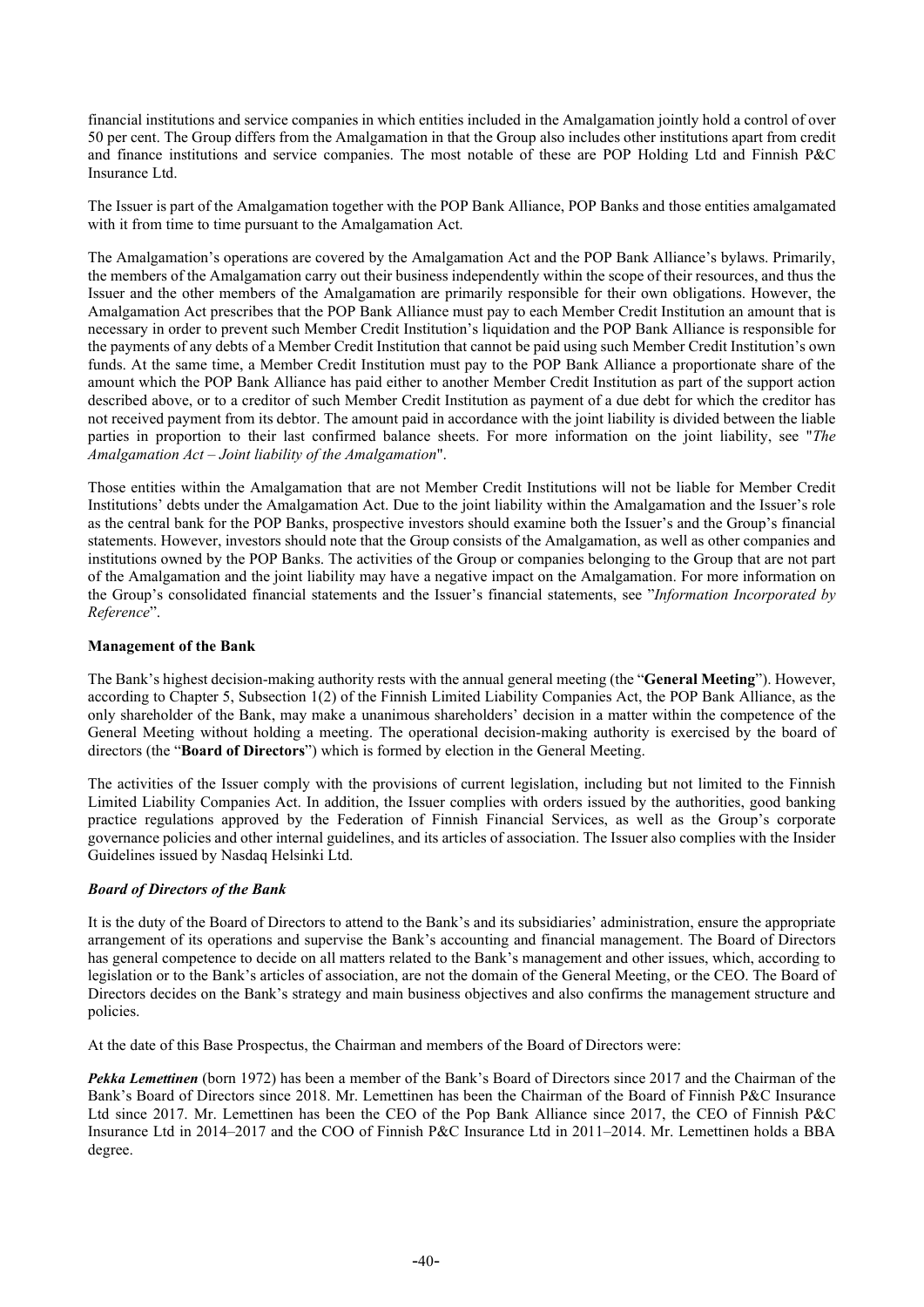*Hanna Linna* (born 1982) has been a member of the Bank's Board of Directors since 2016 and the Deputy Chairman of the Bank's Board of Directors since 2017. Ms. Linna has been the CEO of Pohjanmaan Osuuspankki since 2016 and the CEO of Lappajärven Osuuspankki in 2014–2016. Ms. Linna has practised as Legal Officer in Reisjärven Osuuspankki in 2008–2014. Ms. Linna holds a Master of Laws degree (trained on the bench).

*Ilkka Lähteenmäki* (born 1963) has been a member of the Bank's Board of Directors since 2020. Mr. Lähteenmäki holds a Doctor of Science (Economics) degree.

*Arvi Helenius* (born 1981) has been a member of the Bank's Board of Directors since 2018. Mr. Helenius has practised as the Chief Legal Officer of POP Bank Alliance since 2017. Mr. Helenius has been the Chief Legal Officer of Finnish P&C Insurance Ltd in 2014–2017 and prior to that practised as Leading Legal Counsel of Finnish P&C Insurance Ltd and POP Holding Ltd 2011–2013. Mr. Helenius holds a Master of Laws degree.

The business address of each of the members of the Board of Directors and the Bank is Hevosenkenkä 3, 02600 Espoo, Finland.

## *CEO of the Bank*

The Board of Directors appoints the CEO of the Bank. The duty of the CEO is to administer the Bank's day-to-day administration in accordance with the rules and regulations set by the Board of Directors.

The Bank's CEO is Pia Ali-Tolppa and Deputy CEO is Timo Hulkko.

The business address of the CEO and Deputy CEO is Hevosenkenkä 3, 02600 Espoo, Finland.

## **Conflicts of Interests**

Except for the joint liability under the Amalgamation Act, there are no conflicts of interest between the duties of the members of the Bank's Board of Directors, the CEO and the Deputy CEO to the Bank and their other duties and private interests.

## **Ownership**

As at the date of this Base Prospectus, the POP Bank Alliance held 100.0 per cent of the Bank's shares and 100.0 per cent of the votes. As at the date of this Base Prospectus, entities belonging to the Group own 100.0 per cent of the shares and hold 100.0 per cent of the votes of the POP Bank Alliance.

#### **Auditors**

The consolidated financial statements of the Issuer for the financial years ended 31 December 2019 and 31 December 2018 incorporated in this Base Prospectus by reference have been audited by Tiia Kataja, Authorised Public Accountant, KPMG Oy Ab. The business address of the auditor and the KPMG Oy Ab is Töölönlahdenkatu 3 A, 00100 Helsinki.

## **Material Contracts**

There are no material contracts that are not entered into in the ordinary course of the Issuer's business, which could result in Bonum being under an obligation or entitlement that is material to the Issuer's ability to meet its obligation to Noteholders.

#### **Legal Proceedings**

There are no governmental, legal or arbitration proceedings (including any such proceedings which are pending or threatened of which the Bank is aware), during the previous 12 months which may have, or have had in the recent past, significant effects on the Group's financial position or profitability.

## **No significant changes**

The most recent audited annual report of the Bank concerns the financial year that ended on 31 December 2019. Since that date the financial position of the Bank has not changed significantly and there has not been any significant negative change regarding the future developments, other than as explained below under "*Recent Events*".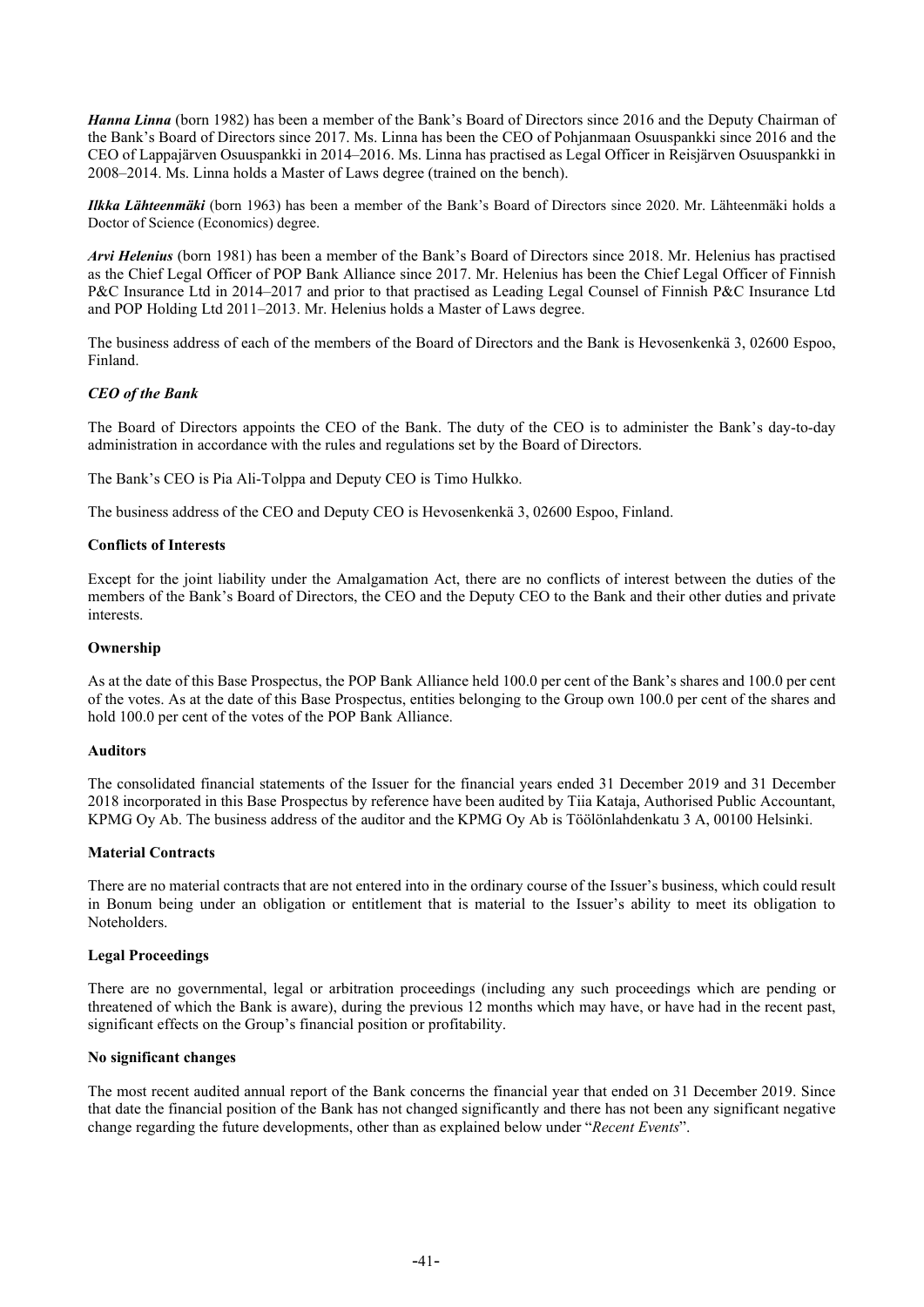#### **Recent Events**

In January 2019, the Bank and the Nordic Investment Bank (NIB) established a EUR 35 million loan programme for financing SMEs and environmental projects. The period of the loan programme is seven years.

The Bank's certificate of deposit programme was renewed in January 2019 and the size of the programme was increased to EUR 250 million.

In January 2019, the Bank issued a EUR 20 million, two-year directed bond.

In April 2019, the Bank issued a three-year unsecured senior bond of EUR 75 million under the Bank's EUR 750 million programme for the issuance of Notes.

The POP Bank Group is currently renewing its core banking system, which will enable the more efficient development of digital services in the future. The investment is one of the largest in POP Bank Group's history. The project was launched in the spring of 2019 and is expected to continue until 2022. The project also requires a significant input from the Bank's employees.

The worldwide crisis caused by the Coronavirus has weakened the global economic outlooks. Uncertainty in the operational environment of the Bank has increased, especially with regards to the predictability of funding available in the capital markets and the future development of impairment of unsecured consumer loans. It is still too early to reliably estimate the overall effects.

The Board of Directors of the Bank is not aware of any other factors which would materially influence the financial position of the Bank after the latest financial year ended on 31 December 2019.

#### **The interests of the Arrangers, Lead Manager(s) and possible other subscription places**

Customary business interests in the financial market.

#### **Credit Rating of the Issuer and the Notes**

The Bank has been rated with long-term counterparty credit rating BBB and short-term counterparty credit rating A-2 with stable outlook by S&P. S&P is established in the EEA and registered under the CRA Regulation. The Bank has been rated as an independent company, but the ratings reflect the wider Group's franchise and creditworthiness of the Group.

Series of Notes to be issued under the Programme may be rated or unrated. Where a Series of Notes is rated, the applicable rating(s) will be specified in the relevant Final Terms. Such rating will not necessarily be the same as the rating(s) assigned to the Issuer or to Notes already issued (if applicable). Whether or not a credit rating applied for in relation to a relevant Series of Notes will be issued by a credit rating agency established in the EEA and registered under the CRA Regulation will be disclosed in the Final Terms.

#### **Accounting policies**

The Issuer's audited financial statements for 1 January – 31 December 2019 and 1 January – 31 December 2018 have been prepared in accordance with International Financial Reporting Standards ("**IFRS**") approved in the EU and the related interpretations (IFRIC). The applicable Finnish accounting and corporate legislation and regulatory requirements have also been taken into account when preparing the notes to the financial statements.

The Issuer has applied the standard IFRS 9 Financial Instruments ("**IFRS 9**") from 1 January 2018. The accounting policies of the Issuer have been presented in note 1 of the Issuer's Board of Director's and Financial Statements Report for 1 January – 31 December 2019 incorporated herein by reference.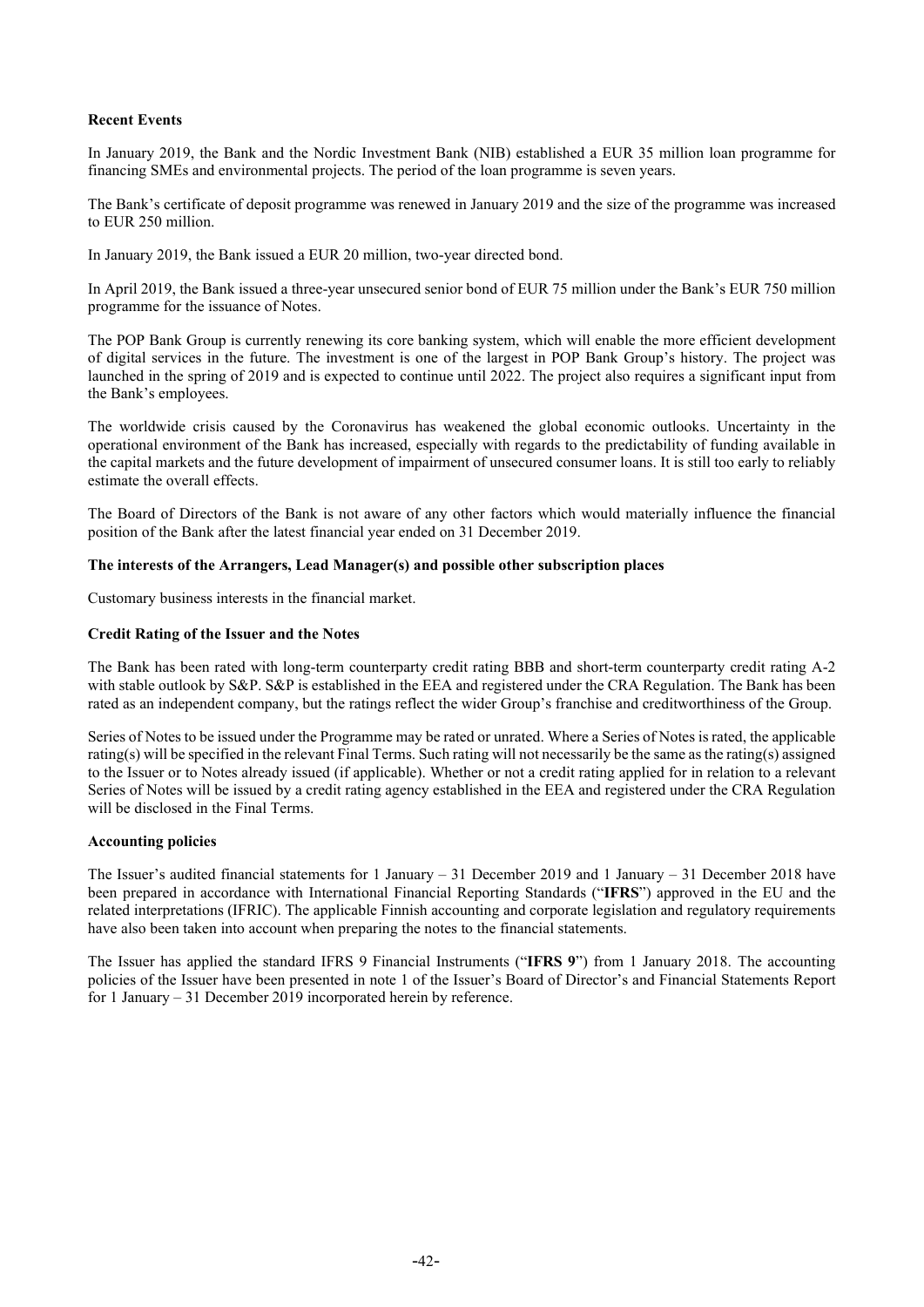#### **INFORMATION ON THE GROUP AND THE AMALGAMATION**

#### <span id="page-45-0"></span>**General**

The Group is a Finnish financial group that offers retail banking services to private customers, small companies and agricultural and forestry companies, as well as non-life insurance services to private customers. In addition to healthy and profitable business, the objectives of the cooperative-based Group emphasize the development of the customer experience. In addition to retail banking services, the Group offers non-life insurance services to private customers.

The POP Bank Alliance was authorised by the FIN-FSA to function as the central institution of the Amalgamation on 14 December 2015. The Amalgamation began its operations on 31 December 2015. In accordance with the Amalgamation Act, the central institution (i.e. the POP Bank Alliance) shall prepare the financial statements as a combination of the financial statements of the central institution and its Member Credit Institutions or the Group financial statements in accordance with the International Financial Reporting Standards (IFRS).

The operational segments of the Group are banking and insurance. At the end of 2019, the Group had 735 employees (2018: 726), of whom 538 (2018: 538) in banking, 114 (2018: 128) in non-life insurance and 83 (2018: 60) in other functions. Due to the new strategy of the Group, the central institution's control will increase as the Group will combine control practices and clarify guidelines within the Amalgamation. The purpose is to ensure proactively that the POP Banks' quality and business development is in line with the Group's target.

The POP Banks are co-operative banks established in the early 1900s, which were organised into a bank group comprised of the member banks of POP Bank Alliance and the POP Bank's Guarantee Fund in 1997–1998. The POP Bank Alliance's extraordinary cooperative meeting decided on 19 December 2014 to make an amendment to the rules of the POP Bank Alliance to establish the Amalgamation. The 26 POP Banks decided on the corresponding amendments to the banks' rules in spring 2015 and decided to join the Amalgamation. The Issuer also became a Member Credit Institution after it joined the POP Bank Alliance as its member in December 2015.

## **The structure of the Group and the Amalgamation**

The Amalgamation comprises the POP Bank Alliance, which acts as the central institution of the Amalgamation, the 26 POP Banks (as at the date of this Base Prospectus), and the Issuer, as well as the companies within the consolidation groups of the above-mentioned entities. The POP Bank Alliance, the POP Banks and the Issuer share joint liability under the Amalgamation Act.

In the Group, Amalgamation-level executive decision-making and steering influence the decision-making in the individual companies of the Amalgamation. Additionally, Amalgamation-level executive decisions form the basis of the individual company's board decisions as necessary. As well as executive steering, individual companies must take into account legal and administrative requirements.

The operations of the Amalgamation are regulated by the European Union's regulations, national legislation and regulations issued by the authorities. The Credit Institutions Act, the Amalgamation Act, the Act on Cooperatives, the Act on Cooperative Banks and Other Credit Institutions in the Form of a Cooperative (*Laki osuuspankeista ja muista osuuskuntamuotoisista luottolaitoksista*, 423/2013, as amended) (the "**Cooperative Bank Act**"), the Limited Liability Companies Act (*Osakeyhtiölaki,* 624/2006, as amended) and the Act on Insurance Companies (*Vakuutusyhtiölaki,* 521/2008, as amended) establish the main legal framework for cooperative banking applicable to the Group. In addition, the Amalgamation complies with good banking practice and policies concerning the processing of personal data in its operations. The Group does not constitute a company in the sense defined in the Accounting Act (*Kirjanpitolaki*  1336/1997, as amended) or a consolidation group as defined in the Credit Institutions Act. The POP Bank Alliance or its Member Credit Institutions do not exercise control pursuant to IFRS accounting standards on each other, and therefore no parent company can be determined for the Group.

The Group (entities shown in the green dash line below) is comprised of the Amalgamation and other institutions belonging to the Group. The Group differs from the Amalgamation in that the Group also includes other institutions apart from credit and finance institutions and service companies. The most notable of these are POP Holding Ltd and Finnish P&C Insurance Ltd. POP Bank's Guarantee Fund was dissolved in June 2016.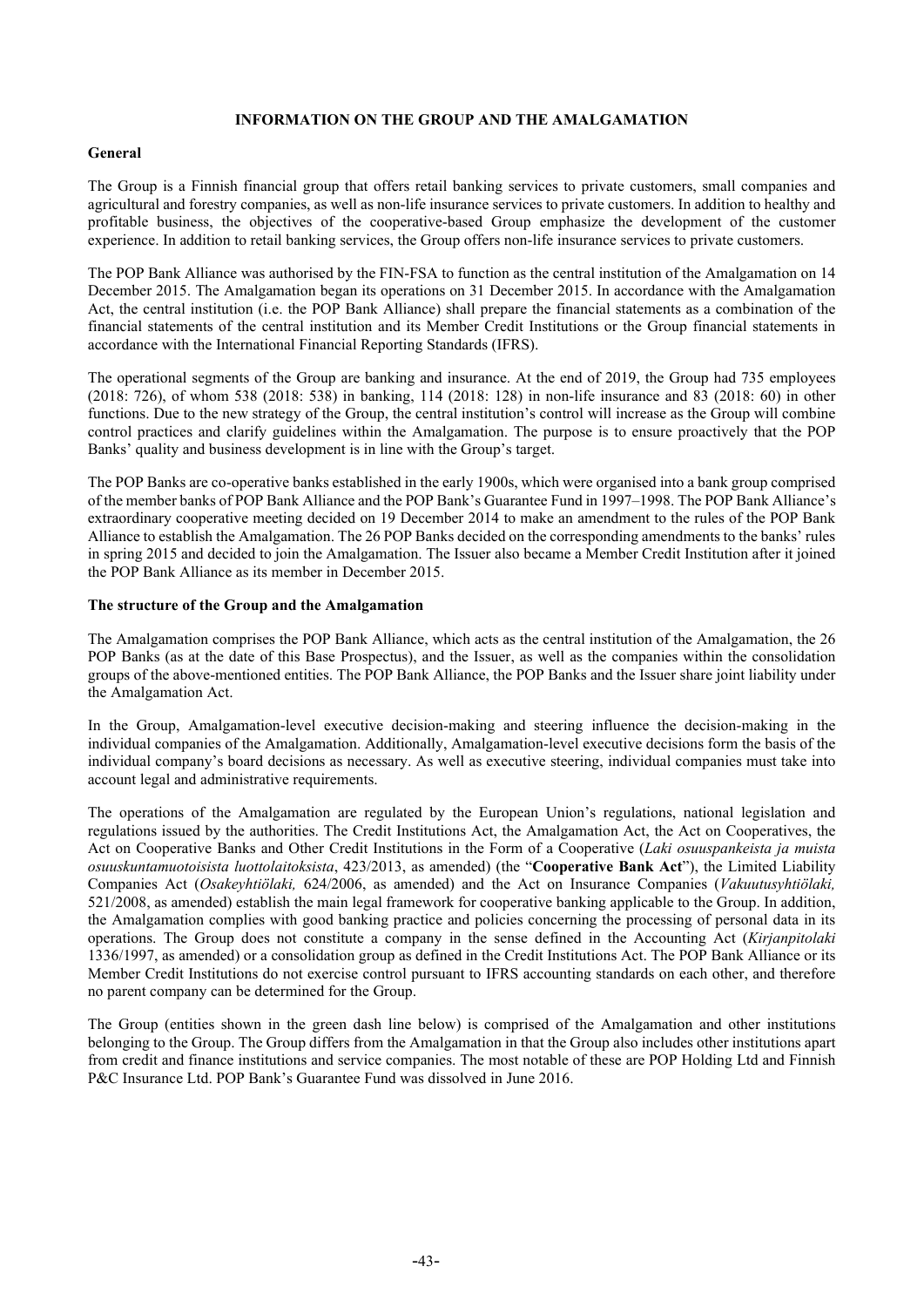The POP Bank Group, amalgamation of POP Banks and joint liability



#### **The POP Banks**

The POP Banks are independent, local deposit banks that are engaged in retail banking. The POP Banks offer banking services to private customers, small companies and agriculture and forestry companies. The POP Banks are cooperatives (cooperative banks) in terms of company form. The cooperative meeting of the members of the bank or an elected representatives' meeting is the supreme decision-making body of the POP Banks. The cooperative meeting or representatives' meeting elects a Supervisory Board for the bank, which elects the Board of Directors. The Managing Director is appointed by the Supervisory Board or the Board of Directors, depending on the rules of the bank in question.

At the end of 2019, the Group had 252,000 (2018: 251,000) banking customers and 143,000 (2018: 124,600) insurance customers. Of the banking segment's customers, 85.4 per cent (2018: 85.0 per cent) were private customers, 8.4 per cent (2018: 8.3 per cent) corporate customers and 2.9 per cent (2018: 3.4 per cent) agriculture and forestry customers.

At the end of 2019, the Group's banking segments assets totalled EUR 4,558.9 million (2018: EUR 4,444.2 million), deposits totalled EUR 3,751.7 million (2018: EUR 3,672.3 million) and the loan portfolio totalled EUR 3,637.6 million (2018: EUR 3,475.8 million).

At the end of 2019, the banking segment's earnings before taxes grew EUR 11.5 million, to EUR 23.8 million (2018: EUR 12.3 million). The cost-to-income ratio was 73.1 per cent (2018: 84.0 per cent). The increase in investment income had a significant impact on the improved result.

At the end of 2019, the net operating income totalled EUR 117.4 million (2018: EUR 101.5 million), an increase of 15.7 per cent. Net interest income strengthened, totalling EUR 68.9 million (2018: EUR 65.1 million). The amount of net income and expenses were EUR 30.5 million (2018: EUR 30.4 million) remaining on level with the previous year. Net investment income grew by EUR 11.1 million, to EUR 13.2 million (2018: EUR 2.1 million). Other operating income totalled EUR 4.8 million (2018: EUR 3.9 million).

During 2019, operating expenses amounted to EUR 87.1 million (2018: EUR 86.0 million). Personnel expenses amounted to EUR 31.3 million (2018: EUR 30.6 million). Other operating expenses were EUR 51.1 million (2018: EUR 50.9 million). Depreciation and impairment on tangible and intangible assets amounted to EUR 4.8 million (2018: EUR 4.5 million).

During 2019, EUR 6.5 million (2018: EUR 3.2 million) of the impairment of financial assets was recognised as expenses. The impairment losses include the deductions of the expected credit losses of EUR 3.5 million (2018: EUR -1.6 million) and the incurred credit losses of EUR 3.0 million (2018: EUR 4.7 million).

The total assets of the Group as of 31 December 2019 were the following: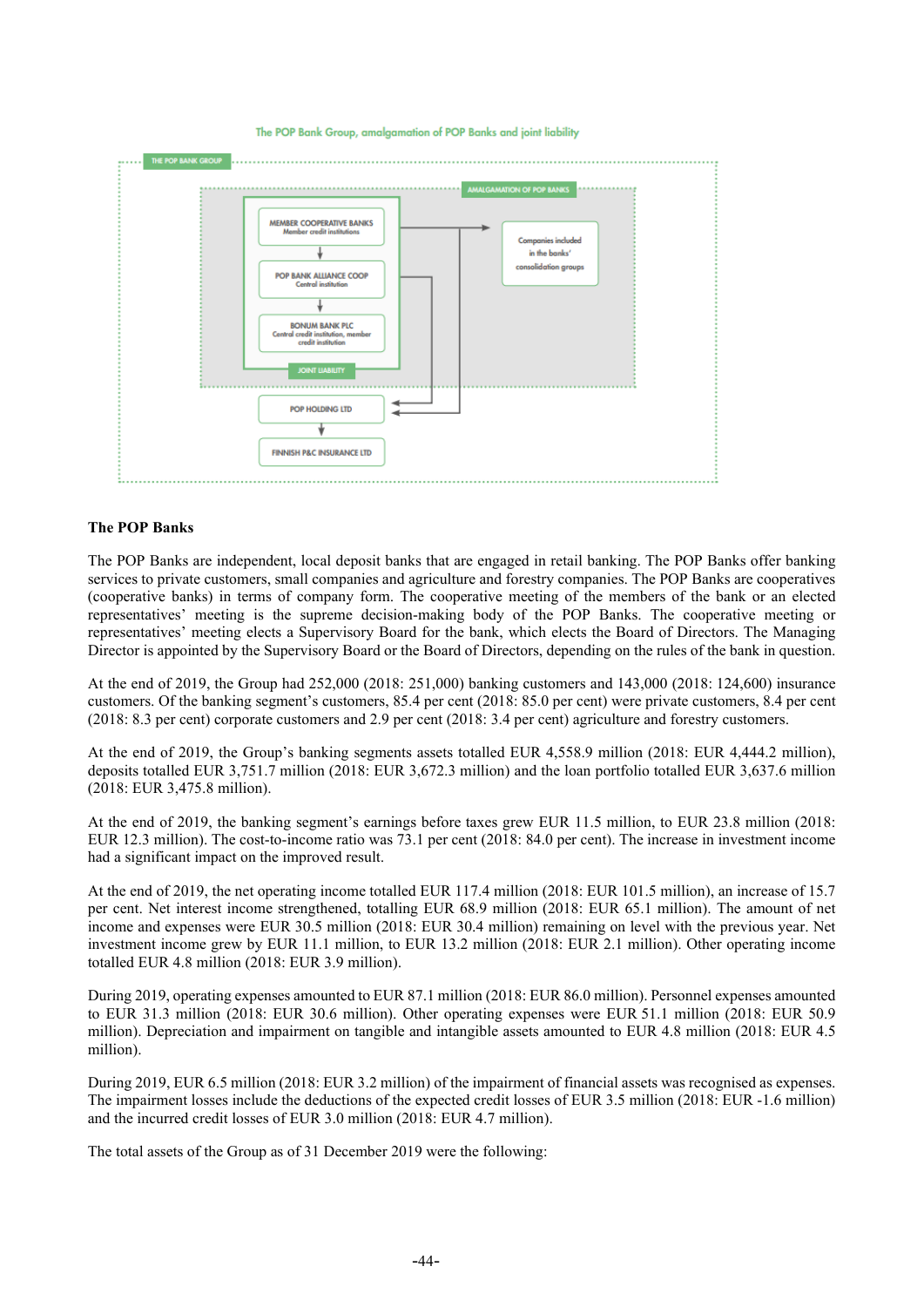| 4,535,557 |
|-----------|
| 4.528.086 |
| 38,201    |
| 588,631   |
|           |

\*Total Assets of the Amalgamation is prepared under IFRS and they consist of the assets of the Member banks, POP Bank Alliance, Bonum Bank Plc and the companies under their control according to the Amalgamation Act. The figure is not based on audited financial statements.

The POP Banks share joint and several liability for each others' debts and those of the Issuer (subject to the limitations of the Amalgamation Act, see section "*The Amalgamation Act*").

## *Other entities belonging to the Amalgamation*

Other entities than the POP Bank Alliance and the Member Credit Institutions belonging to the Amalgamation include the companies included in the consolidation groups of the Member Credit Institutions. Those entities are primarily real estate companies. In addition, the Amalgamation includes those credit institutions, financial institutions and service companies in which entities included in the Amalgamation jointly hold over 50% of the votes.

## *Group entities not belonging to the Amalgamation*

Group entities not included in the Amalgamation are entities other than credit and financial institutions or service companies. The most significant of them are POP Holding Ltd and Finnish P&C Insurance Ltd.

*POP Holding Ltd* is the Group's holding company. As at 31 December 2019, the companies belonging to the Group owned 100.0 per cent of the shares in POP Holding Ltd. POP Holding Ltd's subsidiary Finnish P&C Insurance Ltd has been consolidated in the POP Holding group. The POP Holding group consists of POP Holding Ltd and Finnish P&C Insurance Ltd.

*Finnish P&C Insurance Ltd* began its customer business operations in late 2012. The Group's Non-Life Insurance segment includes Finnish P&C Insurance Ltd. The company offers the most common insurance policies to private customers: vehicle, home, boat, travel and accident insurance policies. The company focuses on private customers. At the end of 2019, the company had 143,000 customers. Insurance policies are sold under the auxiliary business name POP Insurance. Finnish P&C Insurance Ltd is a wholly owned subsidiary of POP Holding Ltd.

# **The POP Bank Alliance**

The POP Bank Alliance (POP Pankkiliitto osk) was established in 1996 (at that time: POP Pankkiliitto ry and later: Paikallisosuuspankkiliitto osk) and is organised under the laws of the Republic of Finland. The POP Bank Alliance's financial year is one calendar year. The POP Bank Alliance is domiciled in Helsinki, Finland, and registered in the Finnish Trade Register under the business identity code 1090961-3. Its registered address is Hevosenkenkä 3, 02600 Espoo, Finland. The members of the Group own 100.0 per cent of the shares and hold 100.0 per cent of the votes in the POP Bank Alliance.

The POP Bank Alliance is the central institution for the Amalgamation. The POP Bank Alliance's bylaws supplement the Amalgamation Act. Decisions on amendments to the POP Bank Alliance's bylaws shall be made by the cooperative meeting in accordance with the Cooperatives Act and the POP Bank Alliance's bylaws. The POP Bank Alliance's bylaws retain, among other things, information on the POP Bank Alliance's purpose, the control and supervision of the Amalgamation, withdrawal and expulsion of members, information on the cooperative meetings, information on the duties and the election of the POP Bank Alliance's management, representation of the POP Bank Alliance, information on the shares and cooperative contribution, fees for the services provided to the POP Bank Alliance's members, information on the POP Bank Alliance's responsibility for debts of the Member Credit Institutions and information on the joint liability under the Amalgamation Act.

Pursuant to the Amalgamation Act, the POP Bank Alliance is responsible among other things for issuing guidelines on risk management, good corporate governance, internal control and guidelines for the application of uniform accounting principles in preparing the consolidated financial statements of the Group. For further information on the POP Bank Alliance's role and its responsibility under the Amalgamation Act, see "*The Amalgamation Act*".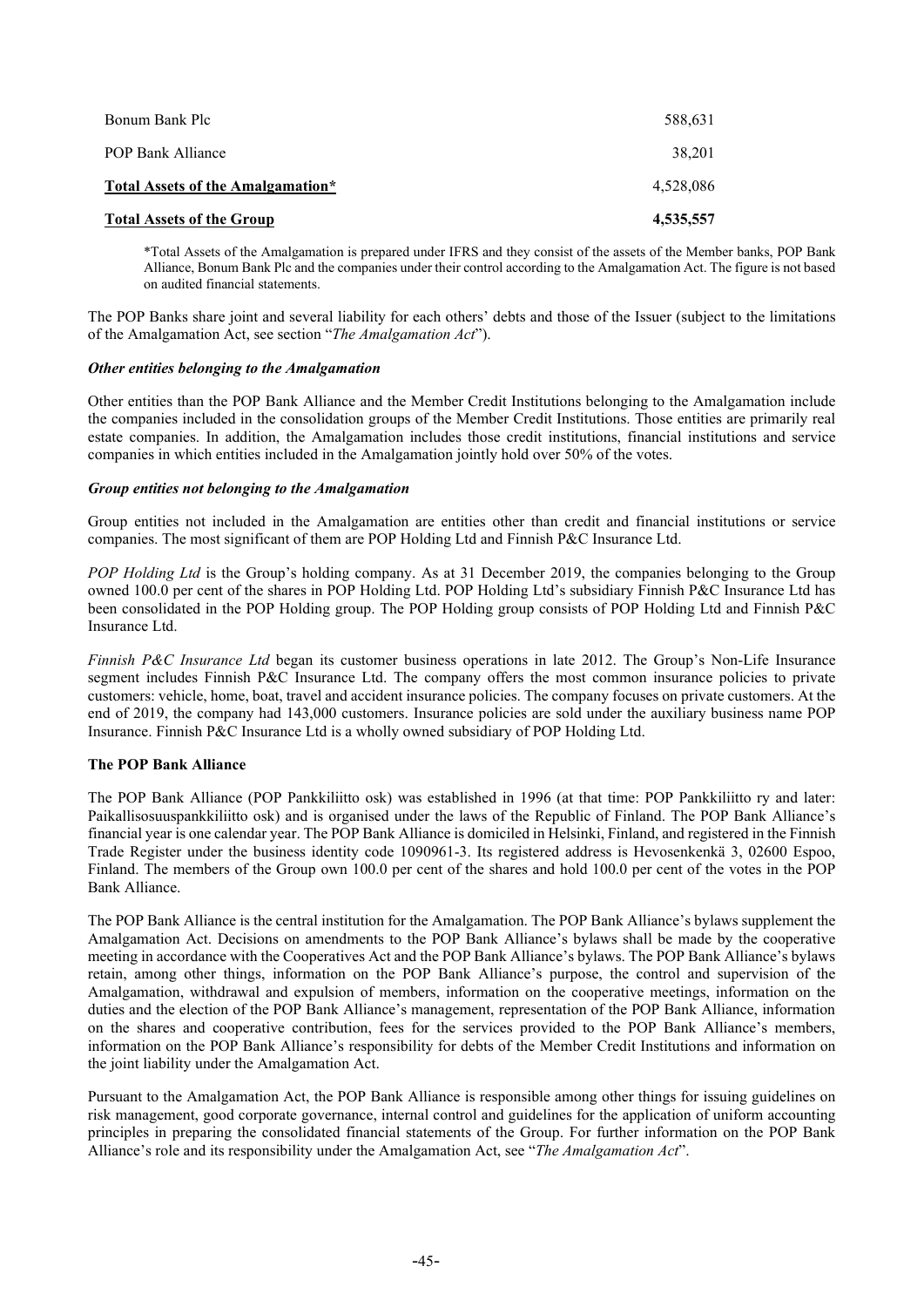According to Article 2 of its bylaws, the POP Bank Alliance's objective is to promote and support the progress and cooperation of the entities belonging to the Group. To accomplish the objective, the POP Bank Alliance e.g. steers the Group's centralized services and is responsible for the Group's strategic steering. The POP Bank Alliance may hold shares and participations in the companies belonging to the Amalgamation and to engage in other investment activities that may be justified from the perspective of the Amalgamation. The POP Bank Alliance may not engage in any other material business. The POP Bank Alliance may arrange the services it is to provide through subsidiaries or other companies.

In accordance with the Amalgamation Act, a credit institution may be accepted as the POP Bank Alliance's member, provided that the credit institution's bylaws or articles of association under section 6 of the Amalgamation Act have been adopted. The decision on the adoption of the bylaws or the articles of association shall be valid only if the related proposal is supported by at least a two-thirds vote given by those at a cooperative meeting or meeting of trustees of the credit institutions or if it is supported by at least a two-thirds vote given by those at a general meeting of shareholders of the credit institutions and two-thirds of shares represented at the meeting.

At 31 December 2019, the POP Bank Alliance employed a staff of 54.

## **Management of the POP Bank Alliance**

In the POP Bank Alliance, the central institution of the Amalgamation, the highest decision-making authority rests with the annual cooperative meeting. The cooperative meeting confirms the rules and adopts the financial statements and balance sheet of the POP Bank Alliance, decides on the Group's strategy and elects the members of the Supervisory Board and the auditor of the POP Bank Alliance. One member shall be elected to the Supervisory Board from each Member Credit Institution; however, not from a subsidiary of the central institution acting as a Member Credit Institution.

## *Supervisory Board of the POP Bank Alliance*

The Supervisory Board consists of no less than three (3) and no more than thirty-four (34) members. The Supervisory Board is responsible for supervising the management of the POP Bank Alliance, as carried out by the Board of Directors and the CEO, as well as supervising the diligent management of the POP Bank Alliance's activities in accordance with the Cooperatives Act and the interests of the POP Bank Alliance and the Group.

The Supervisory Board issues a statement on the Amalgamation's strategy and financial statements prepared by the Board of Directors of the POP Bank Alliance to the cooperative meeting. The supervisory board also annually confirms the principles of capital adequacy management of the Amalgamation. The Supervisory Board ratifies the general operating principles of the Group and the principles of bank-specific management.

The Supervisory Board elects and discharges the members of the Board of Directors, the Managing Director and head of audit and elects Managing Director's deputy. The Supervisory Board decides on the fees of the Board of Directors and the emolument of the head of audit. The Supervisory Board has established two permanent committees, the Executive and Nomination Committee and the Audit Committee.

As at the date of this Base Prospectus, the members of the Supervisory Board were:

| Name and education                                    | <b>Company and address</b>                                                                                                  | <b>Role</b>               |
|-------------------------------------------------------|-----------------------------------------------------------------------------------------------------------------------------|---------------------------|
| Hannu Saarimäki<br>Chairman<br>Agriculture technician | Metsämäen maatila ja Saarimäki<br>Consulting Oy<br>Nevalantie 103<br>FI-42700 Keuruu                                        | Entrepreneur              |
| Harri Takala<br>Vice Chairman                         | Ylistarontie 139<br>FI-62375 Ylihärmä                                                                                       | Agricultural entrepreneur |
| Johan Björkenheim                                     | Orisbergintie 382<br>FI-61560 Orisberg                                                                                      | Agricultural entrepreneur |
| Heikki Honkaniemi<br>Forestry technician              | Metsä Group / Metsäliitto Osuuskunta Forestry expert<br>Seinäjoen palvelutoimisto<br>Itikanmäenkatu 3<br>FI-60100 Seinäjoki |                           |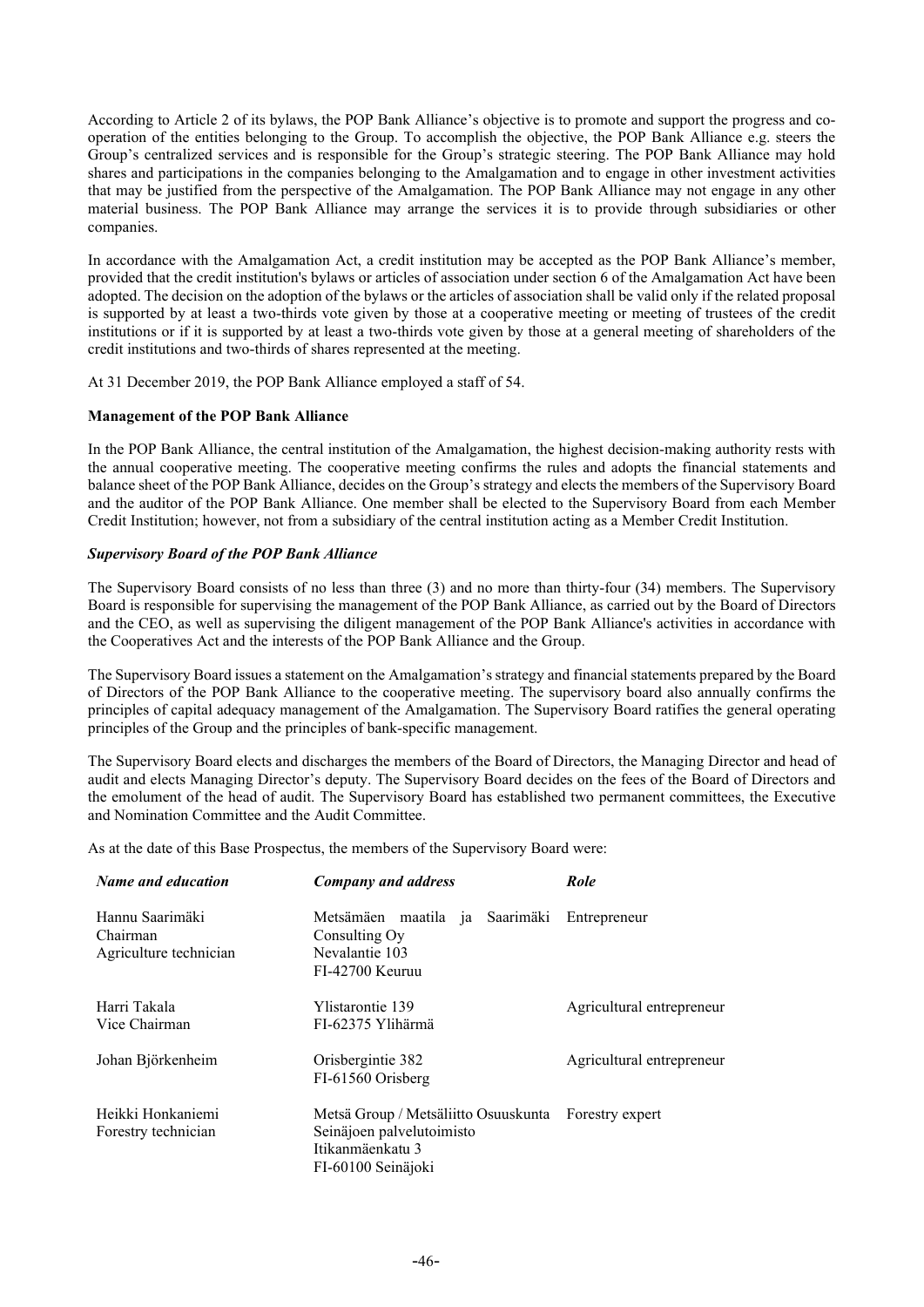| Pentti Huostila                                                                                                  | Simolan tila<br>Oitentie 142<br>FI-16900 Lammi                                         | Agricultural entrepreneur |
|------------------------------------------------------------------------------------------------------------------|----------------------------------------------------------------------------------------|---------------------------|
| Timo Jäntti<br>Master of Arts                                                                                    | Reisjärven Osuuspankki<br>Kirkkotie 8 A<br>FI-85900 Reisjärvi                          | <b>CEO</b>                |
| Marjut Järvinen<br>Vocational Qualification in<br>Business and Administration                                    | Jämijärven Osuuspankki<br>Jämijärventie 22 B<br>FI-38800 Jämijärvi                     | <b>CEO</b>                |
| Lasse Kalliomäki<br>Bachelor of Agriculture                                                                      | Suurpohjan koulutuskuntayhtymä<br>Oppitie 4<br>FI-61800 Kauhajoki                      | Head of Department        |
| Timo Kivikoski<br>Bachelor of Agriculture                                                                        | Kyrön Seudun Osuuspankki<br>Kyröntie 31<br>FI-21800 Kyrö                               | <b>CEO</b>                |
| Aaro Koljonen<br>Bachelor of Agriculture                                                                         | Koljosentie 21<br>FI-64760 Peltola                                                     | Agricultural entrepreneur |
| Petri Kotilainen<br>Carpenter                                                                                    | Tilausmatka Kotilainen<br>Saarijärventie 642<br>FI-43300 Kannonkoski                   | Entrepreneur              |
| Pekka Liimatainen                                                                                                | Pyhälahdentie 981<br>44370 Konnevesi                                                   | Agricultural entrepreneur |
| Juhani Laurikainen<br>Master of Laws, trained on the<br>bench                                                    | Asianajotoimisto Kivikoski &<br>Haavisto Oy<br>Yliopistonkatu 29 C B<br>FI-20100 Turku | Attorney                  |
| Pekka Niinistö<br>Engineer                                                                                       | APX-Metalli Oy<br>Autoilijankatu 30<br>FI-20780 Kaarina                                | <b>CEO</b>                |
| Kari Ollikkala<br>Acriculture technician                                                                         | Ollikkalantie 10<br>61300 Kurikka                                                      | Agricultural entrepreneur |
| Urpo Ojala<br>Secondary School Graduate and<br>Vocational Qualification in<br><b>Business and Administration</b> | Kyyjärven Osuuspankki<br>Tuliharjuntie 4<br>PL 5<br>FI-43700 Kyyjärvi                  | <b>CEO</b>                |
| Eija Rajaniemi<br>Secondary School Graduate and<br>Vocational Qualification in<br>Business and Administration    | Nivalan Järvikylän Osuuspankki<br>Kalliontie 27<br>FI-85500 Nivala                     | <b>CEO</b>                |
| Juha Rampa<br>Horticulturalist                                                                                   | Satakunnan Taimitukku<br>Kivijärventie 386<br>FI-38600 Lavia                           | Entrepreneur              |
| Tuija Riikonen<br>Master of Science in Economics                                                                 | Hannulan Osuuspankki<br>Keskustie 30<br>FI-41520 Hankasalmi                            | <b>CEO</b>                |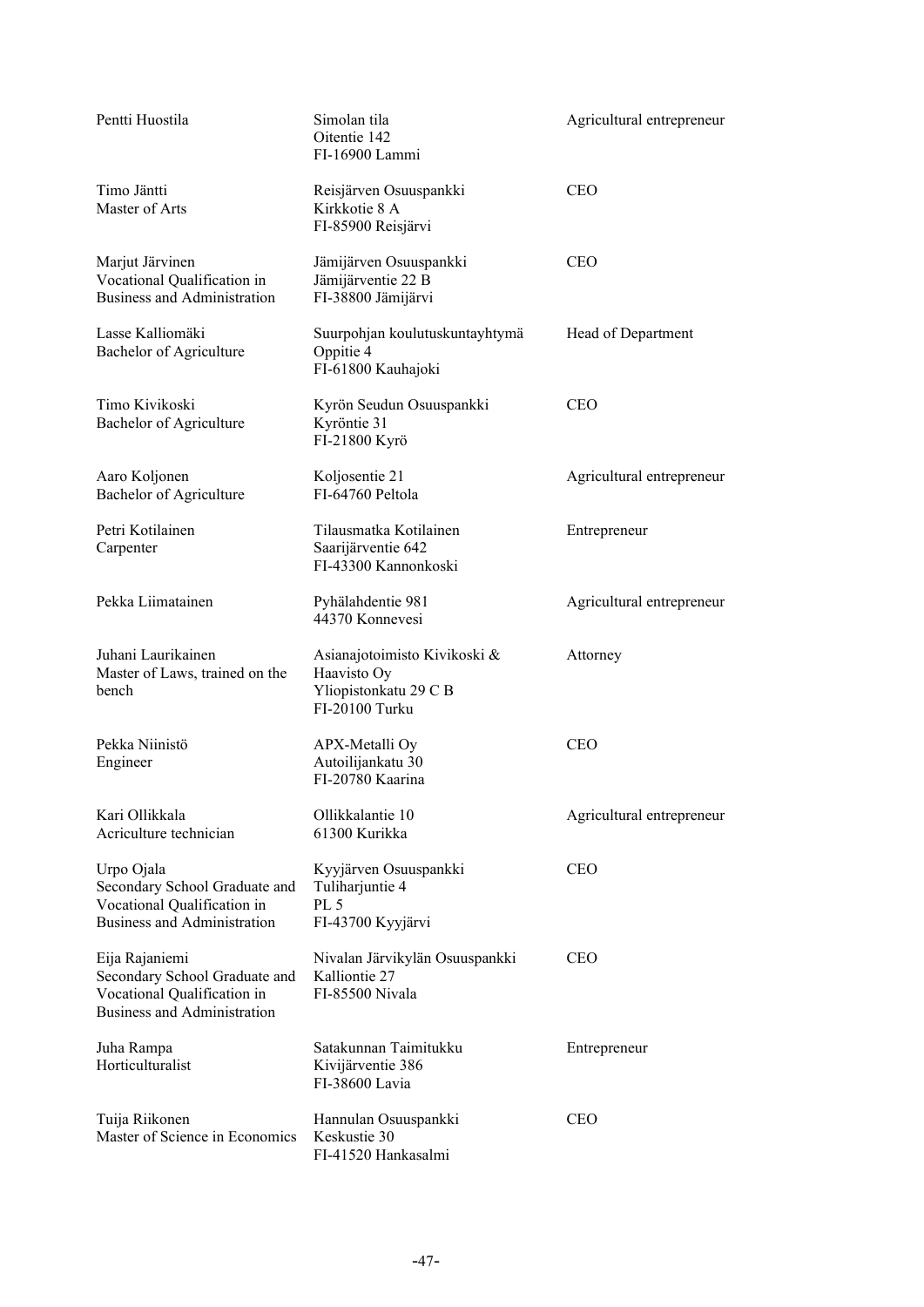| Veijo Sandholm<br>Automotive technician                                       | Vahtelo oy<br>Myllyojantie 102<br>FI-85470 Kiiskilampi         | Forest Entrepreneur and<br>Real Estate Investor |
|-------------------------------------------------------------------------------|----------------------------------------------------------------|-------------------------------------------------|
| Marja Savioja<br>Bachelor of Agriculture                                      | Isojoen Osuuspankki<br>Honkajoentie 4<br>FI 64900 Isojoki      | <b>CEO</b>                                      |
| Jorma Suvanto                                                                 | Hiipakantie 41<br>FI-62165 Tiistenjoki                         | Agricultural<br>Entrepreneur                    |
| Pekka Takkinen<br>Master of Science in<br>Technology                          | Siilinjärven kunta<br>Kasurilantie 1<br>FI-71800 Siilinjärvi   | Finance Director                                |
| Raili Turpeinen<br>Vocational Qualification in<br>Business and Administration | Lanneveden Osuuspankki<br>Kauppakatu 10<br>FI-43100 Saarijärvi | <b>CEO</b>                                      |
| Jussi Vaahtoniemi<br>Police officer's degree                                  | Pohjanmaan poliisilaitos<br>Juhonkatu 4<br>FI-60100 Seinäjoki  | Police Sergeant                                 |
| Pirjo Vuokko<br>Doctor of Economic Sciences                                   | Kivitie 1<br>FI-21500 Piikkiö                                  | Docent                                          |

# *Board of Directors of the POP Bank Alliance*

The Board of Directors is responsible for the appropriate and reliable organisation of the governance and operations of the POP Bank Alliance.

At the date of this Base Prospectus, the Chairman and members of the Board of Directors were:

*Juha Niemelä* (born 1964) has been a member of the POP Bank Alliance's Board of Directors since 2016 and the Chairman of the POP Bank Alliance's Board of Directors since 2018. Mr. Niemelä has been a member of the POP Bank Alliance's Management Board in 2012–2015. Mr. Niemelä has been a member of the POP Bank's Guarantee Fund's Board of Directors in 2006–2012. Mr. Niemelä has been the CEO of Liedon Osuuspankki since 1998. Mr. Niemelä holds a diploma in business administration.

*Soile Pusa* (born 1971) has been a member of the POP Bank Alliance's Board of Directors since 2010 and the Vice Chairman of the POP Bank Alliance's Board of Directors since 2018. Ms. Pusa was the Chairman of the POP Bank Alliance's Board of Directors in 2015. Ms. Pusa has been a member of the POP Bank's Guarantee Fund's Board of Directors in 2010–2016 and a member of the POP Holding Ltd's Board of Directors in 2011–2014. Ms. Pusa has been the CEO of Lappajärven Osuuspankki in 2007–2014 and CEO of Siilinjärven Osuuspankki since 2014. Ms. Pusa holds Master of Laws degree (trained on the bench).

*Ari Heikkilä* (born 1955) has been a member of the POP Bank Alliance's Board of Directors since 2011. Mr. Heikkilä has been the CEO of Konneveden Osuuspankki since 1998. Mr. Heikkilä holds a diploma in natural resources (agrologist).

*Petri Jaakkola* (born 1963) has been a member of the POP Bank Alliance's Board of Directors since 2014 and the Chairman of the POP Bank Alliance's Board of Directors in 2016. Mr. Jaakkola has been a member of Lapuan Osuuspankki's Board of Directors in 2001–2014. Mr. Jaakkola has been CEO of Lapuan Osuuspankki since 2001, Lawyer and Director in Sampo Bank in 1990–2001. Mr. Jaakkola holds a Master of Laws degree (trained on the bench).

*Timo Kalliomäki* (born 1976) has been a member of the POP Bank Alliance's Board of Directors and the CEO of Suupohjan Osuuspankki since 2019. Mr. Kalliomäki has been a Director in Nordea in 2002–2019. Mr. Kalliomäki holds a Bachelor of Agriculture degree.

*Ilkka Lähteenmäki* (born 1963) has been a member of the POP Bank Alliance's Board of Directors since 2019. Mr. Lähteenmäki has been an Adjunct Professor in Aalto University since 2017. Mr. Lähteenmäki has been a Director in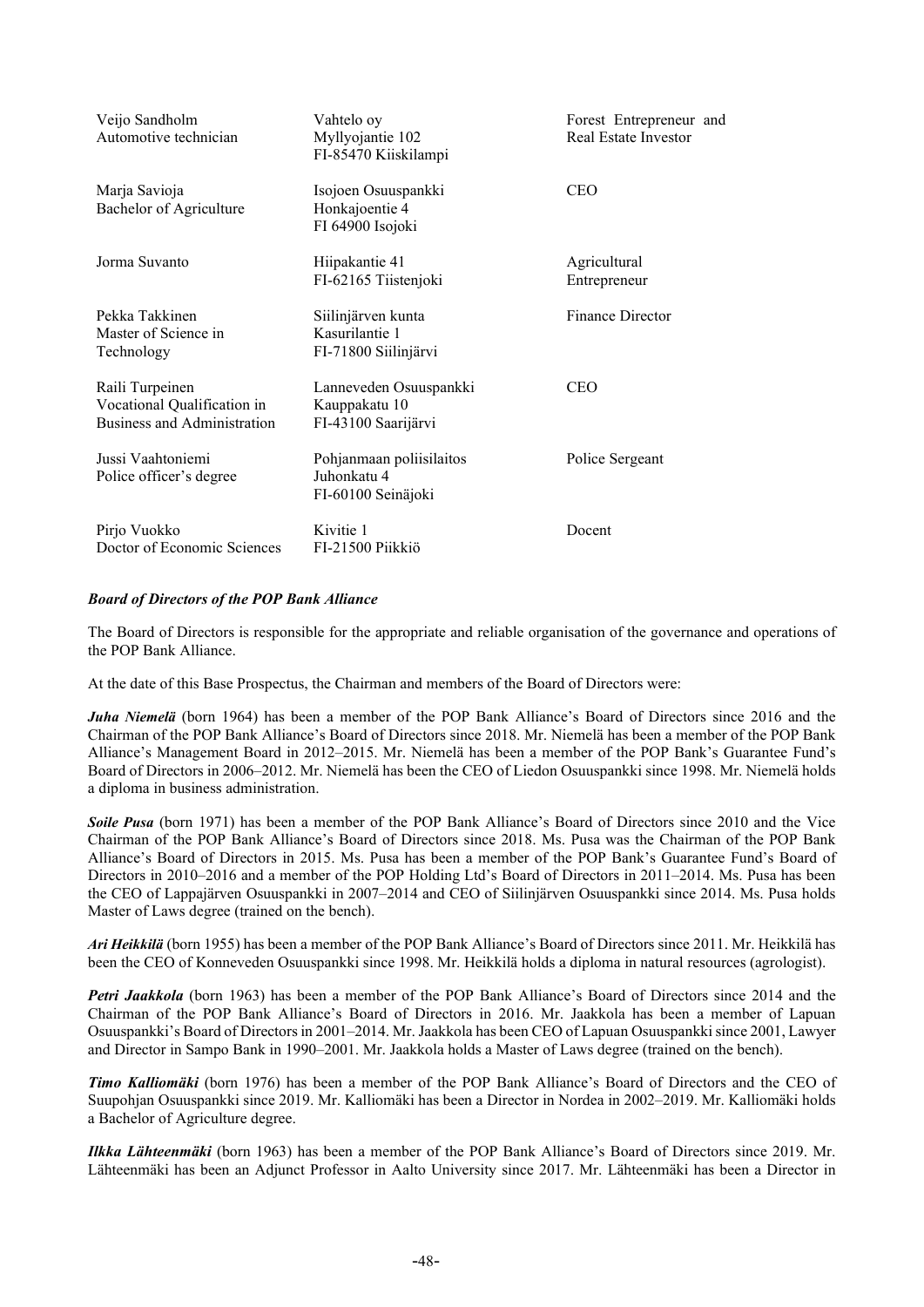Danske Bank in 2012–2016 and a researcher at Tampere University in 2011–2012. Mr. Lähteenmäki holds a Doctor of Science (Economics) degree.

*Marja Pajulahti* (born 1966) has been a member of the POP Bank Alliance's Board of Directors since 2016. Ms. Pajulahti is currently the CEO of Invalidisäätiö. Ms. Pajulahti has been the CEO of SOS-Children's Villages Foundation in 2016– 2019, the Deputy Managing Director in S Bank in 2014–2015 and the CEO in Local Tapiola Bank in 2011–2014. Ms. Pajulahti holds a Master of Laws degree.

The business address of each of the members of the Board of Directors and the Bank is Hevosenkenkä 3, 02600 Espoo, Finland.

## *CEO and Deputy CEO of the POP Bank Alliance*

The central institution has a CEO who is responsible for the day-to-day management and administration of the central institution in accordance with the instructions and orders issued by the Board of Directors. The CEO prepares the matters presented to the Board of Directors and assists the Board of Directors in the preparation of matters presented to the Supervisory Board and the cooperative meeting. The CEO of the POP Bank Alliance is Pekka Lemettinen and his deputy is Chief Commercial Officer Jaakko Pulli.

*Pekka Lemettinen* (born 1972) has been the CEO of the POP Bank Alliance since 2017. Mr. Lemettinen has been a member of Bonum's Board of Directors since 2017 and the Chairman of Bonum's Board of Directors since 2018, the Chairman of the Board of Finnish P&C Insurance Ltd since 2017. Mr. Lemettinen has been the CEO of Finnish P&C Insurance Ltd in 2014–2017 and the COO of Finnish P&C Insurance Ltd in 2011–2014. Mr. Lemettinen holds a BBA degree.

Jaakko Pulli (born 1978) has been the deputy CEO of the POP Bank Alliance since 2017. Mr. Pulli was the Chief Risk Officer of POP Bank Group in 2015–2017 and the Head of Risk Management Services in PP-Laskenta Oy in 2009–2015. Mr. Pulli holds a Master of Science in Economics.

The business address of the CEO and Deputy CEO is Hevosenkenkä 3, 02600 Espoo, Finland.

#### **Conflicts of Interest**

Except for the joint liability under the Amalgamation Act, there are no conflicts of interest between the duties of the members of the POP Bank Alliance's administrative and management bodies to the POP Bank Alliance and their other duties and private interests.

## **Ownership**

The POP Banks own 100.0 per cent of the shares and hold 100.0 per cent of the votes in the POP Bank Alliance. The ownership is split in proportion to the balance sheets of the owners and is revised annually. According to the bylaws of the POP Bank Alliance, each owner is subject to a voting restriction that limits the voting rights to 12.0 per cent of the votes present in each cooperative meeting of the POP Bank Alliance.

#### **Auditors**

The consolidated financial statements of the Group for the financial years ended 31 December 2019 and 31 December 2018 incorporated in this Base Prospectus by reference have been audited by Tiia Kataja, Authorised Public Accountant, KPMG Oy Ab. The business address of the auditor and the KPMG Oy Ab is Töölönlahdenkatu 3 A, 00100 Helsinki.

#### **Material Contracts**

There are no material contracts that are not entered into in the ordinary course of the Group's, the POP Bank Alliance's or the Amalgamation's business, which could result in the Group, the POP Bank Alliance or the Amalgamation being under an obligation or entitlement that is material to the Issuer's ability to meet its obligation to Noteholders.

#### **Legal Proceedings**

There are no governmental, legal or arbitration proceedings, (including any such proceedings which are pending or threatened, of which the POP Bank Alliance is aware), which may have, or have had during the 12 months prior to the date of this Base Prospectus, a significant effect on the financial position or profitability of the POP Bank Alliance, the Amalgamation or the Group.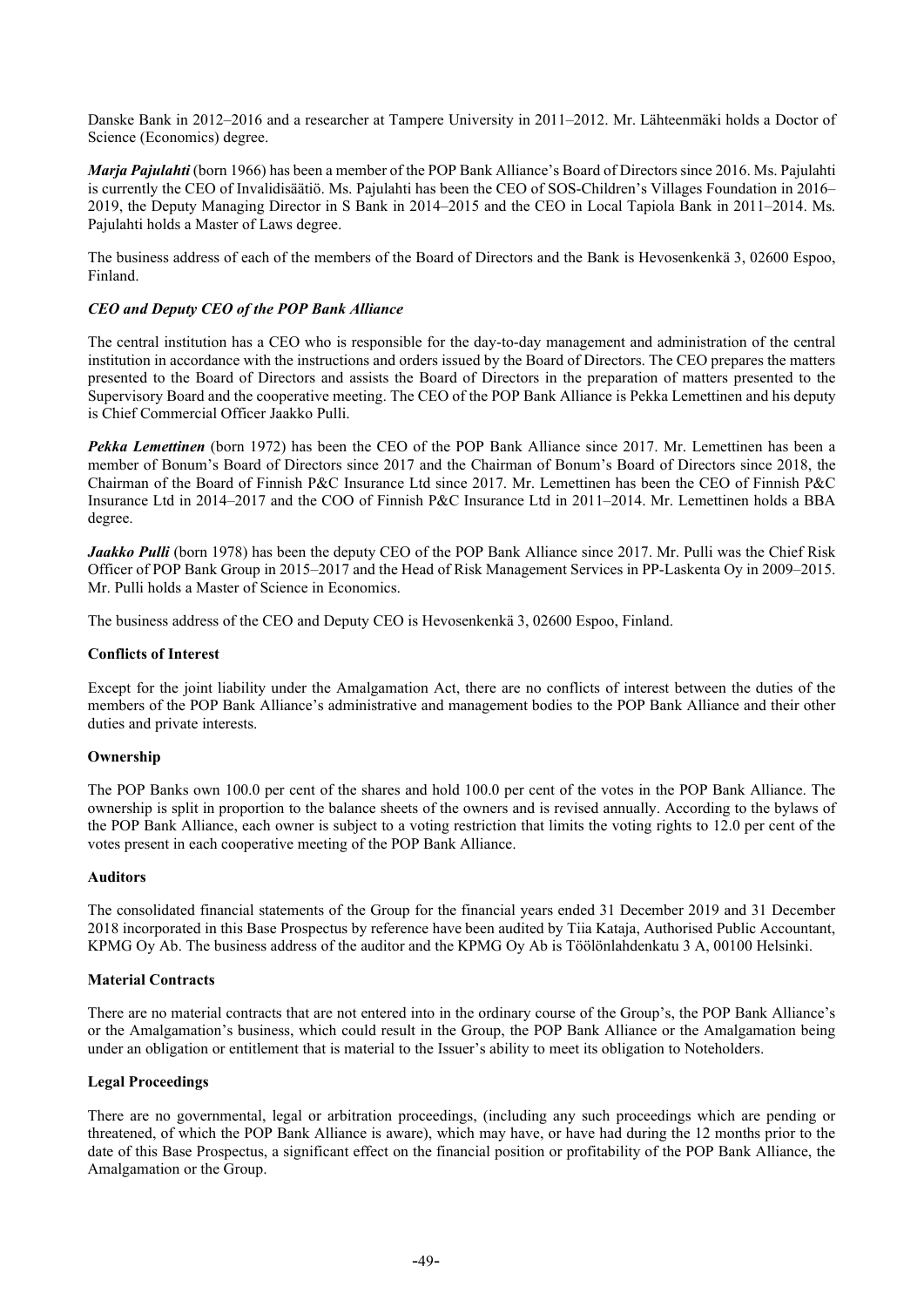## **No significant changes**

The most recent audited annual report of the Group concerns the financial year ended on 31 December 2019. Since that date the financial position of the Group has not changed significantly and there has not been any significant negative change regarding the future developments, other than as explained below under "*Recent Events*".

## **Recent Events**

The POP Bank Group is focusing strongly on renewing its core banking system in cooperation with the Savings Bank Group and Oma Savings Bank Plc. The system reform project of the three banking groups was launched in spring 2019 and is expected to continue until 2022. The project aims to upgrade the banks' current banking systems, which will enable digital services to be developed more efficiently in the future.

The system will be delivered by Cognizant, a US company with extensive experience in the implementation of banking systems in various countries. As part of the core banking system overhaul, the POP Bank Group sold its shares in the IT service provider Samlink to Cognizant. The sale did not impact the POP Bank Group's result for 2019, since the shares were classified as assets recognised at fair value through other comprehensive income.

The worldwide crisis caused by the Coronavirus has weakened the global economic outlooks. Uncertainty has also increased in the operational environment of the POP Bank Group. Market volatility is high and estimated to lower the net investment income. Effects of the pandemic may also decrease the interest and commission income and increase the impairment of loans. As the situation continues to evolve, it is difficult to reliably estimate the overall effects of the coronavirus pandemic to the result of the POP Bank Group.

The Board of Directors of the POP Bank Alliance is not aware of any other factors which would materially influence the financial position of the Group after the latest financial year that ended on 31 December 2019.

## **Capital Adequacy**

The Issuer and other Member Credit Institutions are subject to what is provided in Chapter 10 of the Credit Institutions Act and Parts 2-4 of the CRR concerning the requirements to be set for credit institutions' own funds.

Pursuant to the CRR, credit institutions must have a common equity Tier 1 capital ratio of at least 4.5 per cent, a Tier 1 capital ratio of 6 per cent and a total capital ratio of 8 per cent (each ratio expressed as a percentage of the total risk exposure amount). Furthermore, pursuant to the Credit Institutions Act, an additional capital conservation buffer of 2.5 per cent has been applicable from 1 January 2015 to all credit institutions. The FIN-FSA is also authorised to set a countercyclical buffer of zero to 2.5 per cent based on macroprudential analysis. As from 1 January 2018, the FIN-FSA has been authorised to set a systemic risk buffer of 1 to 5 per cent. The systemic risk buffer requirement may be set to cover long-term non-cyclical risks to the financial system. The FIN-FSA has not imposed the countercyclical buffer as at the date of this Base Prospectus. On 29 June 2018, the FIN-FSA decided to impose the systemic risk buffer for three credit institutions at a higher level and for other credit institutions, including the Amalgamation, at 1 per cent as of 1 July 2019. The additional capital conservation buffer and the countercyclical buffer must be satisfied with common equity Tier 1 capital. In January 2019, the FIN-FSA decided to impose an additional capital buffer requirement of 1.25 per cent on the Amalgamation. The additional capital buffer requirement came into force on 30 September 2019.

However, due to the outbreak of the Coronavirus pandemic, the FIN-FSA made a decision on 6 April 2020 to remove the systemic risk buffer from certain credit institutions, including the Amalgamation, in order to support credit institutions' ability to provide credit and ease the funding conditions for households and businesses during the pandemic.

Finally, there is an additional capital buffer requirement for "other systemically important institutions" (O-SIIs) whose failure or other malfunction would be expected to jeopardise the stability of the national financial system. The O-SII buffer for credit institutions operating in Finland may be set at zero to 2 per cent of the total risk exposure amount and must also be satisfied with common equity Tier 1 capital. As at the date of this Base Prospectus, neither the Issuer, the Group or any POP Banks are designated as O-SIIs.

Management and reporting of liquidity risk is based on separate Principles of Liquidity Risk Management. Said principles also take into account existing and future mandatory requirements relating to Liquidity Coverage Ratio ("**LCR**") and Net Stable Funding Ratio ("**NSFR**"). Both principles have been introduced by the Basel Committee on Banking Supervision. The LCR was implemented in 2015, pursuant to which the liquidity buffer comprised of high-quality liquid assets must amount at least 100 per cent as of 1 January 2018 of the stress-tested amount of monthly net cash outflows. In line with Basel III, the EU's Capital Requirements Regulation (EU) 575/2013 ("**CRR**") imposes a liquidity coverage requirement on credit institutions to improve the resilience of credit institutions to liquidity risks over a short-term period (i.e. thirty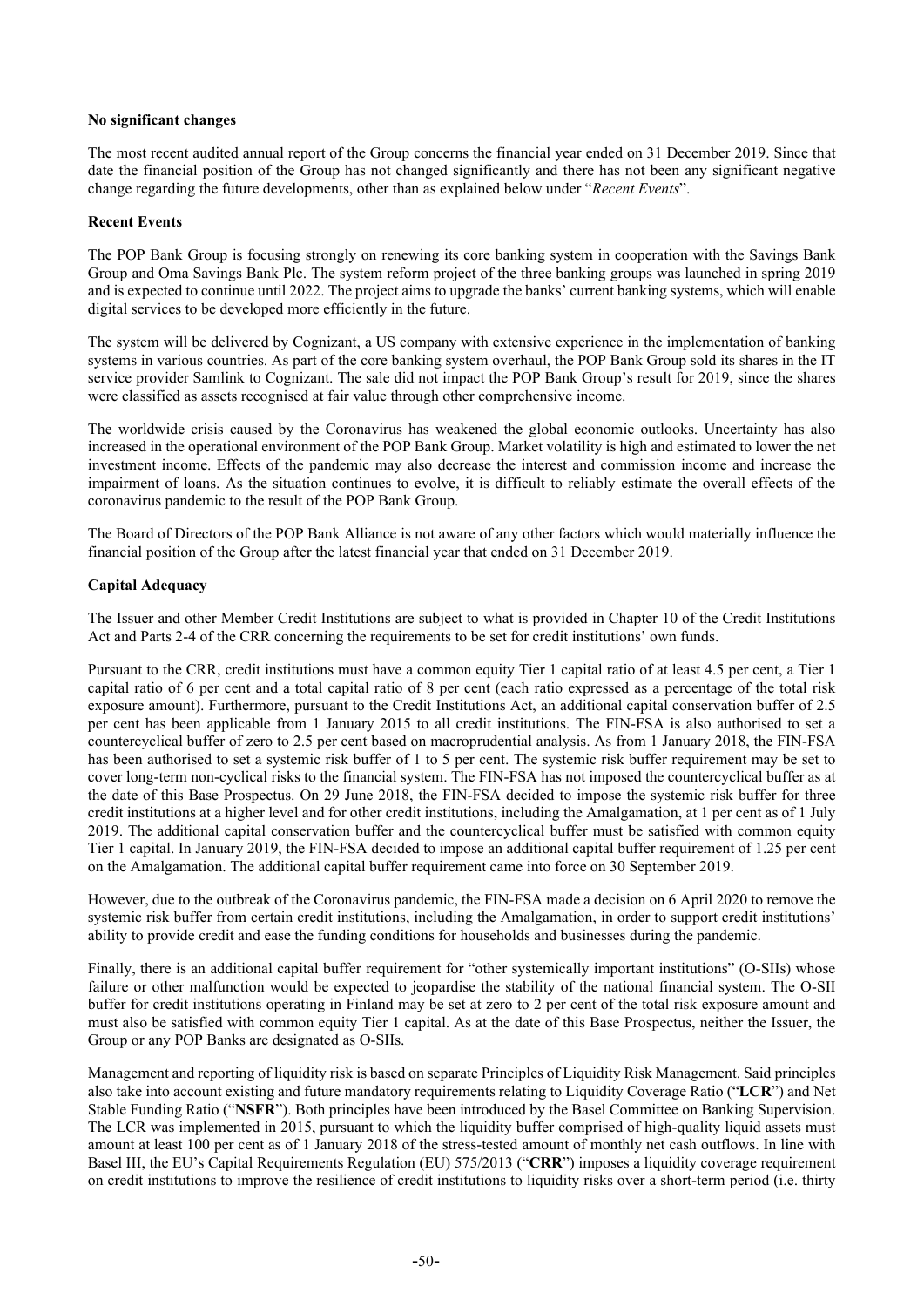days). The general liquidity coverage requirement applicable to EU credit institutions is set out in Article 412 of the CRR. Furthermore, on 10 October 2014, the European Commission published a Commission Delegated Regulation (EU) 2015/61 ("**Delegated Regulation**") to supplement CRR with regard to the liquidity coverage requirement for credit institutions. Finnish credit institutions must comply with the liquidity requirement set forth in the CRR and as further specified by the Delegated Regulation.

The NSFR aims to ensure that a firm has an acceptable amount of stable funding to support its assets and activities over a one-year horizon. Although the Basel Committee had scheduled the NSFR to become a minimum standard internationally by 1 January 2018, in the EU the ratio is still subject to national implementation. On 23 November 2016, the European Commission published its proposed amendment to the CRR (COM(2016) 850 final) in relation to certain amendments of the NSFR and other definitions of the CRR, but the final effects of the proposal are unclear as at the date of this Base Prospectus.

#### **Accounting policies**

The audited consolidated financial statements of the Group for 1 January  $-31$  December 2019 and 1 January  $-31$ December 2018 have been prepared in accordance with IFRS approved in the EU and the related interpretations (IFRIC). The applicable Finnish accounting and corporate legislation and regulatory requirements have also been taken into account when preparing the notes to the financial statements.

Information pursuant to the CRR about the capital adequacy of the Amalgamation in the Group's consolidated financial statements for 1 January – 31 December 2019 and 1 January – 31 December 2018 ("**Pillar III disclosures**") is presented based on the capital adequacy of the Amalgamation. Therefore, the Pillar III disclosures are not directly comparable with other figures pertaining to Group presented in the balance sheet of the consolidated financial statements.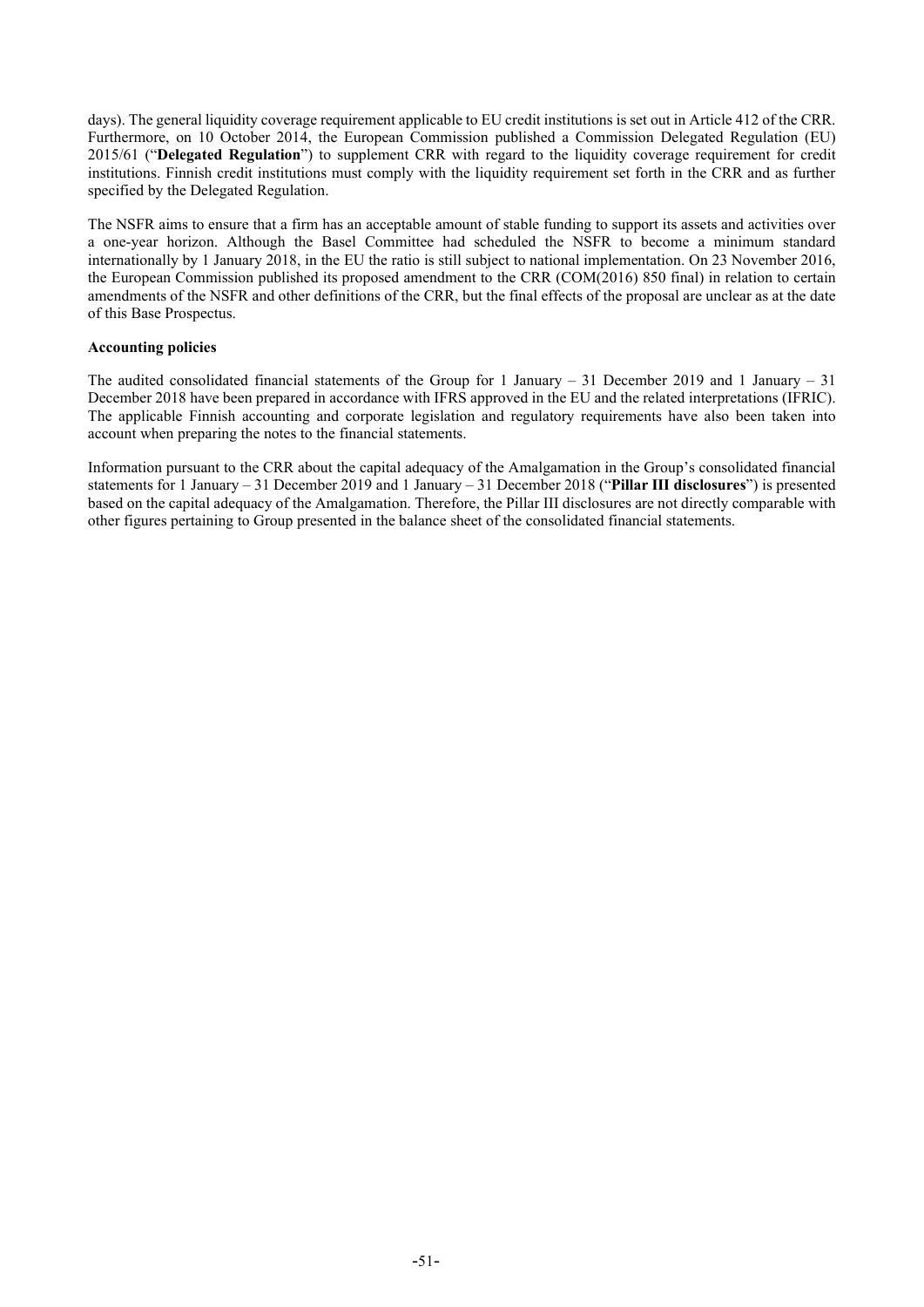#### **THE AMALGAMATION ACT**

<span id="page-54-0"></span>*The following is a brief overview of certain features of the Act on the Amalgamation of Deposit Banks (599/2010, as amended) (*in Finnish: *laki talletuspankkien yhteenliittymästä), (the* "*Amalgamation Act*"*) as of the date hereof. The overview does not purport to be, and is not, a complete description of all aspects of the Finnish legislative and regulatory framework for the Amalgamation.*

#### **General**

The Amalgamation Act lays down requirements set for the operations of the POP Bank Alliance acting as a central institution for the Amalgamation and the companies belonging to the Amalgamation.

The Amalgamation is formed by the Issuer, the POP Banks, the POP Bank Alliance and the companies included in their consolidation groups and those credit institutions, financial institutions and service companies in which entities included in the amalgamation jointly hold over 50 per cent of the votes. The POP Bank Alliance acts as the central institution of the Amalgamation.

#### **Supervision**

The FIN-FSA shall supervise the POP Bank Alliance as laid down in the Amalgamation Act and the Act on the Financial Supervision Authority. The POP Bank Alliance's Member Credit Institutions and other companies within the Amalgamation shall be supervised by the FIN-FSA as laid down in the Amalgamation Act and the Act on the Financial Supervision Authority, and by the POP Bank Alliance as laid down herein.

The POP Bank Alliance shall exercise oversight to ensure that the companies within the Amalgamation operate in accordance with the laws, decrees and regulations issued by the relevant authorities governing financial markets, and their own bylaws or articles of association and the instructions issued by the POP Bank Alliance by virtue of the Amalgamation Act. It is the POP Bank Alliance's duty to supervise the financial position of the companies within the Amalgamation.

The FIN-FSA oversees the POP Bank Alliance so that it controls and supervises the operations of its Member Credit Institutions in accordance with the provisions of the Amalgamation Act.

#### **License of the POP Bank Alliance**

The FIN-FSA issued a central institution's license to the POP Bank Alliance on 14 December 2015.

The FIN-FSA may cancel the central institution's license unless the POP Bank Alliance fulfils the capital requirements laid down in section 19 of the Amalgamation Act. Section 19 of the Amalgamation Act sets forth the requirements for the financial position of the Amalgamation and requires, *inter alia*, that the companies within the Amalgamation must together have own funds of the minimum amount provided for in Chapter 10, section 1 of the Credit Institutions Act, The amount shall be calculated in accordance with what is provided for the calculation of consolidated own funds in CRR. Additionally, pursuant to section 26 of the Act on the Financial Supervision Authority, the FIN-FSA may cancel the license for example if the essential statutory conditions under which authorisation was granted or business was taken up no longer exist, or if the operations of the POP Bank Alliance constitute a material breach of the provisions governing financial markets or the regulations issued thereunder by the authorities, the terms of authorisation or the rules applicable to the operations of the POP Bank Alliance.

The rights and obligations of the POP Bank Alliance, based on the provisions of Chapter 5 of the Amalgamation Act, which have been established prior to cancellation of the license, shall not expire owing to said cancellation.

#### **Joint liability of the Amalgamation**

In summary, the Amalgamation Act prescribes the following with respect to the joint liability of the Amalgamation:

- a. POP Bank Alliance's liability for debt: The POP Bank Alliance must pay to each Member Credit Institution an amount that is necessary in order to prevent such Member Credit Institution's liquidation. The POP Bank Alliance is responsible for the payments of any debts of a Member Credit Institution that cannot be paid using such Member Credit Institution's own funds.
- b. Joint liability of Member Credit Institutions: A Member Credit Institution must pay to the POP Bank Alliance a proportionate share of the amount which the POP Bank Alliance has paid either to another Member Credit Institution as part of the support action described above, or to a creditor of such Member Credit Institution as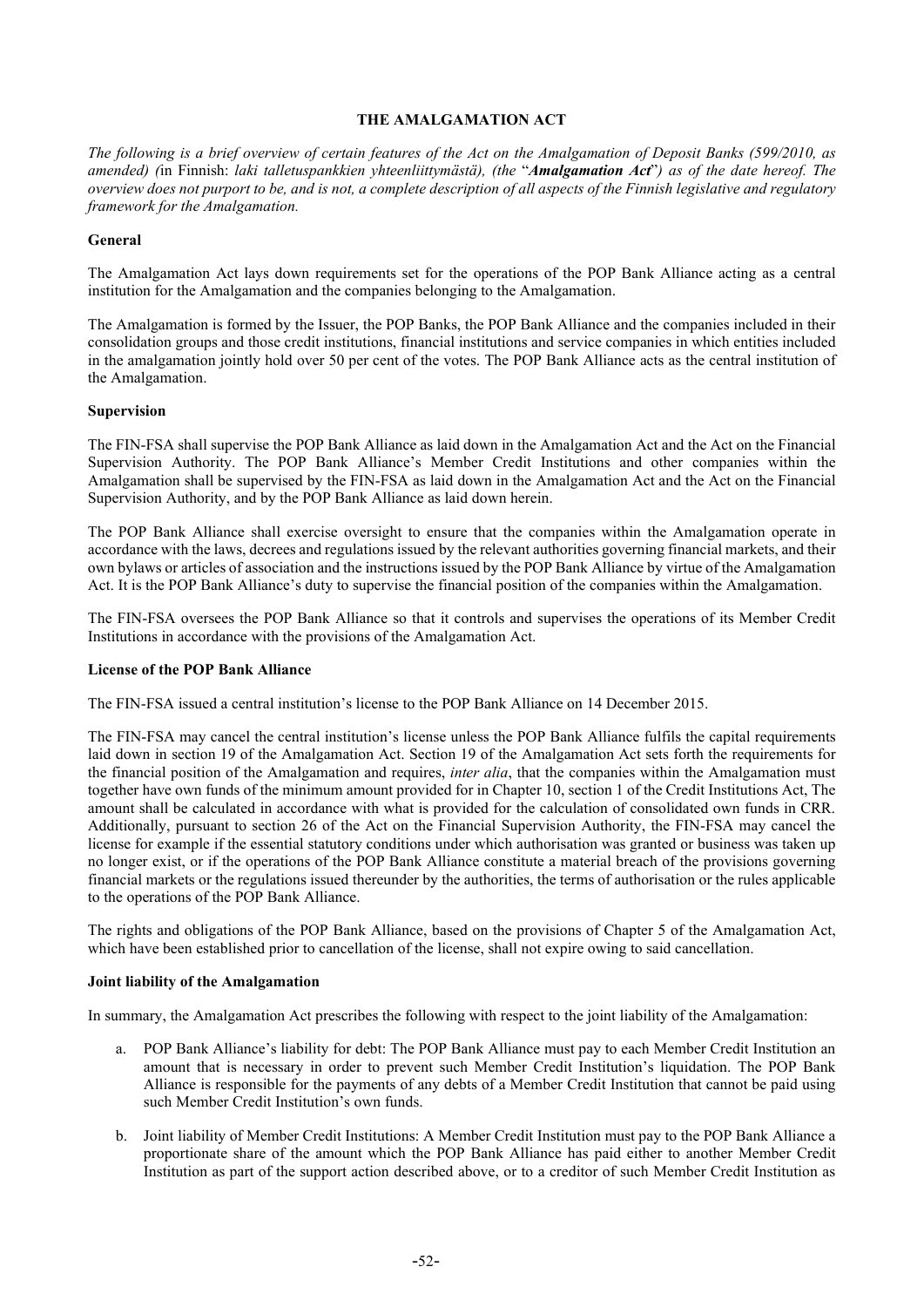payment of a due debt for which the creditor has not received payment from his debtor. Furthermore, upon the insolvency of the POP Bank Alliance a Member Credit Institution has an unlimited liability to pay the debts of the POP Bank Alliance as set out in Chapter 14 of the Act on Cooperatives.

- c. Each Member Credit Institution's liability, for the amount which the POP Bank Alliance has paid on behalf of one Member Credit Institution to its creditors, is divided between the remaining Member Credit Institutions in proportion to their last confirmed balance sheet totals.
- d. Member Credit Institution's obligation to participate in support actions: If the funds of any Member Credit Institution fall below the minimum threshold set out in the Credit Institutions Act or the Amalgamation Act, as the case may be, the POP Bank Alliance is entitled to receive credit from the other Member Credit Institutions by collecting additional repayable payments from them to be used to support actions to prevent liquidation of the Member Credit Institution whose funds have fallen below the minimum threshold. The annual aggregate amount of the payments collected from the Member Credit Institutions on this basis may in each accounting period be a maximum amount of 0.5 per cent of the last confirmed balance sheet total of each Member Credit Institution.
- e. POP Bank Alliance's liability to pay a Member Credit Institution's overdue debt: A creditor who has not received payment from a Member Credit Institution on a due receivable (principal debt) may demand payment from the POP Bank Alliance, when the principal debt falls due. As a result, pursuant to the Amalgamation Act, the POP Bank Alliance is responsible for the payment of such debts. Having made such payment, the POP Bank Alliance has a right to collect proportionate shares of the payment from Member Credit Institutions as described above in paragraph (b).

The Amalgamation Act is based on the principle that the Amalgamation is structurally stable and permanent. Therefore, it is a prerequisite for leaving the membership that the solvency calculated for the Amalgamation will remain above the minimum level required by applicable regulation irrespective of such member leaving and after taking into consideration any related liabilities. A member that has left the cooperative will be subject to joint liability even after this, if a Member Credit Institution or central cooperative are placed into liquidation within five years from the end of the financial year following the departure. This period of time is designed to ensure that the Member Credit Institution cannot intentionally avoid its joint liability in accordance with law by leaving the central cooperative if another Member Credit Institution is threatened by liquidation.

Entities other than the Member Credit Institutions do not fall within the scope of the joint liability.

## **Responsibilities of the POP Bank Alliance**

Under the Amalgamation Act, the POP Bank Alliance is responsible for issuing guidelines on risk management, good corporate governance, internal control and guidelines for the application of uniform accounting principles in preparing the consolidated financial statements of the Amalgamation to the Member Credit Institutions, with the aim of ensuring its liquidity and capital adequacy. The POP Bank Alliance also supervises the Member Credit Institutions' compliance with applicable rules and regulations in respect of their financial position, any regulations issued by the relevant supervising authorities, their statutes and articles of association. The obligation to issue guidelines and exercise supervision does not however give the POP Bank Alliance the power to direct the business operations of the Member Credit Institutions. Each Member Credit Institution carries on its business independently within the scope of its own resources.

#### **Responsibilities of the Member Credit Institutions**

According to section 18 of the Amalgamation Act, a company within the Amalgamation may not, in the course of its operations, take any risk of such magnitude that it poses a substantial danger to the consolidated capital adequacy or liquidity of the companies within the Amalgamation.

According to section 19 of the Amalgamation Act, companies within the Amalgamation must together have own funds of the minimum amount provided for in Chapter 10, section 1 of the Credit Institutions Act. The amount shall be calculated in accordance with what is provided for the calculation of consolidated own funds in the CRR.

On joint liability of the Member Credit Institutions, see "*The Amalgamation Act―Joint liability*".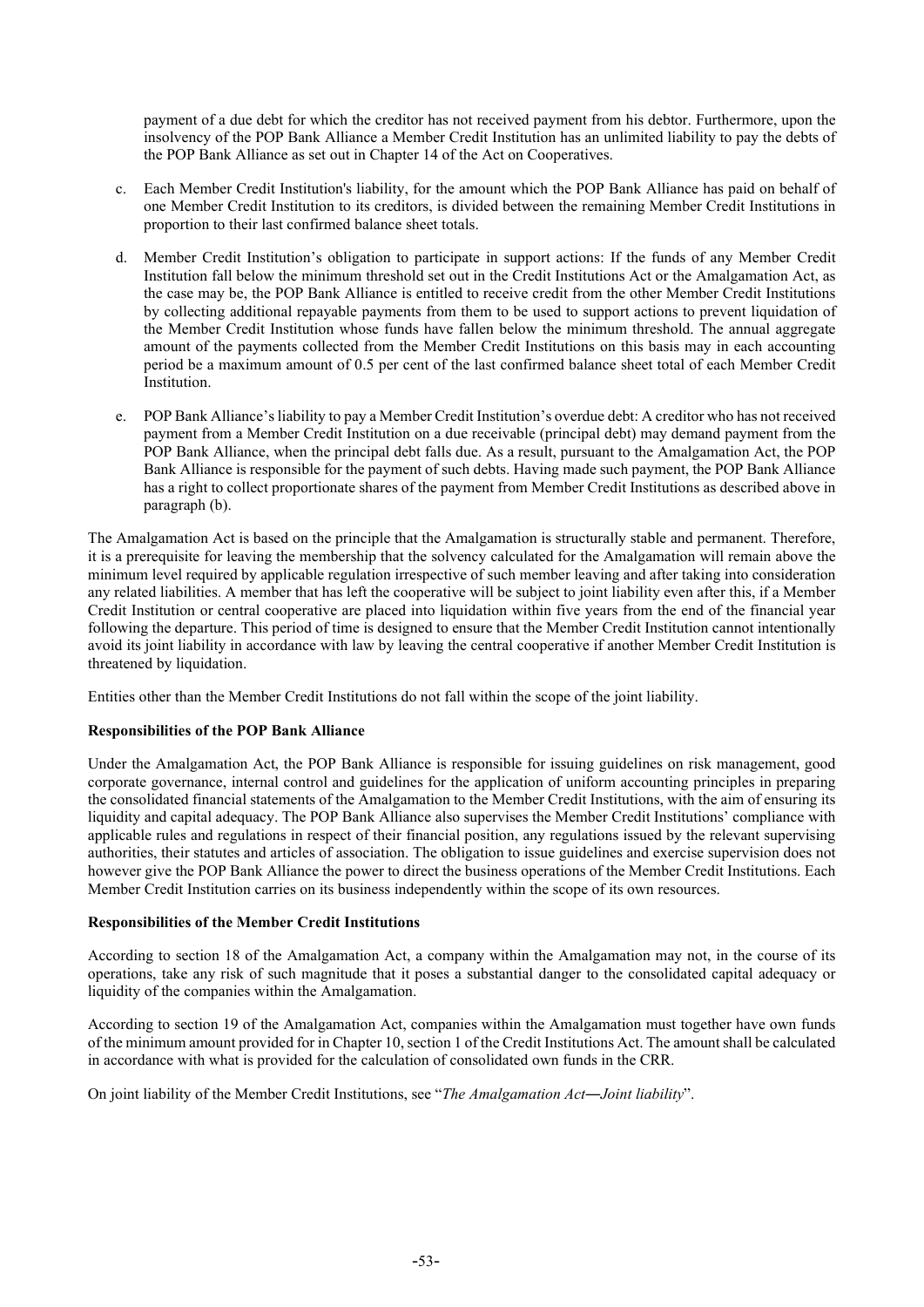#### **Consolidated accounts of the POP Bank Alliance and the Member Credit Institutions**

The provisions of the Credit Institutions Act apply to the preparation of the POP Bank Alliance's financial statements and consolidated financial statements and audit. A Member Credit Institution is not subject to provisions governing interim and annual reports prescribed by Chapter 12, section 12 of the Credit Institutions Act.

The POP Bank Alliance shall prepare its financial statements based on the accounts of its Member Credit Institutions consolidated into those of the POP Bank Alliance or on the consolidated financial statements, complying with the IFRS. The consolidated financial statements also include institutions over which the above-mentioned institutions jointly have control as prescribed in the Accounting Act. The Group's financial statements, prepared by the POP Bank Alliance, are prepared in accordance with the requirements set forth in the Amalgamation Act. In the event that IFRS cannot be applied owing to the special structure of the Amalgamation, the POP Bank Alliance's board of directors shall adopt comparable accounting standards suited to the structure of the Amalgamation.

The POP Bank Alliance's auditors shall audit the consolidated financial statements, by complying with the provisions of the Credit Institutions Act where applicable, which must be presented and notified to the annual cooperative meeting of the POP Bank Alliance.

The Member Credit Institutions shall keep a copy of the financial statements available for public inspection and provide copies thereof in compliance with the provisions under Chapter 12, section 11, subsections 2 and 4 of the Credit Institutions Act. The financial statements of the POP Bank Alliance and its Member Credit Institutions as well as their subsidiaries must be combined to form the consolidated interim and annual reports pursuant, as appropriate, to the provisions of subsection 2 of the Amalgamation Act and Chapter 12, section 12 of the Credit Institutions Act. The POP Bank Alliance's Member Credit Institutions must give a copy of the consolidated interim report to anyone who requests it.

A Member Credit Institution shall provide the POP Bank Alliance with the information necessary for the consolidation of accounts. In addition, the POP Bank Alliance and its auditor shall have the right to obtain a copy of the documents relating to the Member Credit Institution's audit for carrying out the audit of the consolidated financial statements, notwithstanding provisions elsewhere in the law governing confidentiality in respect of the credit institution and its auditor.

#### **Withdrawal and/or expulsion of POP Banks**

In accordance with the Amalgamation Act, a Member Credit Institution may leave the central cooperative by making amendments to the relevant provisions of its bylaws or articles of association and by notifying the board of directors of the central cooperative of this in writing, provided the combined amount of the owned assets of the companies remaining in the Amalgamation remains in compliance with section 19 of the Amalgamation Act after the departure of the Member Credit Institution. The decision is only valid if supported by a two thirds majority of the shareholders. Section 19 of the Amalgamation Act provides that the amount of own assets required for companies within the Amalgamation is set forth in the Credit Institutions Act and calculated in accordance with the CRR. The preservation of solvency must be demonstrated with a calculation verified by the central cooperative's auditors.

A Member Credit Institution may be expelled from the POP Bank Alliance if it has neglected its duties arising from the membership or in case it has, irrespective of a warning issued by the board of directors, failed to comply with the instructions issued by the POP Bank Alliance by virtue of the Amalgamation Act in a manner that significantly endangers the management of liquidity or capital adequacy or the application of the standardised accounting policies or supervision of compliance with said policies, or in case a Member Credit Institution, otherwise acts in material breach of the Amalgamation's general operating principles adopted by the POP Bank Alliance. The decision on the expulsion of a Member Credit Institution shall be decided by a general meeting of the POP Bank Alliance. The expulsion decision shall be valid only if supported by at least a two-thirds vote given by those at a cooperative meeting.

The provisions of the Amalgamation Act on the payment liability of a Member Credit Institution also apply to a credit institution which has left the membership of the central cooperative, if the payment claim is made to the credit institution less than five years from the end of the calendar year when the credit institution left the membership.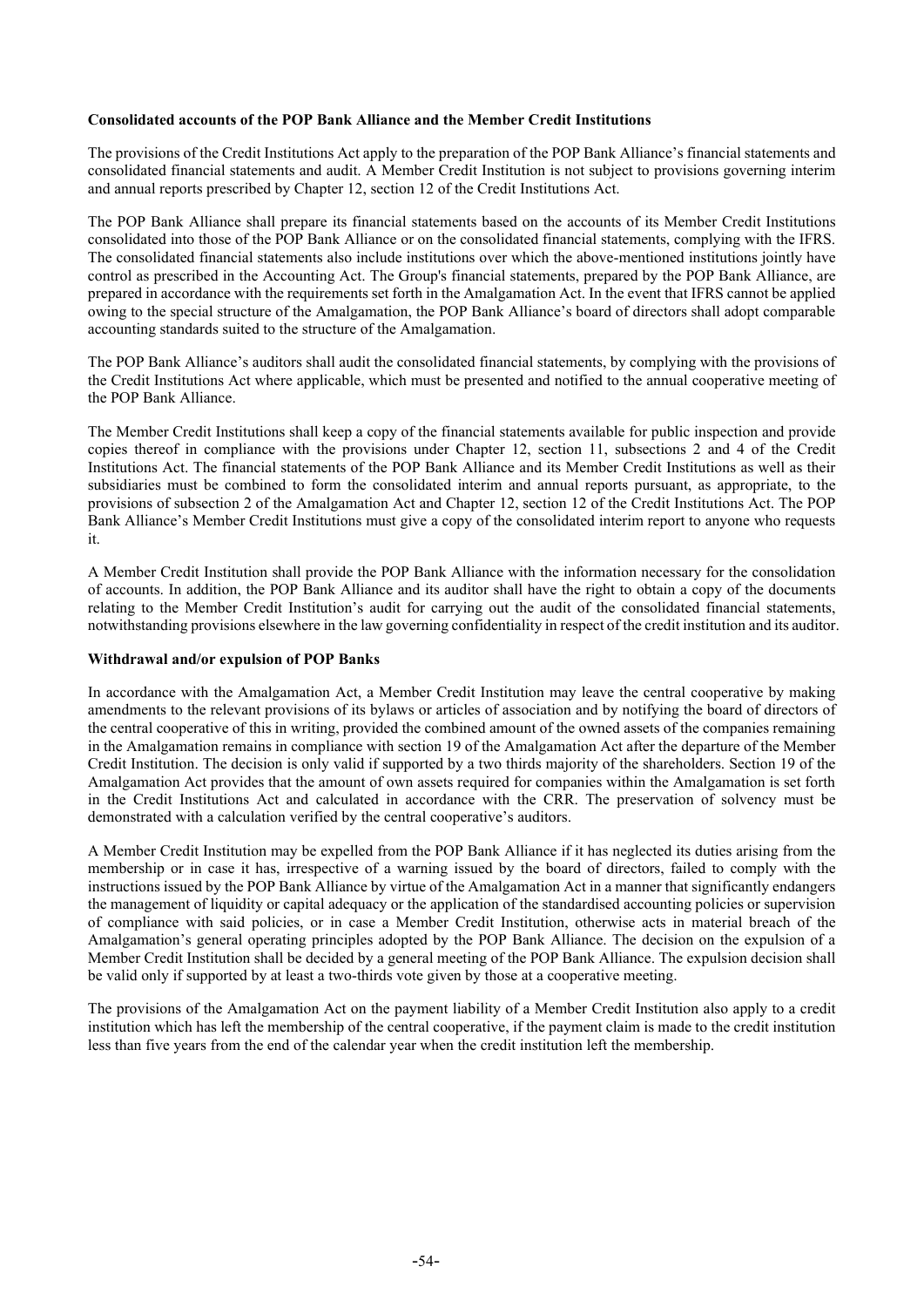#### **AVAILABLE DOCUMENTS**

<span id="page-57-0"></span>Bonum's articles of association (in Finnish) and audited financial statements as well as the auditor's reports regarding the last two financial years are available during the period of validity of the Base Prospectus at <https://www.poppankki.fi/en/pop-pankki-ryhma/bonum-bank-plc/investor-relations> and at the registered address of Bonum, Hevosenkenkä 3, 02600 Espoo.

The POP Bank Alliance's bylaws (in Finnish) and the Group's audited financial statements as well as the auditor's report regarding the last two financial years are available during the period of validity of the Base Prospectus at <https://www.poppankki.fi/en/pop-pankki-ryhma/bonum-bank-plc/investor-relations> and at the registered address of the POP Bank Alliance, Hevosenkenkä 3, 02600 Espoo.

Bonum's stock exchange releases are published on Bonum's website at [https://www.poppankki.fi/en/pop-pankki](https://www.poppankki.fi/en/pop-pankki-ryhma/bonum-bank-plc)[ryhma/bonum-bank-plc.](https://www.poppankki.fi/en/pop-pankki-ryhma/bonum-bank-plc)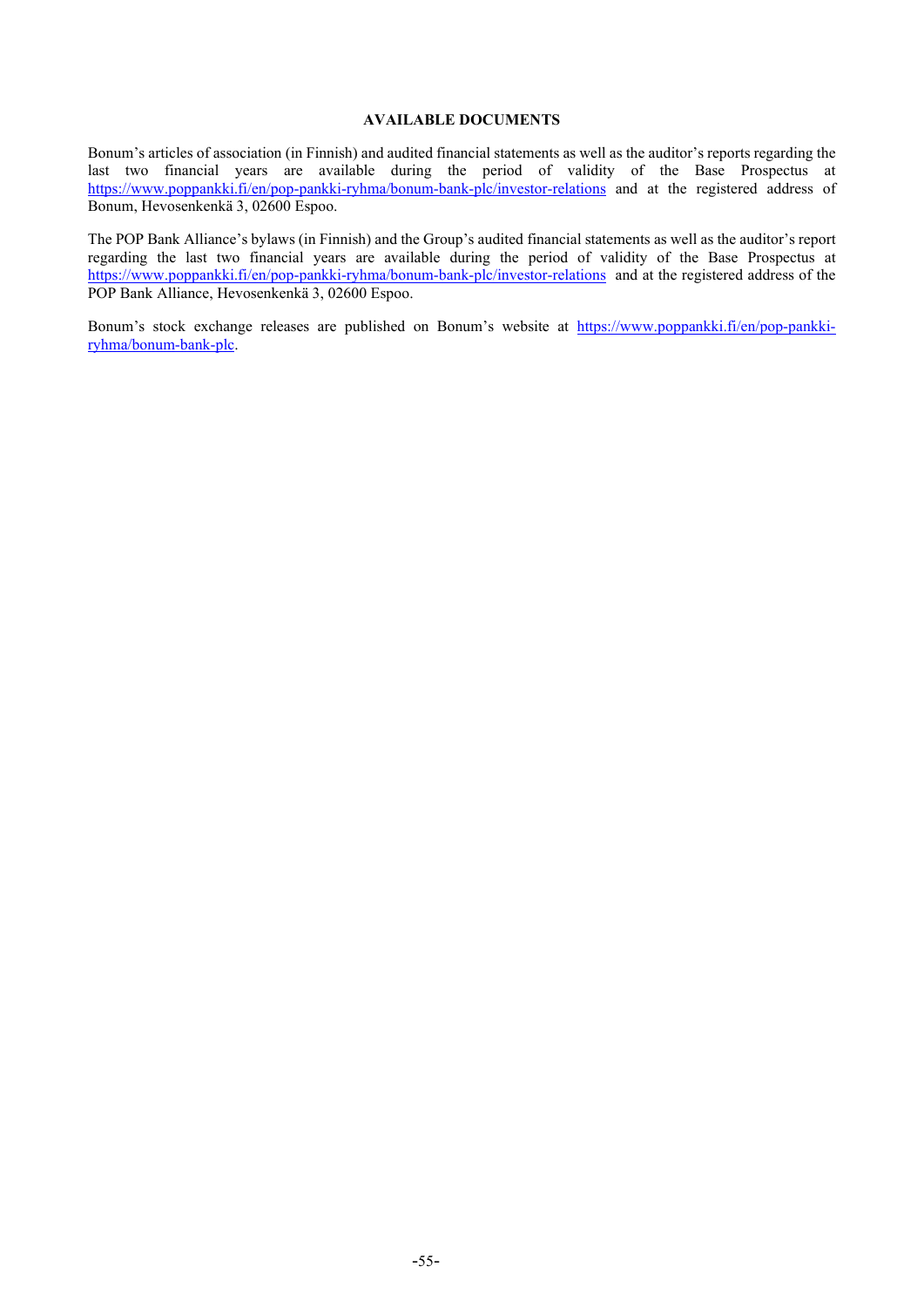# **INFORMATION INCORPORATED BY REFERENCE**

<span id="page-58-0"></span>The following documents have been incorporated by reference to this Base Prospectus. They are available at Bonum's website at<https://www.poppankki.fi/en/pop-pankki-ryhma/bonum-bank-plc/investor-relations> and upon request from Bonum.

| Document                                                                                                                       | <b>Referred information</b>                                                                                                                              |
|--------------------------------------------------------------------------------------------------------------------------------|----------------------------------------------------------------------------------------------------------------------------------------------------------|
| Bonum Bank Plc Base Prospectus dated 30<br>November 2018, pages 24–34                                                          | General Terms and Conditions of the<br>Programme dated 30 November 2018                                                                                  |
| Bonum Bank Plc Board of Directors' Report<br>and Financial Statements for the period<br>1 January - 31 December 2019           | Financial Statements of the Issuer for the<br>period 1 January - 31 December 2019, except<br>for the section entitled "Outlook for 2020" on<br>page 17.  |
| Bonum Bank Plc Auditor's Report 2019                                                                                           | Auditor's Report for the year ended 31<br>December 2019                                                                                                  |
| Bonum Bank Plc Board of Directors' Report<br>and Financial Statements for the period<br>1 January - 31 December 2018           | Financial Statements of the Issuer for the<br>period 1 January $-31$ December 2018, except<br>for the section entitled "Outlook for 2019" on<br>page 16. |
| Bonum Bank Plc Auditor's Report 2018                                                                                           | Auditor's Report for the year ended 31<br>December 2018                                                                                                  |
| POP Bank Group Board of Directors' Report<br>and Consolidated IFRS Financial Statements<br>Report 1 January - 31 December 2019 | Financial Statements of the Group for the<br>period 1 January $-31$ December 2019, except<br>for the section entitled "Outlook for 2020" on<br>page 21.  |
| POP Bank Group Board of Directors' Report<br>and Consolidated IFRS Financial Statements<br>2019, pages 120–125                 | Auditor's report for the year ended 31<br>December 2019                                                                                                  |
| POP Bank Group Board of Directors' Report<br>and Consolidated IFRS Financial Statements<br>2018                                | Financial statements of the Group for the<br>period 1 January - 31 December 2018, except<br>for the section entitled "Outlook for 2019" on<br>page 21.   |
| POP Bank Group Board of Directors' Report<br>and Consolidated IFRS Financial Statements<br>2018, pages 120–123                 | Auditor's report for the year ended 31<br>December 2018                                                                                                  |